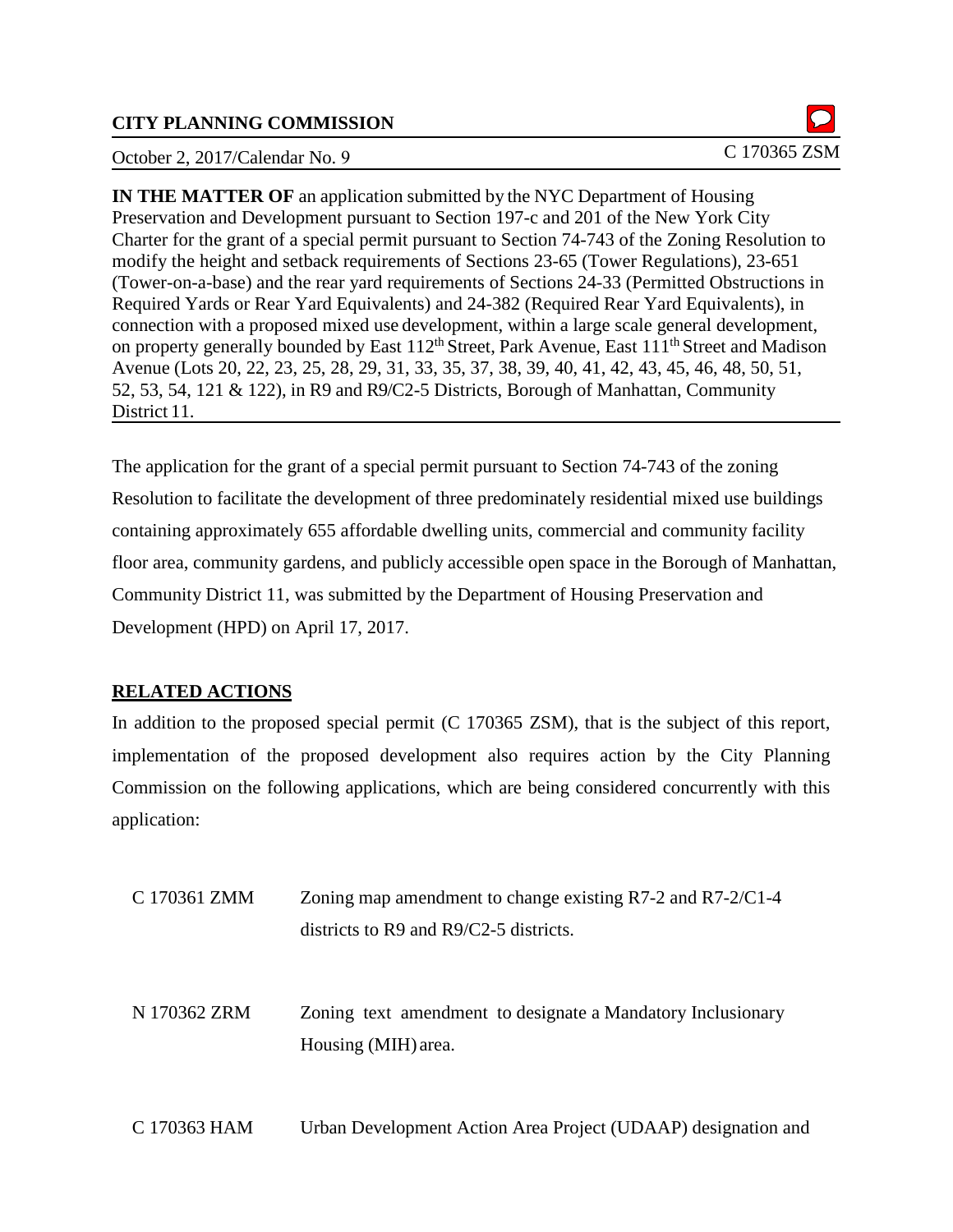|              | project approval and the disposition of City-owned property.                                                                        |
|--------------|-------------------------------------------------------------------------------------------------------------------------------------|
| C 170364 PQM | Acquisition of a portion of the disposition area by the City for<br>community garden use.                                           |
| C 170366 ZSM | Special permit pursuant to allow commercial use above the level of<br>the second story within a mixed-use building.                 |
| C 170367 ZSM | Special permit to modify parking requirements within a Large-Scale<br>General Development.                                          |
| N 170368 ZCM | Certification from the City Planning Commission to modify the<br>ground-floor use requirements for a building facing a wide street. |

## **BACKGROUND**

HPD requests that grant of a special permit pursuant to Section 74-743 of the Zoning Resolution to modify the height and setback regulations and yard requirements applicable to the a proposed mixed use development on property bounded by East 112<sup>th</sup> Street to the north, Park Avenue to east, East 111<sup>th</sup> Street to the south and Madison Avenue to the west (Block 1617, Lots 20, 22, 23, 25, 28, 29, 31, 33, 35, 37-43, 45, 46, 48, 50-54, 121 and 122) in the East Harlem neighborhood of Community District 11, Manhattan to facilitate the development of three predominantly residential mixed-use buildings containing approximately 655 affordable dwelling units, commercial floor area and community facility floor area.

A full background discussion and description of this application appear in the report on the related UDAAP action (C 170363 HAM).

## **ENVIRONMENTAL REVIEW**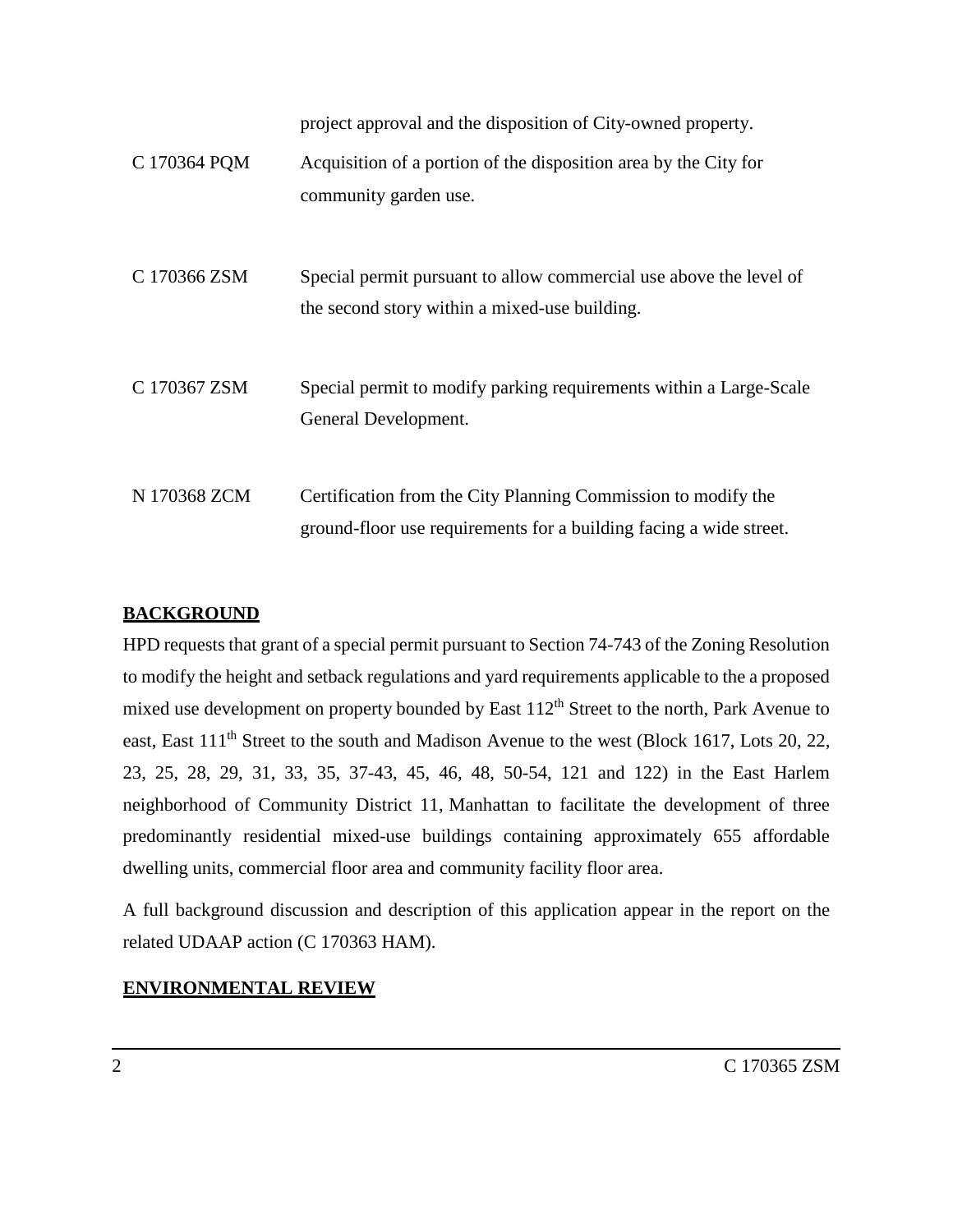This application (C 170365 ZSM), in conjunction with the related actions (C 170361 ZMM, N Section 617.00 et seq. and the City Environmental Quality Review (CEQR) Rules of Procedure of 1991 and Executive Order No. 91 of 1977. The designated CEQR number is 17DCP048M. The lead agency is the City Planning Commission.

A summary of the environmental review, including the Final Environmental Impact Statement (FEIS), issued on September 19, 2017, appears in the report on the related UDAAP action (C 170363 HAM).

## **UNIFORM LAND USE REVIEW**

This application (C 170365 ZSM), in conjunction with the related actions (C 170361 ZMM, C 170363 HAM, C 170364 PQM, C 170366 ZSM and C 170367 ZSM), was certified as complete by the Department of City Planning on April 24, 2017 and was duly referred to Manhattan Community Board 11 and the Manhattan Borough President in accordance with Title 62 of the Rules of the City of New York, Section 2-02(b), along with the related applications for a zoning text amendment ( N 170362 ZRM) and a City Planning Commission certification (N 170368 ZCM), which were referred for information and review in accordance with the procedures for non-ULURP matters.

## **Community Board Public Hearing**

Community Board 11 held a public hearing on this application (C 170365 ZSM) on June 27, 2017 and on that date, by a vote of 29 in favor, five in opposition, and with three abstentions, adopted a resolution recommending approval with conditions.

A summary of the Community Board's recommendations appears in the report on the related UDAAP action (C 170363 HAM).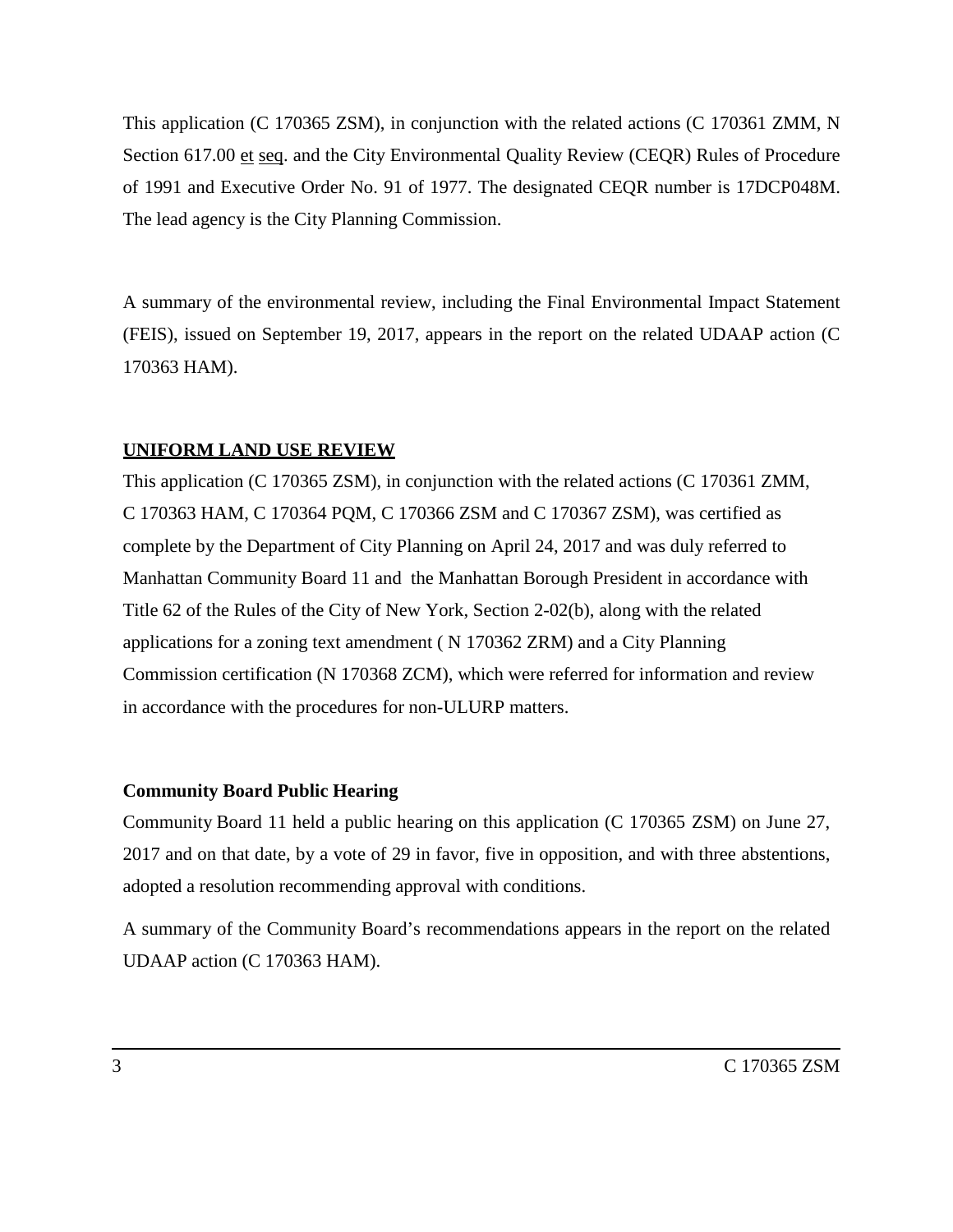### **Borough President Recommendation**

This application (C 170365 ZSM) was considered by the Manhattan Borough President, who issued a recommendation approving the application with conditions on August 2, 2017.

A summary of the Borough President's recommendations appear in the report for the related UDAAP action (C 170363 HAM).

## **City Planning Commission Public Hearing**

On August 9, 2017 (Calendar No. 24), the City Planning Commission scheduled August 23, 2017 for a public hearing on this application (C 170365 ZSM) and the applications for the related actions. The hearing was duly held on August 23, 2017 (Calendar No. 42).

There were eight speakers in favor of the application and none in opposition, as described in the report on the related UDAAP action (C 170363 HAM).

## **CONSIDERATION**

The Commission believes that this proposed special permit, in conjunction with the related actions, is appropriate.

A full consideration and analysis of the issues and the reasons for approving the application appears in the report on the related UDAAP action (C 170363 HAM).

## **FINDINGS**

The City Planning Commission hereby makes the following findings pursuant to Section 74- 743 of the Zoning Resolution (Special provisions for bulk modification):

1. the distribution of #floor area#, #open space#, #dwelling units#, #rooming units# and the location of #buildings#, primary business entrances and #show windows# will result I a better site plan and a better relationship among #buildings# and open areas to adjacent #streets#, surrounding development, adjacent open areas and shorelines than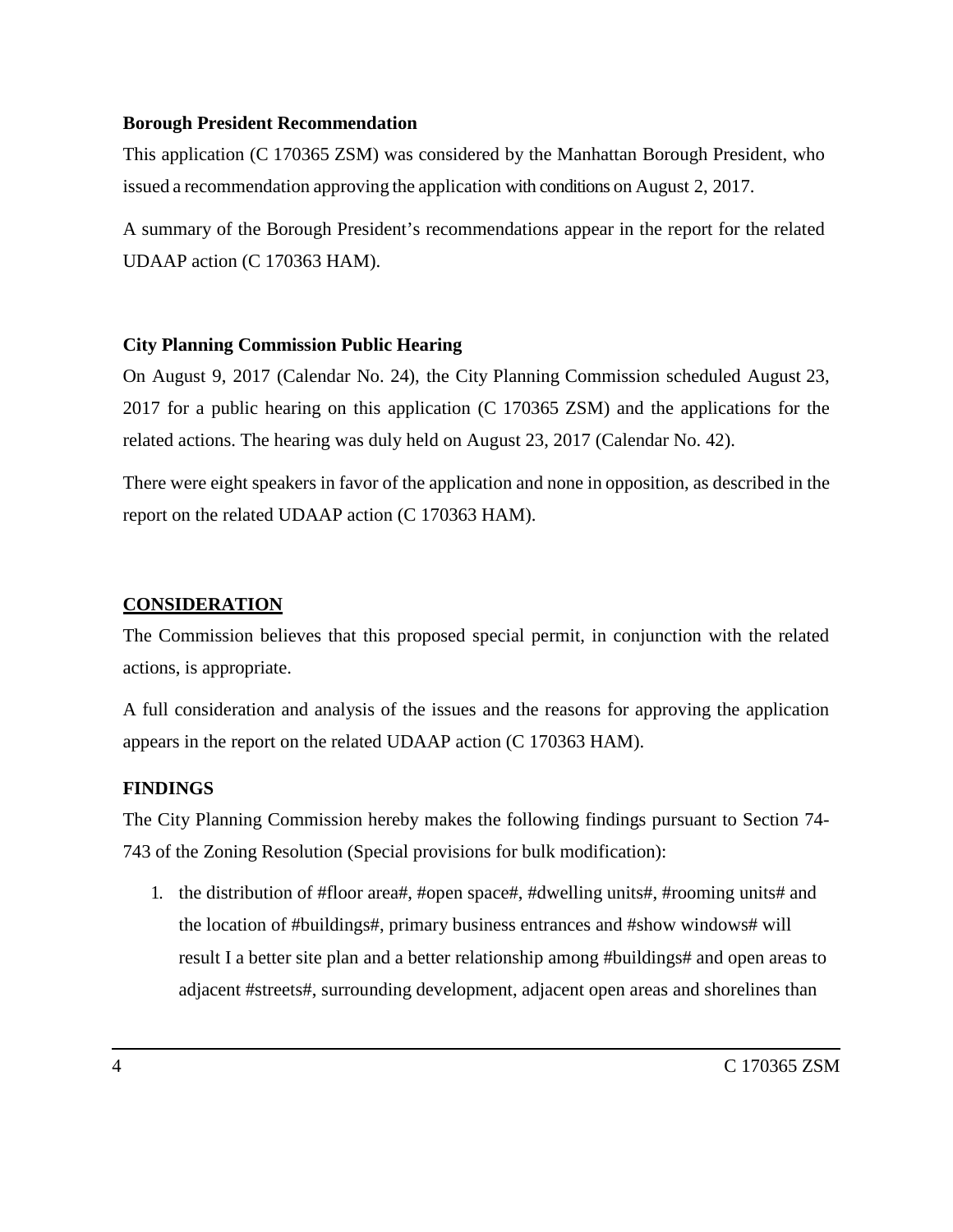would be possible without such distribution and will thus benefit both the occupants of the #large-scale general development#, the neighborhood and the City as a whole;

- 2. the distribution of #floor area# and location of #buildings# will not unduly increase the #bulk# of #buildings# in any one #block# or unduly obstruct access of lights and air to the detriment of the occupants or users of the #buildings# in the #block# or nearby #blocks# or of people using the public #streets#;
- 3. not applicable;
- 4. considering the size of the proposed #large-scale general development#, the #streets# providing access to such #large-scale general development# will be adequate to handle traffic resulting therefrom;
- 5. not applicable;
- 6. not applicable;
- 7. not applicable;
- 8. not applicable;
- 9. not applicable;
- 10. a declaration with regard to ownership requirements in paragraph (b) of the #largescale general development# definition in Section 12-10 (DEFINITIONS) has been filed with the Commission; and
- 11. not applicable.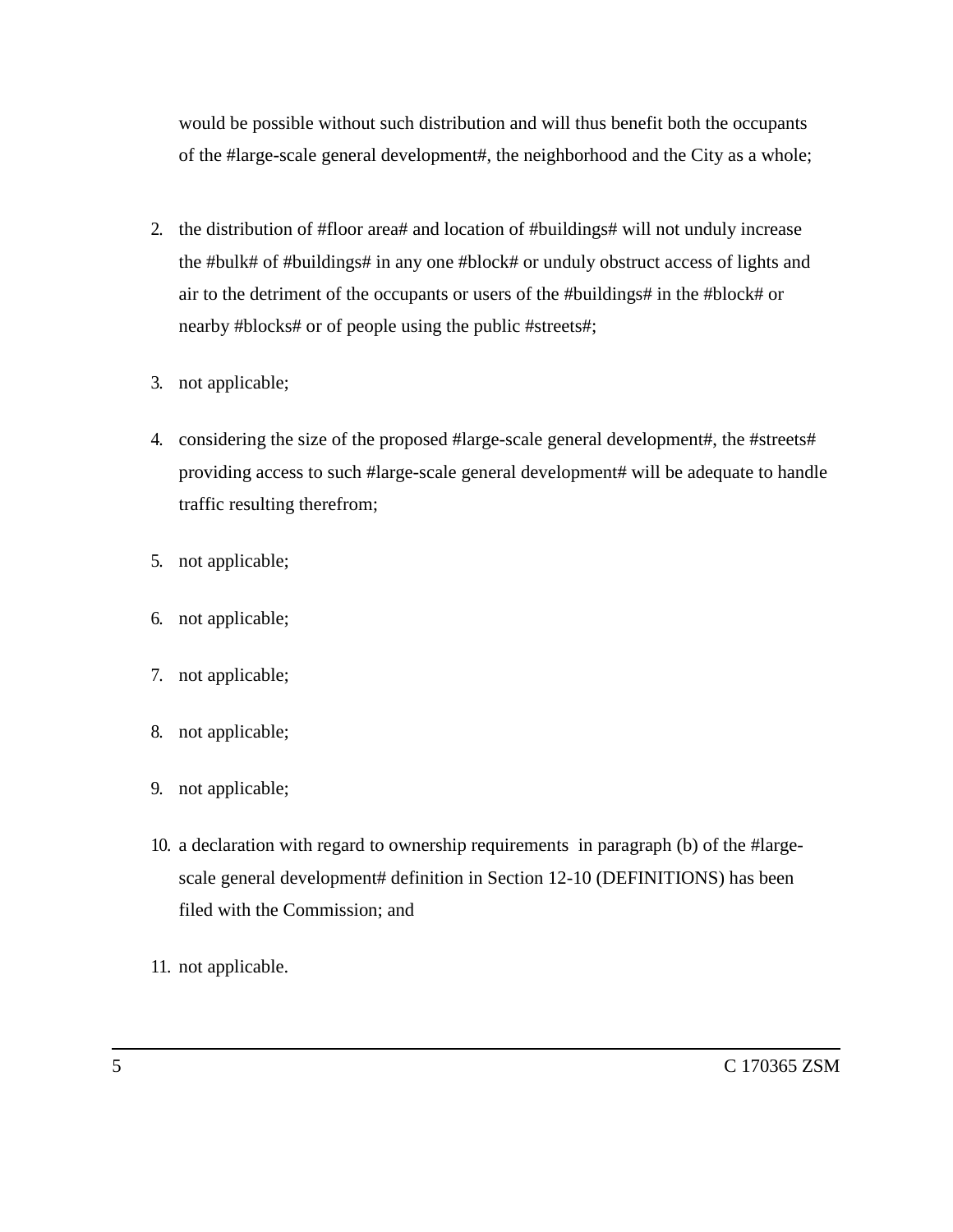### **RESOLUTION**

**RESOLVED,** that having considered the Sendero Verde Development Alternative in the Final Environmental Impact Statement (FEIS) of the Harlem Neighborhood Rezoning applications, for which a Notice of Completion was issued on September 19, 2017, with respect to this application (CEQR No. 17DCP048M), and the Technical Memorandum, dated September 29, 2017, the City Planning Commission finds that the requirements of the New York State Environmental Quality Review Act and Regulations have been met and that:

- 1. Consistent with social, economic and other essential considerations from among the reasonable alternatives available, the action is one which avoids or minimizes adverse environmental impacts to the maximum extent practicable; and
- 2. The adverse environmental impacts identified in the Sendero Verde Development Alternative of the FEIS will be minimized or avoided to the maximum extent practicable by incorporating as conditions to the approval, pursuant to the Land Disposition Agreement(s) with the City, those project components related to the environment and mitigation measures determined to be practicable.

The report of the City Planning Commission, together with the FEIS and the Technical Memorandum dated September 29, 2017, constitute the written statement of facts, and of social, economic and other factors and standards, that form the basis of the decision, pursuant to Section 617.11(d) of the SEQRA regulations; and be it further

**RESOLVED**, that the City Planning Commission finds that the action described herein will have no significant impact on the environment; and

**RESOLVED,** by the City Planning Commission, pursuant to Sections 197-c and 200 of the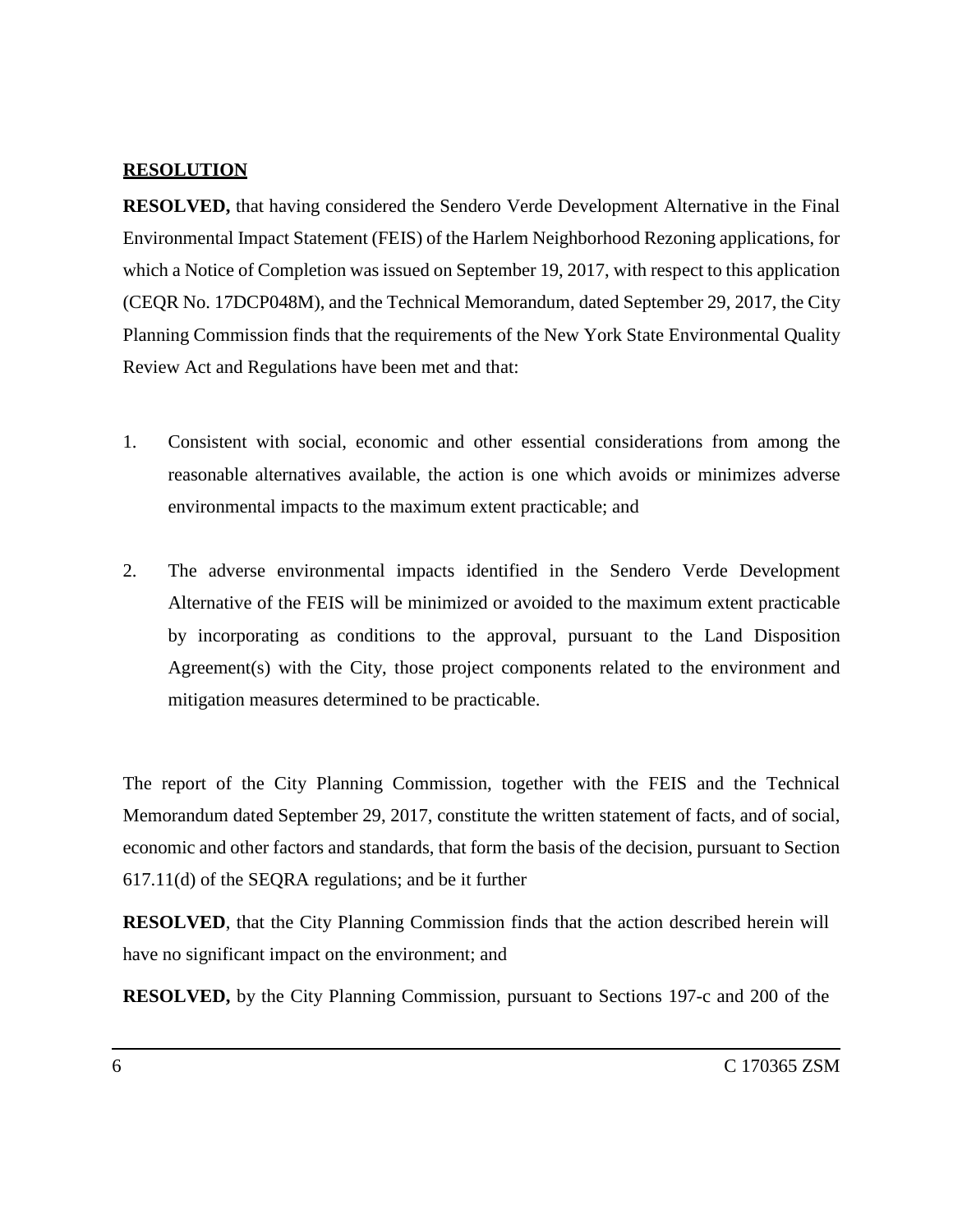New York City Charter, that based on environmental determination and the consideration and findings described in this report, the application submitted by the NYC Department of Housing Preservation and Development pursuant to Sections 197-c and 201 of the New York City Charter for the grant of a special permit pursuant to Section 74-743 of the Zoning Resolution to modify the height and setback requirements of Sections 23-65 (Tower Regulations, 23-651 (Tower-on-a-base) and the rear yard requirements of Sections 24-33 (Permitted Obstructions in Required Rear Yards or Rear Yard Equivalents) and 24-382 (Required Rear Yard Equivalents), in connection with a proposed mixed use development, within a large scale general development on property generally bounded by East  $112<sup>th</sup>$  Street, Park Avenue, East  $111<sup>th</sup>$ Street, and Madison Avenue (Block 1617, Lots 20, 22, 23, 25, 28, 29, 31, 33, 35, 37, 38, 39, 40, 41, 42, 43, 45, 46, 48, 50, 51, 52, 53, 54, 121 & 122), in R9 and R9/C2-5 Districts, Borough of Manhattan, Community District 11, is approved, subject to the following conditions:

1. The application that is the subject of this application (C 170365 ZSM) shall be developed in size and arrangement substantially in accordance with the dimensions, specifications, and zoning computations indicated on the following plans, prepared by Handel Architects, LLP, filed with this application and incorporated in thisresolution:

| Drawing No.  | Title                                                            | <b>Last Date Revised</b> |
|--------------|------------------------------------------------------------------|--------------------------|
| $Z - 002.00$ | <b>Zoning Analysis</b>                                           | 04/17/2017               |
| $Z - 005.00$ | <b>Tower Coverage Diagrams and Base</b><br><b>Plane Analysis</b> | 09/22/2017               |
| $Z - 010.00$ | Site Plan (Roof Plan)                                            | 09/22/2017               |
| $Z - 030.00$ | <b>Special Permit Bulk Modifications</b><br>Waiver Plan at Roof  | 09/22/2017               |
| $Z - 040.00$ | <b>Waiver Section A</b>                                          | 09/22/2017               |
| $Z - 041.00$ | <b>Waiver Section B</b>                                          | 09/22/2017               |
| $Z - 042.00$ | Waiver Section C                                                 | 09/22/2017               |
| $Z - 043.00$ | <b>Waiver Section D</b>                                          | 09/22/2017               |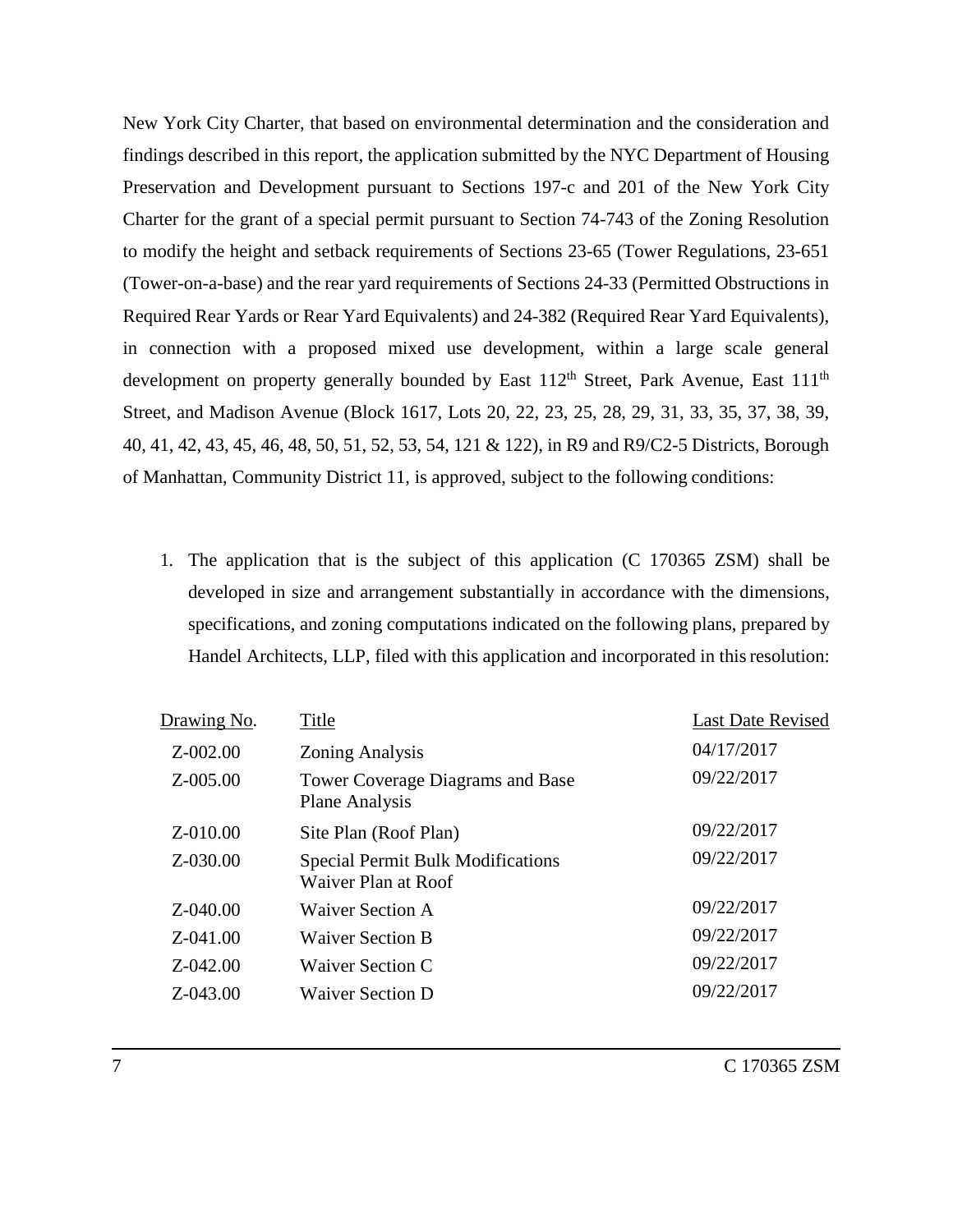| Z-044.00 | Waiver Section E | 09/22/2017 |
|----------|------------------|------------|
| Z-045.00 | Waiver Section F | 09/22/2017 |
| Z-046.00 | Waiver Section G | 09/22/2017 |

- 2. Such development shall conform to all applicable provisions of the Zoning Resolution, except for the modifications specifically granted in this resolution and shown on the plans listed above which have been filed with this application. All zoning computations are subject to verification and approval by the New York City Department of Buildings.
- 3. Such development shall conform to all applicable laws and regulations relating to its construction, operation and maintenance.
- 4. Development pursuant to this resolution shall be allowed only after the restrictive declaration attached hereto as Exhibit A, with such administrative changes as are acceptable to Counsel to the Department of City Planning, have been executed and recorded in the Office of the City Register, New York County. Such restrictive declaration shall be deemed incorporated herein as a condition to this resolution.
- 5. In the event that the property that is the subject of the application is developed as, sold as, or converted to condominium units, a homeowners' association or cooperative ownership, a copy of this report and resolution and any subsequent modifications shall be provided to the Attorney General of the State of New York at the time of application for any such condominium, homeowners' or cooperative offering plan and, if the Attorney General so directs, shall be incorporated in full in any offering documents relating to the property.
- 6. All leases, subleases, or other agreements for use or occupancy of space at the subject property shall give actual notice of this special permit to the lessee, sublessee or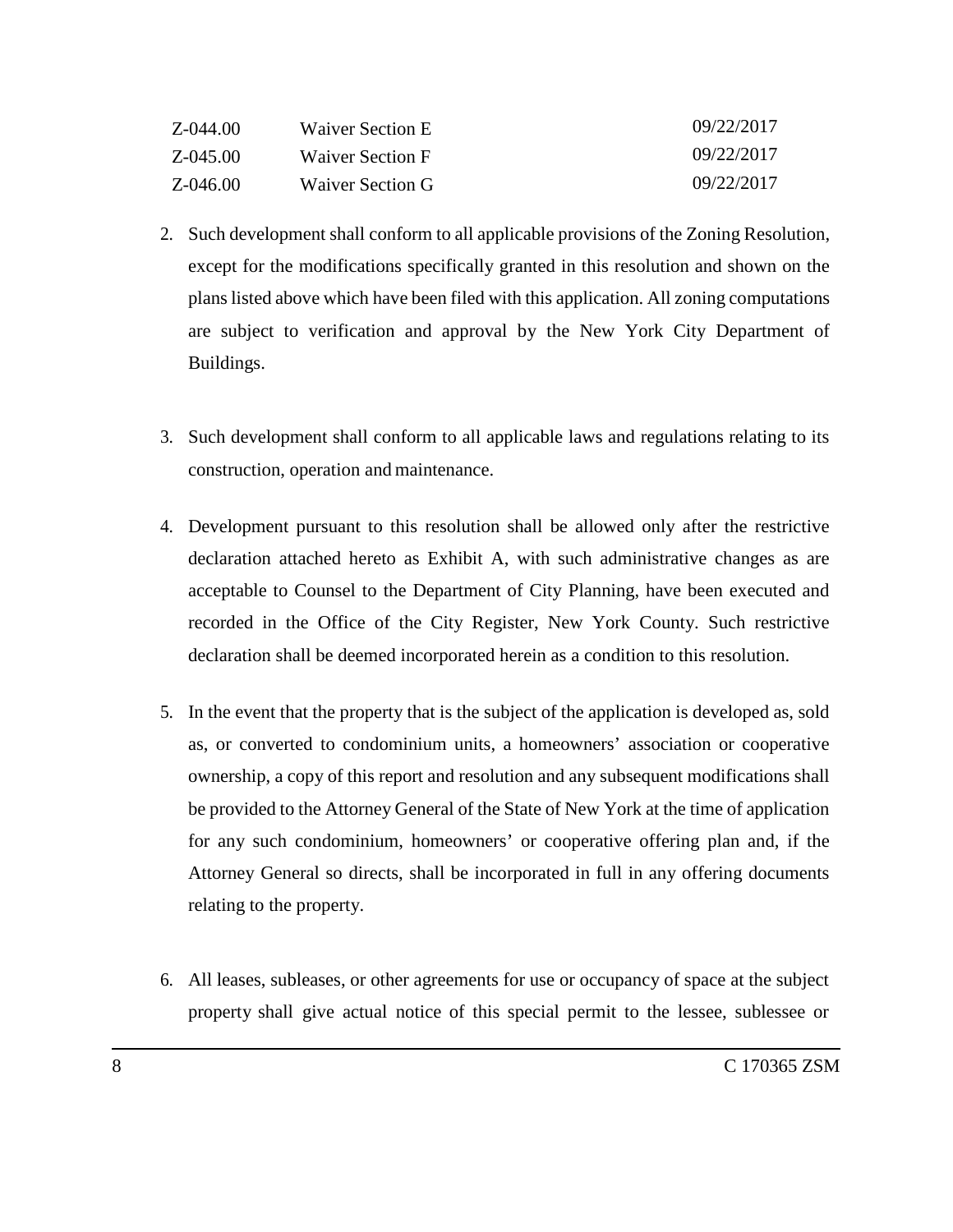occupant.

- 7. Upon the failure of any party having any right, title or interest in the property that is the subject of this application, or the failure of any heir, successor, assign, or legal representative of such party, to observe any of the covenants, restrictions, agreements, terms or conditions of this resolution whose provisions shall constitute conditions of the special permit hereby granted, the City Planning Commission may, without the consent of any other party, revoke any portion of or all of said special permit. Such power of revocation shall be in addition to and not limited to any other powers of the City Planning Commission, or of any other agency of government, or any private person or entity. Any such failure as stated above, or any alteration in the development that is the subject of this application that departs from any of the conditions listed above, is grounds for the City Planning Commission or the City Council, as applicable, to disapprove any application for modification, cancellation or amendment of the special permit herby granted.
- 8. Neither the City of New York nor its employees or agents shall have any liability for money damages by reason of the City's or such employee's or agent's failure to act in accordance with the provisions of this special permit.

The above resolution (C 170365 ZSM), duly adopted by the City Planning Commission on October 2, 2017 (Calendar No. 9), is filed with the Office of the Speaker, City Council, and the Borough President in accordance with the requirements of Section 197-d of the New York City Charter.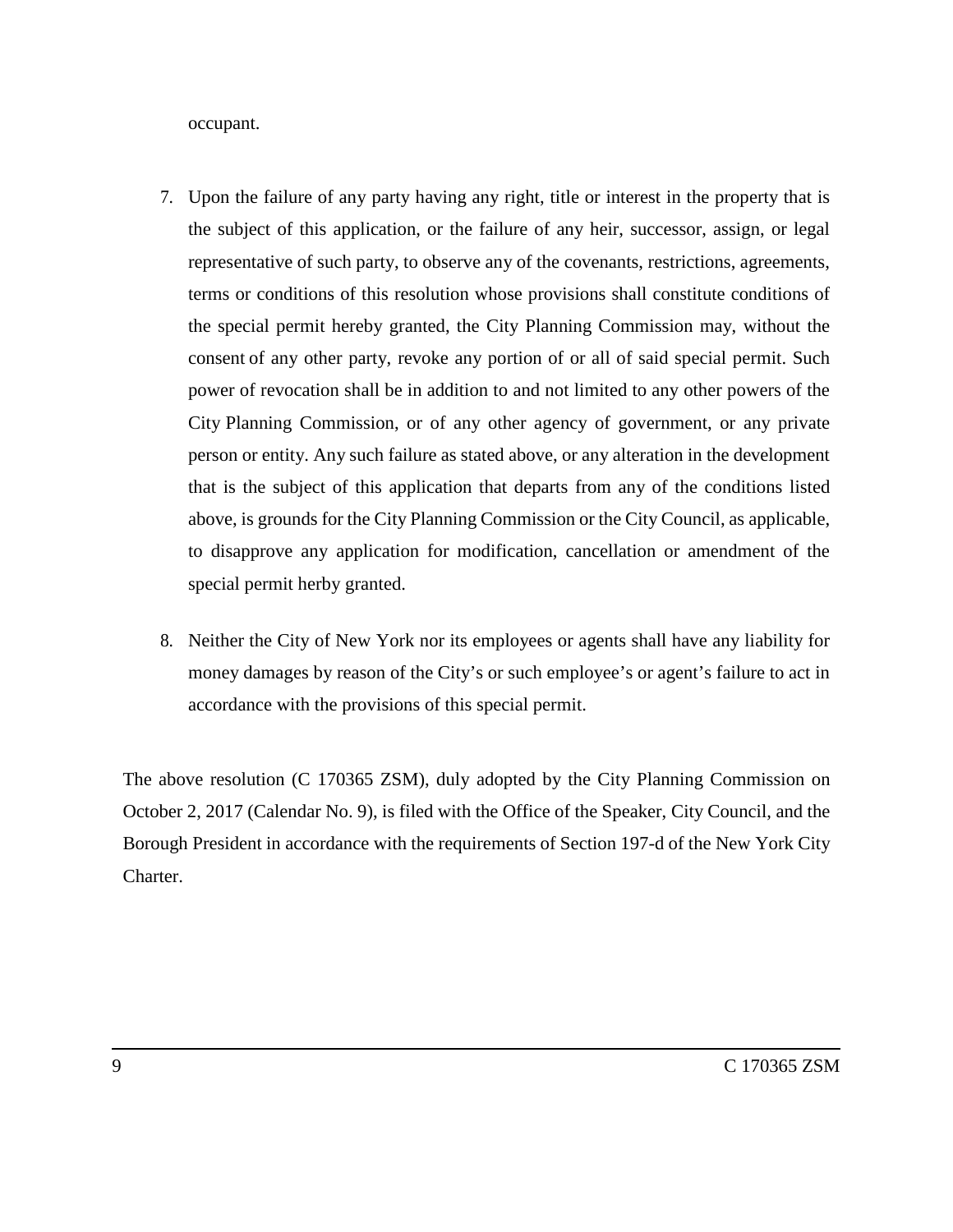**MARISA LAGO,** *Chair* **KENNETH J. KNUCKLES, ESQ.,** *Vice Chairman* **RAYANN BESSER, ALFRED C. CERULLO, III, MICHELLE R. DE LA UZ, JOSEPH DOUEK, RICHARD W. EADDY, CHERYL COHEN EFFRON, HOPE KNIGHT, ANNA HAYES LEVIN, ORLANDO MARIN, LARISA ORTIZ** *Commissioners*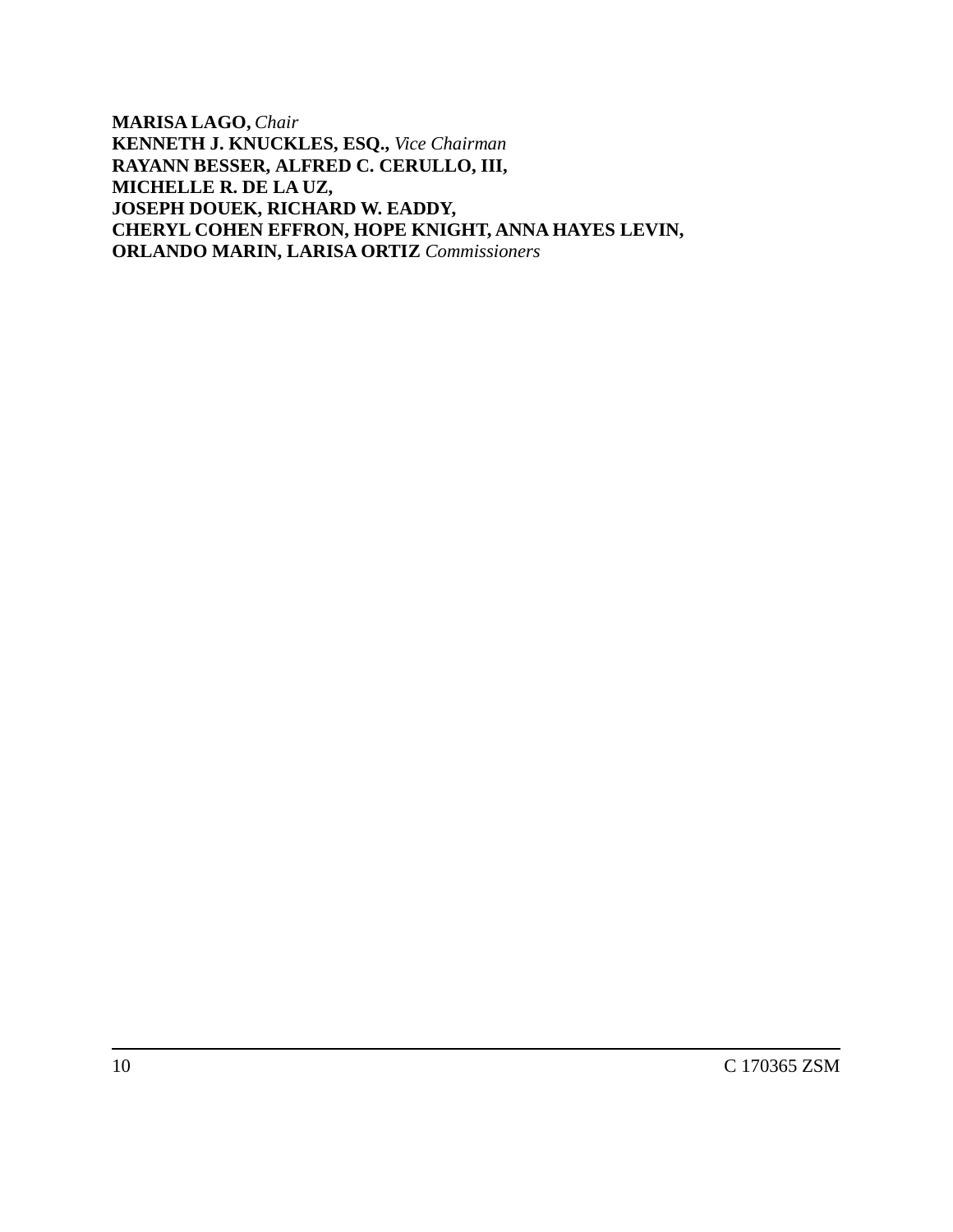### **EXHIBIT A**

#### **DECLARATION OF LARGE-SCALE GENERAL DEVELOPMENT**

### **NEW YORK COUNTY**

Dated as of \_\_\_\_\_, 201[ ]

Block 1617, Lots 20, 22, 23, 25, 28, 29, 31, 33, 35, 37-43, 45, 46, 48, 50-54, 121, and 122

### **RECORD AND RETURN TO:**

Holland & Knight LLP 31 West 52nd Street New York, NY 10019

Attention: Barak A. Wrobel, Esq.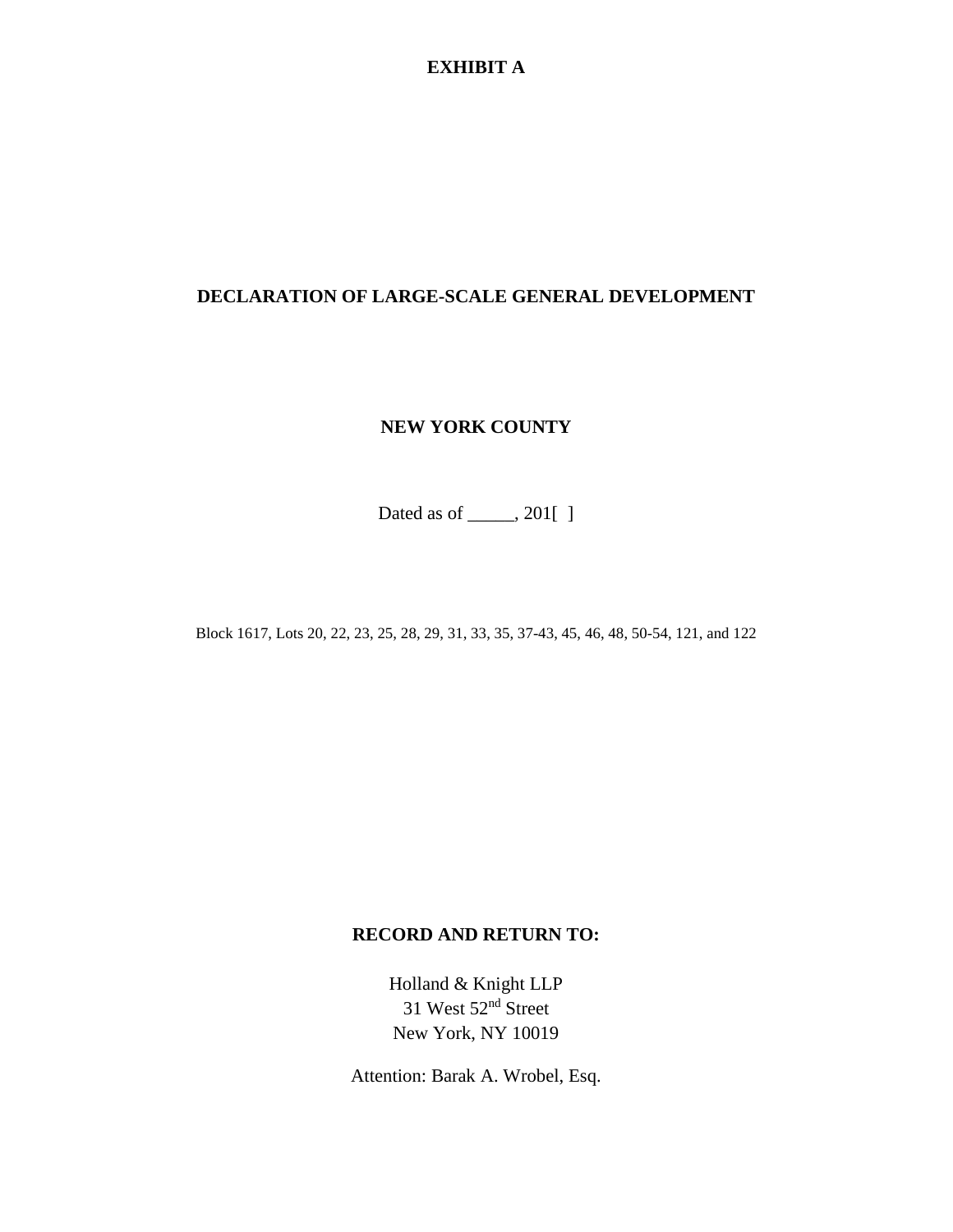### **DECLARATION OF LARGE-SCALE GENERAL DEVELOPMENT**

**THIS DECLARATION OF LARGE-SCALE GENERAL DEVELOPMENT**  ("**Declaration**"), made as of the  $\frac{day}{dx}$  of  $\frac{dy}{dx}$ , 2017, by [ ], a limited liability company established pursuant to the laws of the State of New York, having an address at c/o Jonathan Rose Companies, 551 Fifth Avenue, New York, New York 10176 ("**Declarant**").

## **W I T N E S S E T H:**

**WHEREAS**, the Declarant is the fee owner of certain real property located in the Borough of Manhattan, County of New York, City and State of New York, identified on the Tax Map of the City of New York, County of New York ("**Tax Map**") as Block 1617, Lots [[1\]](#page-11-0), which real property is more particularly described in Exhibit A annexed hereto and made a part hereof (the "**Phase 1 Parcel**"); and

**WHEREAS**, the City of New York (the "**City**") acting through the New York City Department of Housing Preservation and Development ("**HPD**") is the fee owner of certain real property located in the Borough of Manhattan, County of New York, City and State of New York, identified on the Tax Map as Block 1617, Lots [[2](#page-11-1)], which real property is more particularly described in Exhibit B annexed hereto and made a part hereof (the "**City Parcel**", together with the Phase 1 Parcel the "**Subject Property**"); and

**WHEREAS**, the Declarant desires to improve the Subject Property as a "large-scale general development" meeting the requirements of the definition of "large-scale general development" set forth in Section 12-10 of the Zoning Resolution of the City of New York, effective December 15, 1961, as amended to date and as same may hereafter be amended (the "**Zoning Resolution**" or "**ZR**") (such proposed improvement of the Subject Property, the "**Proposed Development**"); and

**WHEREAS**, In connection with the Proposed Development, Declarant has filed applications with the New York City Department of City Planning (hereinafter "**DCP**") for approval by the New York City Planning Commission (the "**Commission**") of: (i) a Zoning Map Amendment to change the Subject Property from a R7-2 district with C1-4 commercial overlays along the Avenue frontages to a R9 district with C2-5 commercial overlays along the Avenue frontages (C 170361 ZMM) (the "**Zoning Map Amendment**"); (ii) a Zoning Text Amendment to Appendix F of the Zoning Resolution to establish a Mandatory Inclusionary Housing Area (N

 $\overline{a}$ 

<span id="page-11-0"></span><sup>1</sup> select those tax lots disposed of to Declarant in connection with first phase of development.

<span id="page-11-1"></span><sup>2</sup> select those tax lots retained by HPD in connection with first phase of development.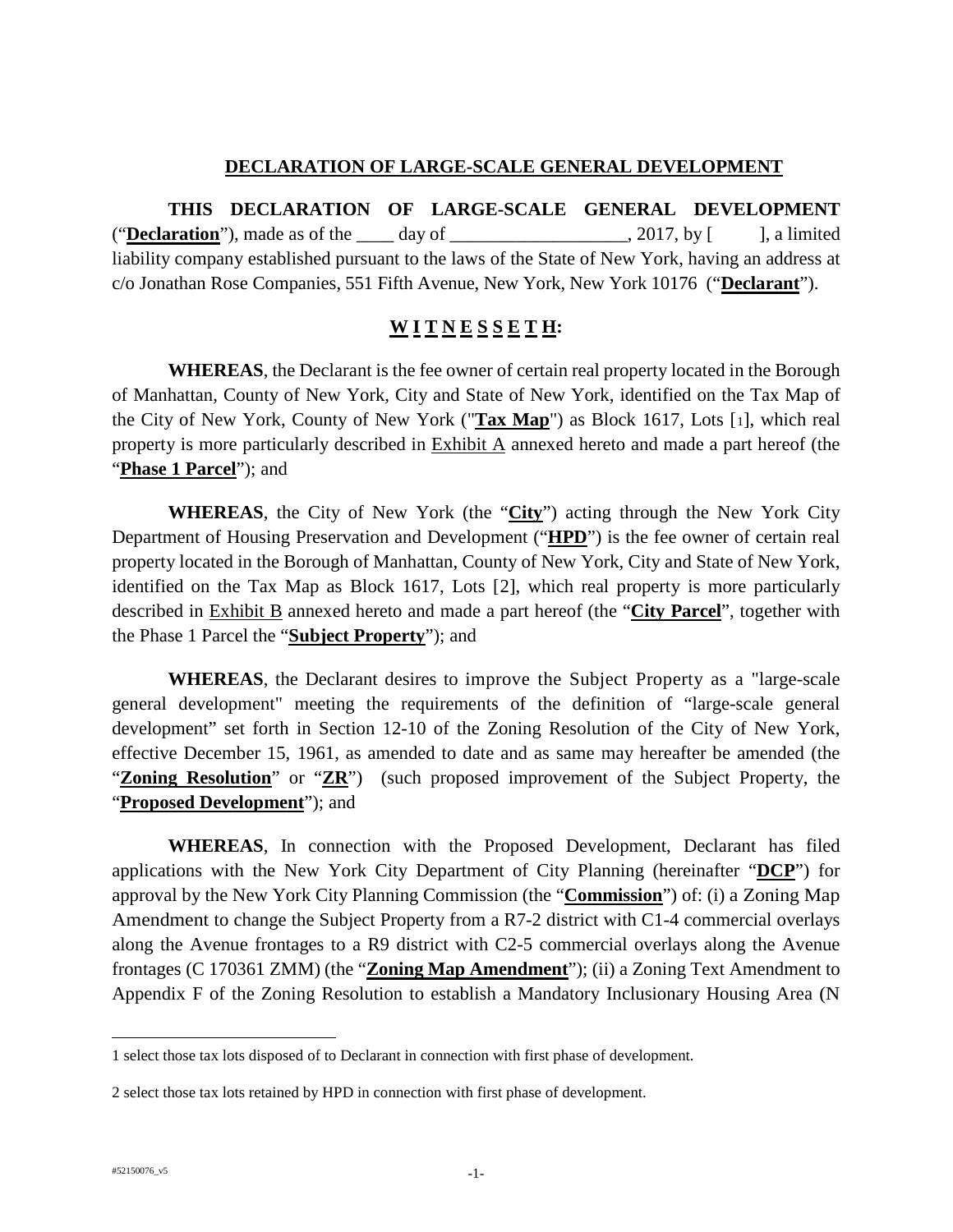170362 ZRM) (the "**Zoning Text Amendment**"); (iii) an Urban Development Action Area Project designation and project approval for Block 1617, Lots 20, 22-34, 35-54, and 121 and approval of the disposition of City-owned property for Lots 20, 22-34, 35-54, and 121 (C 170363 HAM) ("**UDAAP and Disposition**"); (iv) an Authorization for the City to acquire current Lots 22, 121, 122, 35 and parts of Lots 23, 25, 28 and 37 for use as community gardens in the Large-Scale Development Project (C 170364 PQM) (the "**Acquisition Action**"); (v) a Special Permit, pursuant to ZR Section 74-743, to modify certain bulk regulations applicable to the development of the Subject Property (C 170365 ZSM) (the "**Large-Scale Bulk Special Permit**"); (vi) a Special Permit, pursuant to ZR Section 74-744(b), to allow commercial use above the level of the second story in a mixed use building contrary to the provisions set forth in ZR Section 32-42 (C 170366 ZSM) (the "**Large-Scale Use Special Permit**", together with the Large-Scale Bulk Special Permit the "**Large-Scale Special Permits**"); (vii) a Special Permit, pursuant to ZR Section 74-532, to waive accessory off-street parking spaces required in connection with units of affordable housing made available to families earning over 80% AMI (C 170367 ZSM) (the "**Parking Special Permit**"); (viii) a Certification, pursuant to ZR Section 32-435, to waive the requirement that a minimum of 50% of a building wall facing upon a wide street be occupied at the ground level by commercial uses (C 170368 ZCM) (the "**Certification**") (collectively, the "**Land Use Applications**"); and

**WHEREAS** to insure that the development of the Subject Property is consistent with the analyses set forth in Final Environmental Impact Statement for City Environmental Quality Review Application No. 17DCP048M (the "**FEIS**"), pursuant to Executive Order No. 91 of 1977, as amended, and the regulations promulgated thereunder at 62 RCNY § 5-01 et seq. ("**CEQR**") and the State Environmental Quality Review Act, New York State Environmental Conservation Law § 8-0101 et seq. and the regulations promulgated thereunder at 6 NYCRR Part 617 ("**SEQRA**"), and incorporates certain (i) requirements for mitigation of significant adverse environmental impacts ("**Mitigation Measures**"), and (ii) certain project components related to the environment which were material to the analysis of environmental impacts in the FEIS ("**PCREs**"), certain restrictions to the development, operation, use and maintenance of the Subject Property shall be set forth in the land disposition agreement entered into between Declarant and the City in connection with and as a condition of the construction of the Proposed Development on the Subject Property pursuant to approval of the Land Use Applications; and

**WHEREAS**, Section 74-743(b)(10) of the Zoning Resolution requires that a declaration with regard to ownership requirements in paragraph (b) of the large scale general development definition in Section 12-10 be filed with the Commission; and

**WHEREAS**, all parties in interest (as such term is defined in the definition of "zoning lot" in ZR Section 12-10) to the Subject Property as shown on the Certification of Parties in Interest prepared by [ **]**, dated **1.** dated **1.**  $\frac{1}{201}$  **,** and attached hereto as Exhibit C, have joined in this Declaration or have waived their respective rights to execute this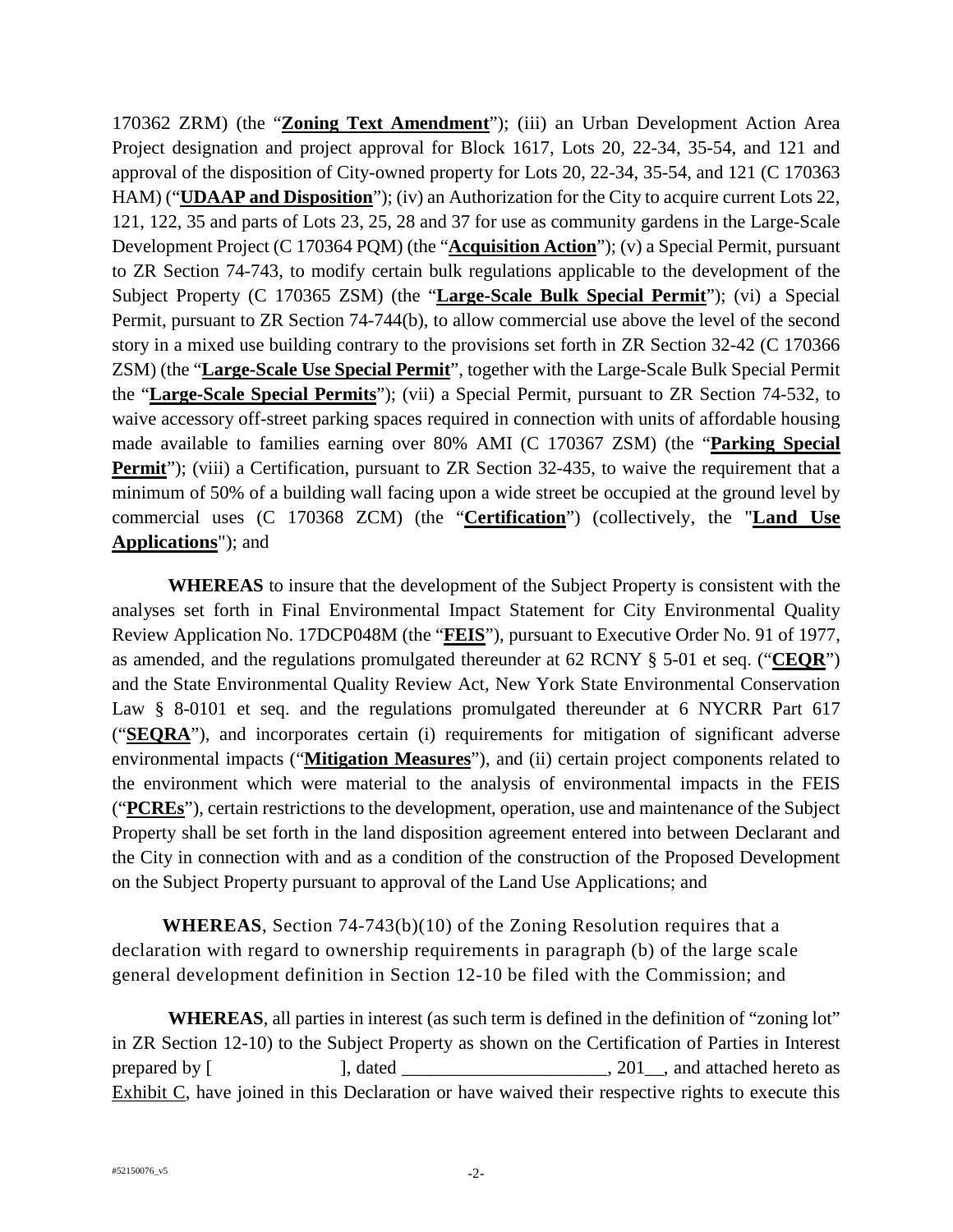Declaration by written instrument annexed hereto as Exhibit C :1 (which instruments are intended to be recorded in the Register's Office simultaneously with the recordation of this Declaration), or have previously waived their right to do so; and

**WHEREAS**, the Declarant desires to restrict the manner in which the Subject Property may be developed, redeveloped, maintained and operated in the future, and intends these restrictions to benefit all the land on the Subject Property;

**NOW, THEREFORE**, the Declarant does hereby declare and agree that the Subject Property shall be held, sold, transferred, conveyed and occupied subject to the restrictions, covenants, obligations, easements, and agreements of this Declaration, which shall run with the Subject Property and which shall be binding on the Declarant, its successors and assigns as follows:

**1. Designation of Large-Scale General Development.** Declarant hereby declares and agrees that, following the Effective Date (as defined in **Section 6** hereof), the Subject Property, if developed pursuant to the Large Scale Special Permits, shall be treated and developed as a "large-scale general development", as such term is defined in the Zoning Resolution in effect on the Effective Date, and shall be developed and enlarged as a single unit.

## **2. Development and Use of the Subject Property.**

(a) **Plans**. If the Subject Property is developed in whole or part in accordance with the Large Scale Special Permits, Declarant covenants and agrees that the Proposed Development on the Subject Property shall be constructed substantially in accordance with the following plans prepared by Handel Architects LLP, and annexed hereto as Exhibit D and made a part hereof (collectively, the "**Plans**"):

| Drawing No.  | Title                                                       | <b>Last Revised Date</b> |
|--------------|-------------------------------------------------------------|--------------------------|
| $Z - 002.00$ | <b>ZONING ANALYSIS</b>                                      | 04/17/17                 |
| $Z - 005.00$ | TOWER COVERAGE DIAGRAMS AND<br><b>BASE PLANE ANALYSIS</b>   | 09/22/17                 |
| Z-010.00     | SITE PLAN (ROOF PLAN)                                       | 09/22/17                 |
| $Z - 025.00$ | SPECIAL PERMIT USE MODIFICATION<br><b>GROUND FLOOR PLAN</b> | 09/22/17                 |
| $Z - 026.00$ | SPECIAL PERMIT USE MODIFICATION<br><b>3RD FLOOR PLAN</b>    | 09/22/17                 |
| $Z - 030.00$ | SPECIAL PERMIT BULK MODIFICATIONS<br>WAIVER PLAN AT ROOF    | 09/22/17                 |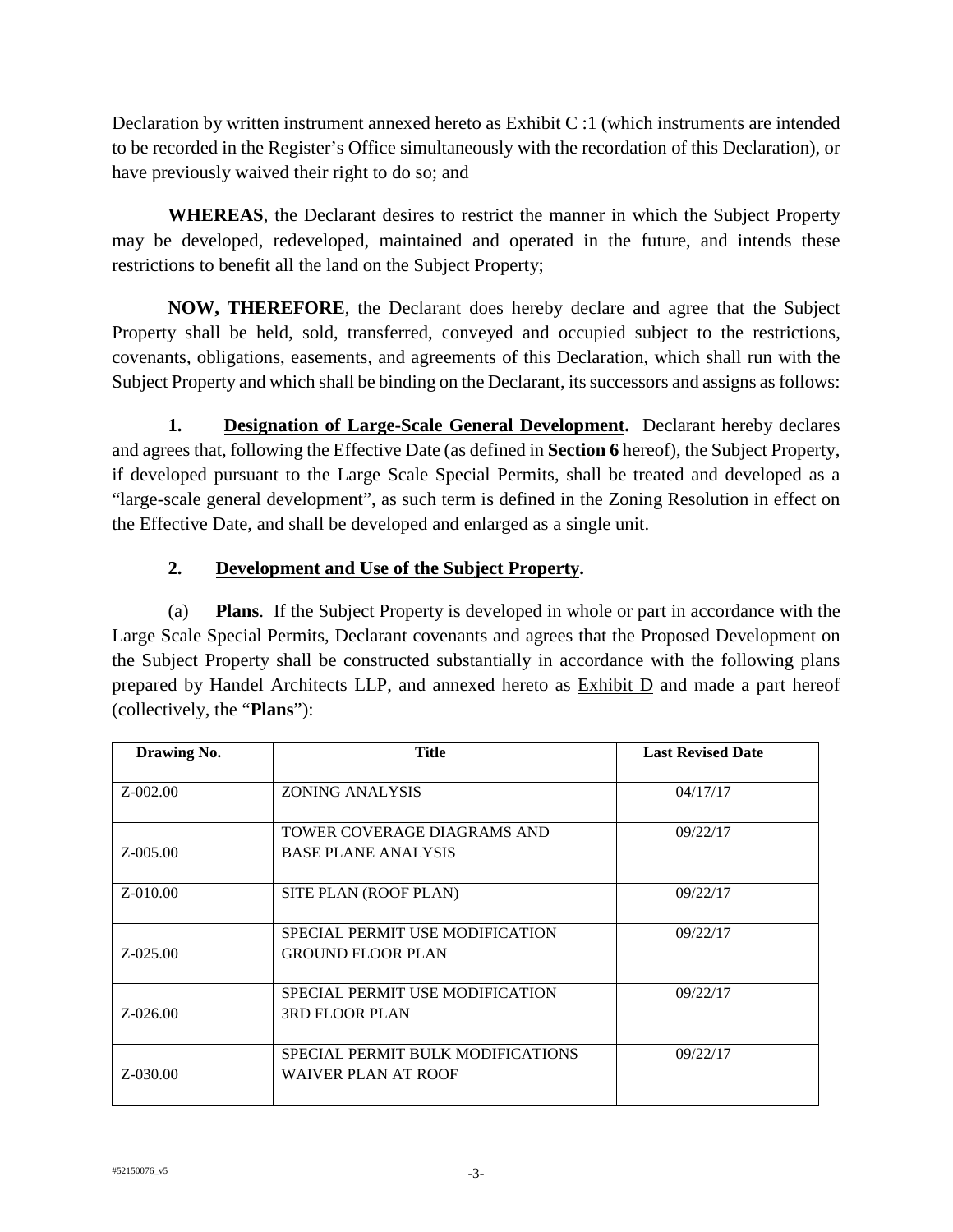| Z-031.00     | <b>CERTIFICATION USE MODIFICATION -</b><br><b>GROUND FLOOR PLAN</b> | 09/22/17 |
|--------------|---------------------------------------------------------------------|----------|
| Z-040.00     | WAIVER SECTION A                                                    | 09/22/17 |
| $Z - 041.00$ | <b>WAIVER SECTION B</b>                                             | 09/22/17 |
| $Z - 042.00$ | <b>WAIVER SECTION C</b>                                             | 09/22/17 |
| $Z - 043.00$ | <b>WAIVER SECTION D</b>                                             | 09/22/17 |
| $Z - 044.00$ | <b>WAIVER SECTION E</b>                                             | 09/22/17 |
| $Z - 045.00$ | <b>WAIVER SECTION F</b>                                             | 09/22/17 |
| $Z - 046.00$ | <b>WAIVER SECTION G</b>                                             | 09/22/17 |

(b) **Representation.** Declarant hereby represents and warrants that as of the Effective Date there will be no restriction of record on the development, enlargement, or use of the Subject Property, nor any then-existing estate or interest in the Subject Property, nor any lien, obligation, covenant, easement, limitation or encumbrance of any kind that shall preclude the restriction and obligation to develop and enlarge the Subject Property as a large-scale general development as set forth herein.

**3. Publicly Accessible Area**. Declarant shall construct and complete the publicly accessible area delineated on the Plans (the "**Publicly Accessible Area**") in connection with the third and final building of the Proposed Development, in accordance with the provision set forth in **Section 3** hereof. The design and location of the pathway portion and stair portion of the Publicly Accessible Area delineated on Drawing Z-010.00, "Site Plan (Roof Plan)", of the Plans (the "**Pathway**" and "**Stair**", respectively) shall be in accordance with such Drawing. The design of the courtyard portion of the Publicly Accessible Area delineated on the aforementioned Drawing (the "**Courtyard**") shall be in accordance with the Courtyard Certification (hereinafter defined) provisions set forth in this **Section 3**.

(a) **Courtyard Design**. Declarant shall not accept a New Building permit from the New York City Department of Buildings ("**DOB**") for the construction of the third and final building of the Proposed Development until the Chair of the Commission (the "**Chair**") certifies to Declarant and DOB (the " **Courtyard Certification**") that the design of the Courtyard delineated on the Plans is consistent with the Courtyard public access area design principles and guidelines set forth in Exhibit E attached hereto (the "**Courtyard Design Guidelines**"), which shall not be unreasonably withheld or delayed, in accordance with the following provisions: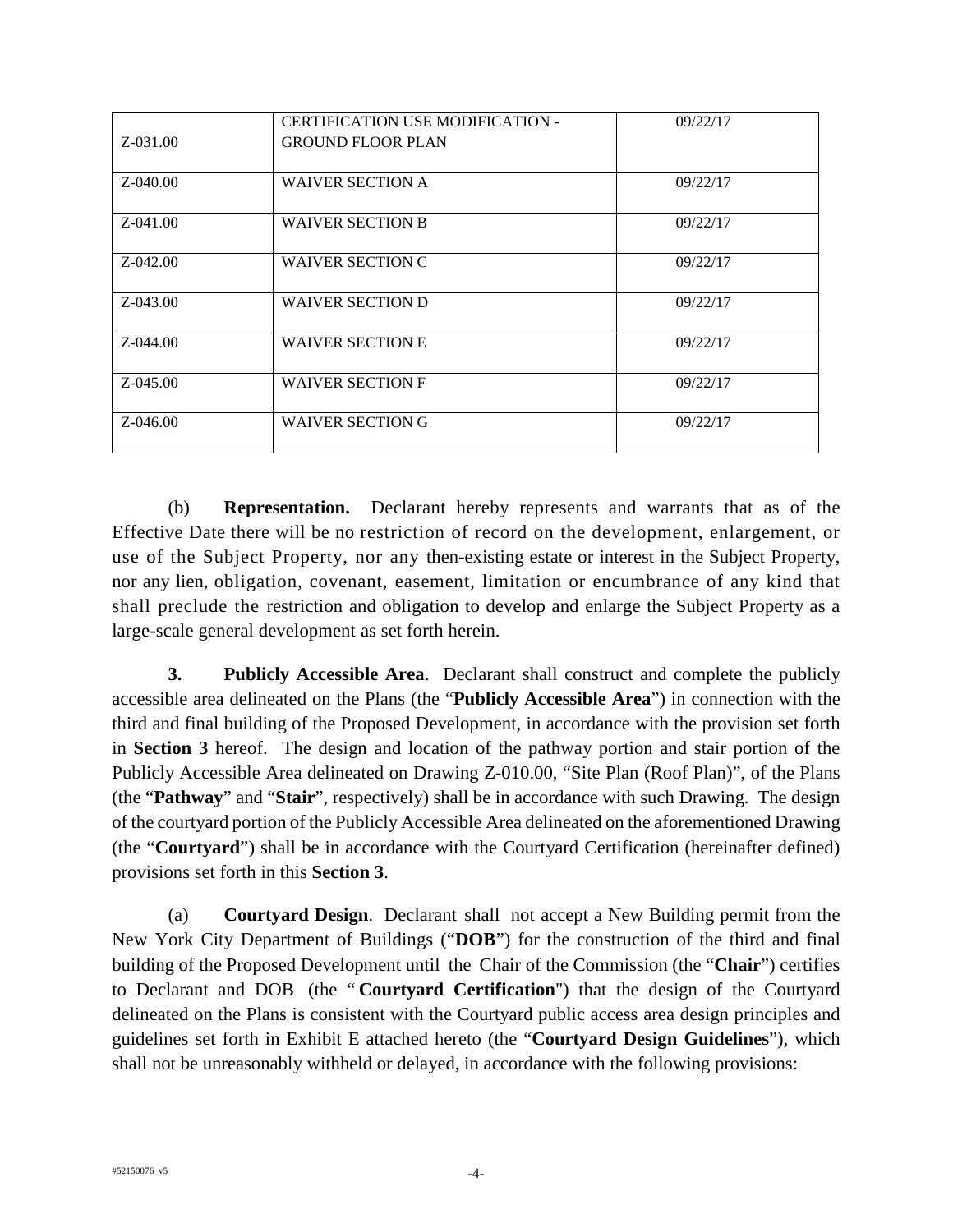(i) Submission. To initiate review and issuance of the Courtyard Certification, Declarant shall submit a dimensioned site plan including specifications of the landscape and hardscape elements proposed for the Courtyard (the "**Courtyard Certification Plan**"), with sufficient detail to enable the Chair to determine whether the Courtyard Certification Plan is consistent with the Courtyard Design Guidelines.

(ii) Initial Review. Within thirty (30) days of such submission (the "**Initial Review Period**"), the Chair shall either (A) issue the Courtyard Certification, or (B) notify Declarant in writing of any Courtyard Design Guidelines that the Courtyard Certification Plan is not consistent with, in which case Declarant shall submit revised drawings addressing such deficiencies.

(iii) Subsequent Review. Within fifteen (15) days of a submission responsive to notification pursuant to clause (B) of **Section 3(a)(ii)** hereof (the "**Subsequent Review Period**"), the Chair shall either (A) issue the Courtyard Certification, or (B) notify Declarant in writing of any Courtyard Design Guidelines that the Courtyard Certification Plan is not consistent with, in which case Declarant shall submit revised drawings addressing such deficiencies. This process shall continue until the Chair has issued the Courtyard Certification.

(iv) Notwithstanding anything to the contrary set forth in this **Section 3(a)**, if, within the Initial Review Period, or the Subsequent Review Period, as applicable, the Chair does not issue the Courtyard Certification, and fails to notify the Declarant in writing of any Courtyard Design Guidelines that the Courtyard Certification Plan is not consistent with, the Courtyard Certification shall, upon notice to the Chair, be deemed issued and Declarant may accept a New Building permit from DOB for the third and final building.

(b) **Construction of the Publicly Accessible Area**. Declarant shall construct the Pathway and Stair in substantial accordance with the Plans. Declarant shall construct the Courtyard in substantial accordance with the Courtyard Certification Plan approved by the Chair pursuant to the Courtyard Certification.

(c) **Modification of Courtyard**. Any modification to the design of the Courtyard that is not substantially in accordance with the approved Courtyard Certification Plan shall be made only upon written approval of the Chair, which approval shall not be unreasonably withheld or delayed. Chair review and approval of proposed modifications to the design of the Courtyard set forth on the approved Courtyard Certification Plan shall be in accordance with, and pursuant to, the review provisions set forth in **Section 3(a)** hereof.

## (d) **Completion of the Public Access Area**.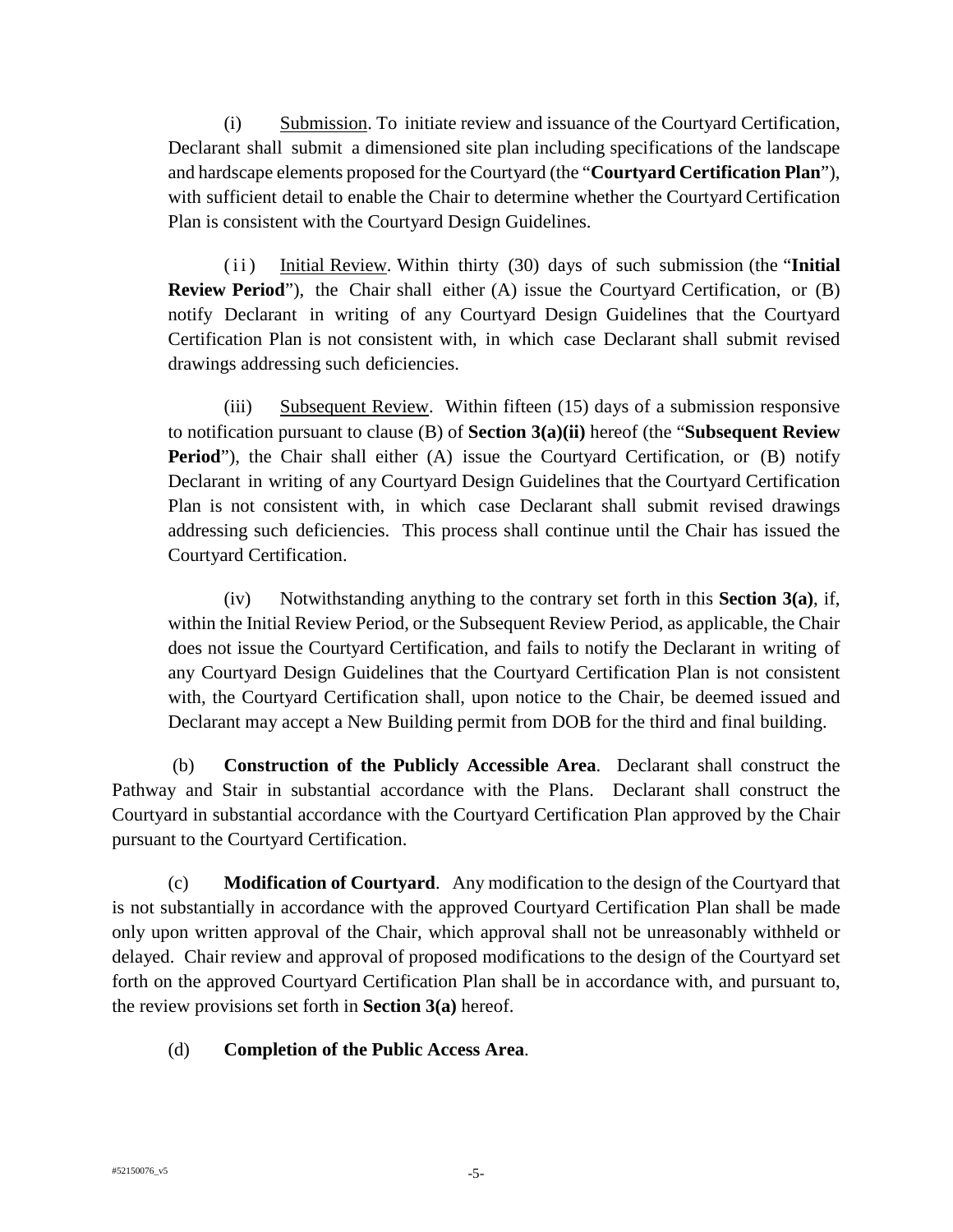(i) Substantial Completion. Declarant shall not accept a Temporary Certificate of Occupancy from DOB for the third and final building of the Proposed Development until the Chair certifies to Declarant and DOB that the Publicly Accessible Area is Substantially Complete (defined herein), in accordance with the following provisions:

a. *Notification*. Declarant shall notify the Chair at such time as it believes that the Publicly Accessible Area is Substantially Complete and shall request that the Chair issue a certification, in the form of Exhibit F annexed hereto (the " **Notice of Substantial Completion**"), to Declarant and DOB certifying the Substantial Completion of the Publicly Accessible Area in accordance with the Plans (with respect to the Pathway and Stair) and the Courtyard Certification Plan approved pursuant to the Courtyard Certification (with respect to the Courtyard).

b . *Initial Review*. Not later than twenty (20) days of its receipt of the notification set forth in **Section 3(d)(i)(a)** herein (the "**Substantial Completion Initial Review Period**"), the Chair shall either (A) issue the Notice of Substantial Completion, or (B) deliver to Declarant written notice setting forth in detail the reasons why the Publicly Accessible Area is not Substantially Complete and the items which need to be completed in order to determine that the Publicly Accessible Area is Substantially Complete. If the Chair notifies the Declarant that the Publicly Accessible Area is not Substantially Complete in accordance with the Plans (with respect to the Pathway and Stair) or the Courtyard Certification Plan approved pursuant to the Courtyard Certification (with respect to the Courtyard), such notice shall contain a detailed statement of the reasons for withholding the Notice of Substantial Completion in the form of a "punch list" of items remaining to be completed or to be satisfactorily performed (the "**Punch List**"). The Punch List shall not include items which, pursuant to the definition of Substantial Completion herein, are not required to be completed to achieve Substantial Completion.

c. *Subsequent Review*. Upon performing the work specified in the Punch List, Declarant shall notify the Chair of such completion. Not later than ten (10) calendar days of receipt of such notice (the "**Substantial Completion Subsequent Review Period**") the Chair shall either (A) issue the Notice of Substantial Completion, or (B) notify Declarant in writing of any Punch List items that have not been completed or satisfactory performed. This process shall continue until the Chair has issued the Notice of Substantial Completion.

d. Notwithstanding anything to the contrary set forth in **Section 3** hereof, if, within the Substantial Completion Initial Review Period, or the Substantial Completion Subsequent Review Period, as applicable, the Chair fails to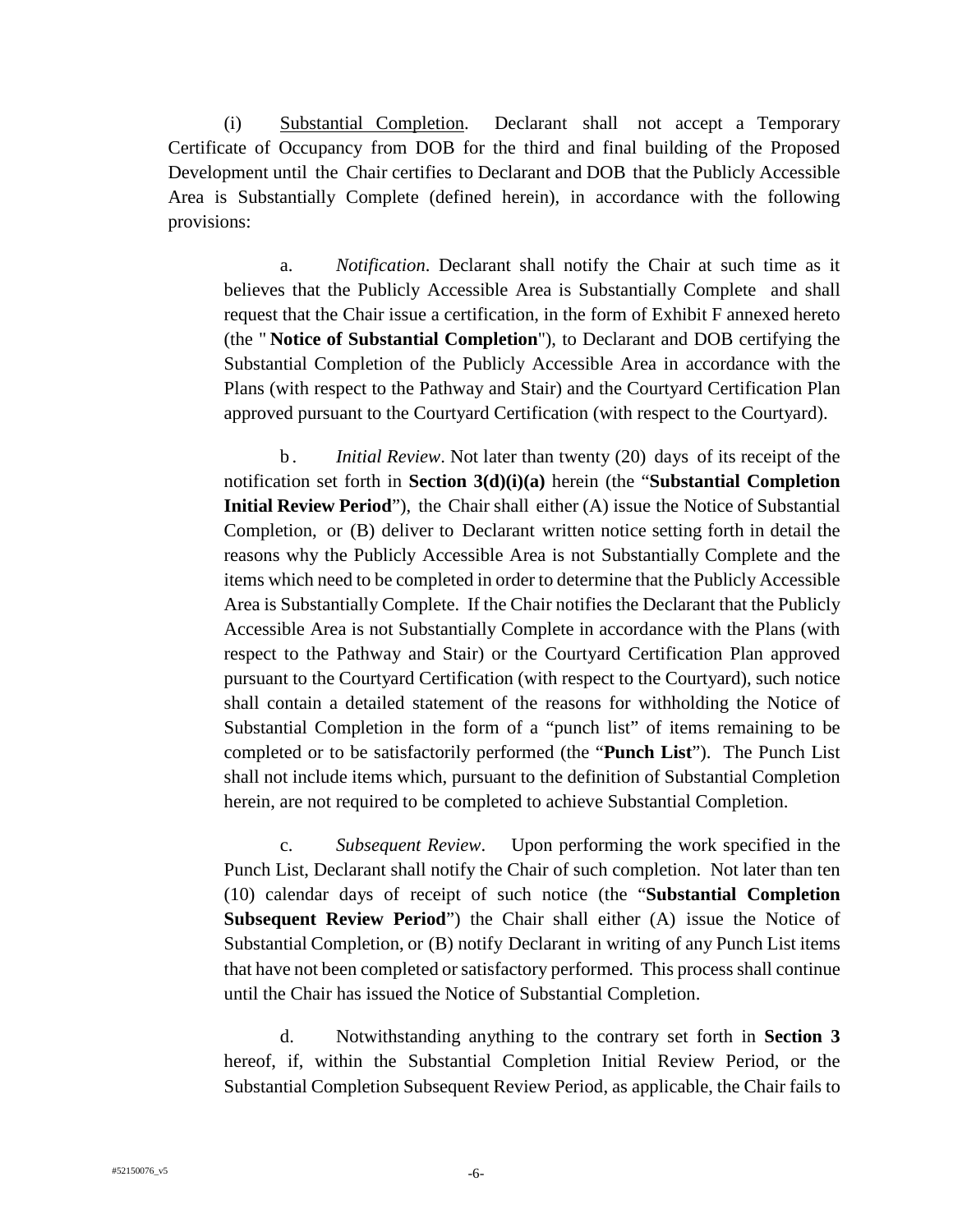provide the Notice of Substantial Completion, or fails to notify the Declarant in writing of any Punch List items which have not been completed or satisfactorily performed, then the Chair shall be deemed to have issued the Notice of Substantial Completion, and Declarant may accept a Temporary Certificate of Occupancy from DOB for the third and final building.

e. Substantial Completion, or Substantially Complete, with respect to the Publicly Accessible Area, shall be mean that the Publicly Accessible Area has been constructed substantially in accordance with the Plans (with respect to the Pathway and Stair) and the Courtyard Certification Plan (with respect to the Courtyard), as same may be amended from time to time in accordance herewith, and has been completed to such an extent that all portions of the improvement may be operated and made available for public use. The Publicly Accessible Area shall be deemed Substantially Complete notwithstanding that (a) minor or insubstantial items of construction, decoration or mechanical adjustment remain to be performed, or (b) Declarant has not completed any relevant planting or vegetation or tasks that must occur seasonally.

(ii) Final Completion. Declarant shall not accept a Permanent Certificate of Occupancy from DOB for the third and final building of the Proposed Development constructed on the Subject Property pursuant to the Large-Scale Special Permits until the Chair certifies to Declarant and DOB that the Publicly Accessible Area is Finally Complete (defined herein), in accordance with the following provisions:

a. *Notification*. Declarant shall notify the Chair at such time as it believes that the Publicly Accessible Area is Finally Complete and shall request that the Chair issue a certification, in the form of Exhibit G annexed hereto (the " **Notice of Final Completion**"), to Declarant and DOB certifying the Final Completion of Publicly Accessible Area in accordance with the Plans (with respect to the Pathway and Stair) and the Courtyard Certification Plan approved pursuant to the Courtyard Certification (with respect to the Courtyard).

b . *Initial Review*. Not later than twenty (20) days of its receipt of the notification set forth in **Section 3(d)(ii)(a)** herein (the "**Final Completion Initial Review Period**"), the Chair shall either (A) issue the Notice of Final Completion, or (B) or deliver to Declarant written notice setting forth in detail the reasons why the Publicly Accessible Area is not Finally Complete and the items which need to be completed in order to determine that the Publicly Accessible Area is Finally Complete. If the Chair notifies the Declarant that the Publicly Accessible Area is not Finally Complete in accordance with the Plans (with respect to the Pathway and Stair) or the Courtyard Certification Plan approved pursuant to the Courtyard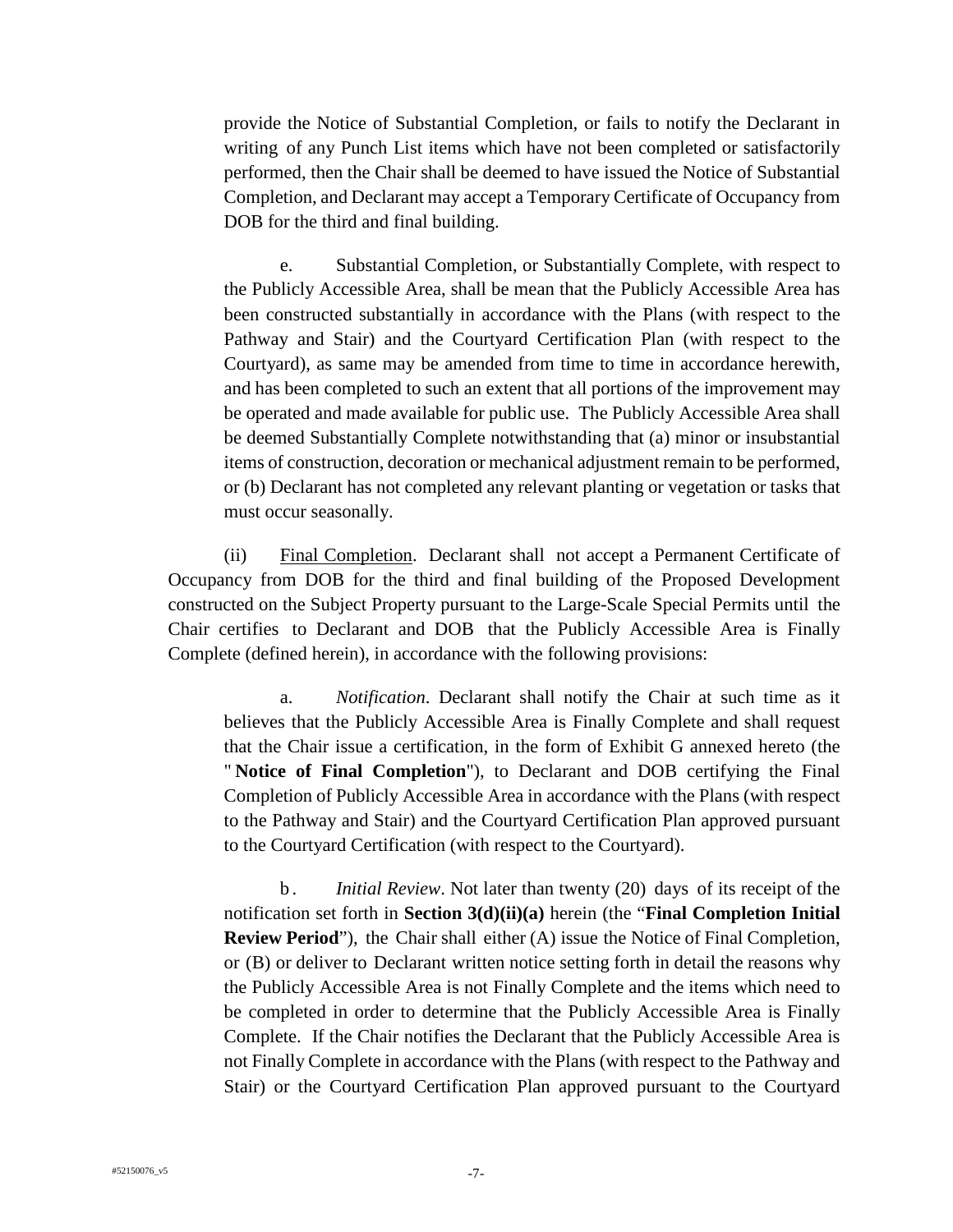Certification (with respect to the Courtyard), such notice shall contain a detailed statement of the reasons for withholding the Notice of Final Completion in the form of a Punch List.

c. *Subsequent Review*. Upon performing the work specified in the Punch List, Declarant shall notify the Chair of such completion. Not later than ten (10) calendar days of receipt of such notice (the "**Final Completion Subsequent Review Period**") the Chair shall either (A) issue the Notice of Final Completion, or (B) notify Declarant in writing of any Punch List items that have not been completed or satisfactory performed. This process shall continue until the Chair has issued the Notice of Final Completion.

d. Notwithstanding anything to the contrary set forth in **Section 3**  hereof, if, within the Final Completion Initial Review Period, or the Final Completion Subsequent Review Period, as applicable, the Chair fails to provide the Notice of Final Completion, or fails to notify the Declarant in writing of any Punch List items which have not been completed or satisfactory performed, then the Chair shall be deemed to have issued the Notice of Final Completion, and Declarant may accept a Final Certificate of Occupancy from DOB for the third and final building.

e. "Final Completion" or "Finally Complete" shall mean the completion of all relevant items of work, including any Punch List or other items that remained to be completed after Substantial Completion

### (f) **Public Access Area Easement**.

(i) Declarant covenants that, immediately upon the issuance of the Notice of Substantial Completion, it (as the burdened party) shall grant, convey and transfer to the City and the general public (as the benefited party) a permanent, perpetual, non-exclusive public access easement over and encompassing the Publicly Accessible Area, unobstructed from the surface thereof to the sky (the "**Publicly Accessible Easement**"), for the purpose of (i) passive recreational use by the general public and (ii) access for fire, police and other emergency services. Such easement (i) shall be effectuated without the necessity for recording a separate instrument and (ii) upon such issuance of a Notice of Substantial Completion, shall be prior in interest to any property interest on the Subject Property or any portion thereof that is recorded after the date of this Declaration. The Publicly Accessible Easement shall be subject to the following conditions:

(ii) No member of the general public shall use any portion of the Publicly Accessible Area for any activity or in a manner which injures, endangers or unreasonably disturbs the comfort, peace, health or safety of any person, or disturbs or causes injury to plant or animal life, or causes damage to the Subject Property or any person.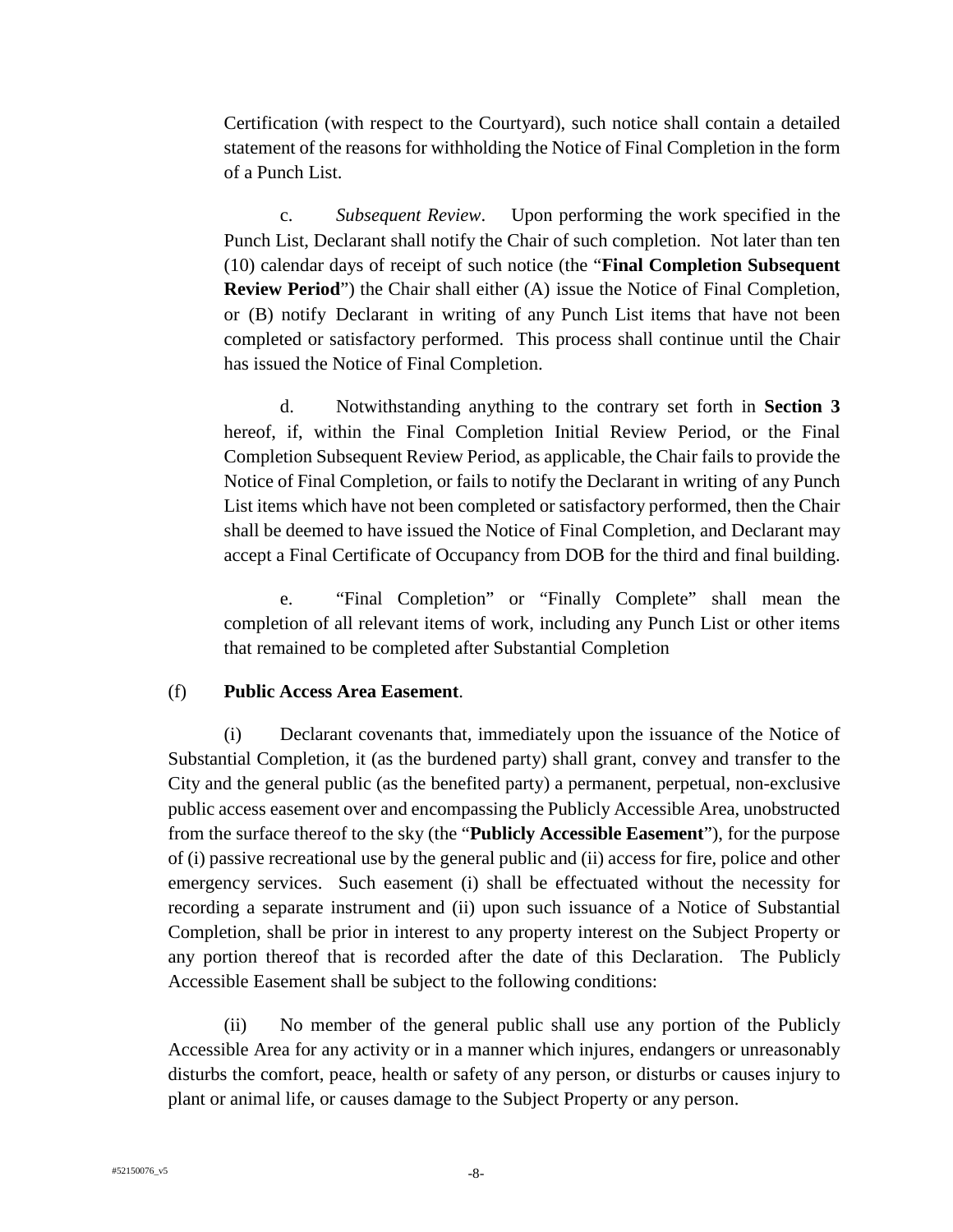(iii) The Public Access Area shall be open to the public between the hours of 8AM to 8PM from April 15<sup>th</sup> to October 31<sup>st</sup>, and between the hours of 8AM to 6PM from November  $1<sup>st</sup>$  to April 14th.

(iv) Declarant shall have the right, but not the obligation, to establish rules and regulations governing public use of, and behavior in, the Publicly Accessible Area, which rules and regulations shall not conflict with Department of Parks and Recreation Rules and Regulations (56 RCNY §1-01 et seq.) unless Declarant has sought and received the consent of the Chair. Declarant shall operate the Publicly Accessible Area in conformity with the Department of Parks and Recreation Rules and Regulations unless and until it promulgates rules and regulations of its own for use of the Publicly Accessible Area.

(v) Declarant may close the Publicly Accessible Area or portions thereof for periods as may be necessary: (i) to accomplish maintenance and repairs or replacements, (ii) for safety and security, logistics and public safety during construction of maintenance of buildings surrounding the Publicly Accessible Area, (iii) to make emergency repairs to mitigate hazardous conditions; and (iv) to address other emergency conditions.

(vi) Notwithstanding the foregoing, Declarant may close the Publicly Accessible Area one day in each calendar year for private events to avoid public dedication.

### (g) **Maintenance and Operation.**

(i) Declarant shall provide or, in Declarant's sole discretion, cause to be provided, all services required for the maintenance and repair of the Publicly Accessible Area, and any paving, landscaping, equipment or furniture provided therein, as and when reasonably needed to preserve the Publicly Accessible Area and the amenities contained therein neat, clean and in good working order and condition as set forth in this Section.

(ii) Cleaning*.*

a. Trash shall be collected regularly. Litter and other obstructions shall be removed as needed.

b. Walkways and paths shall be cleaned and cleared as needed and maintained in good condition.

c. Appropriate measures shall be taken to control rodents and pigeons.

d. Graffiti shall be promptly removed or painted over.

e. Drains, sewers and catch basins shall be cleaned regularly to prevent clogging.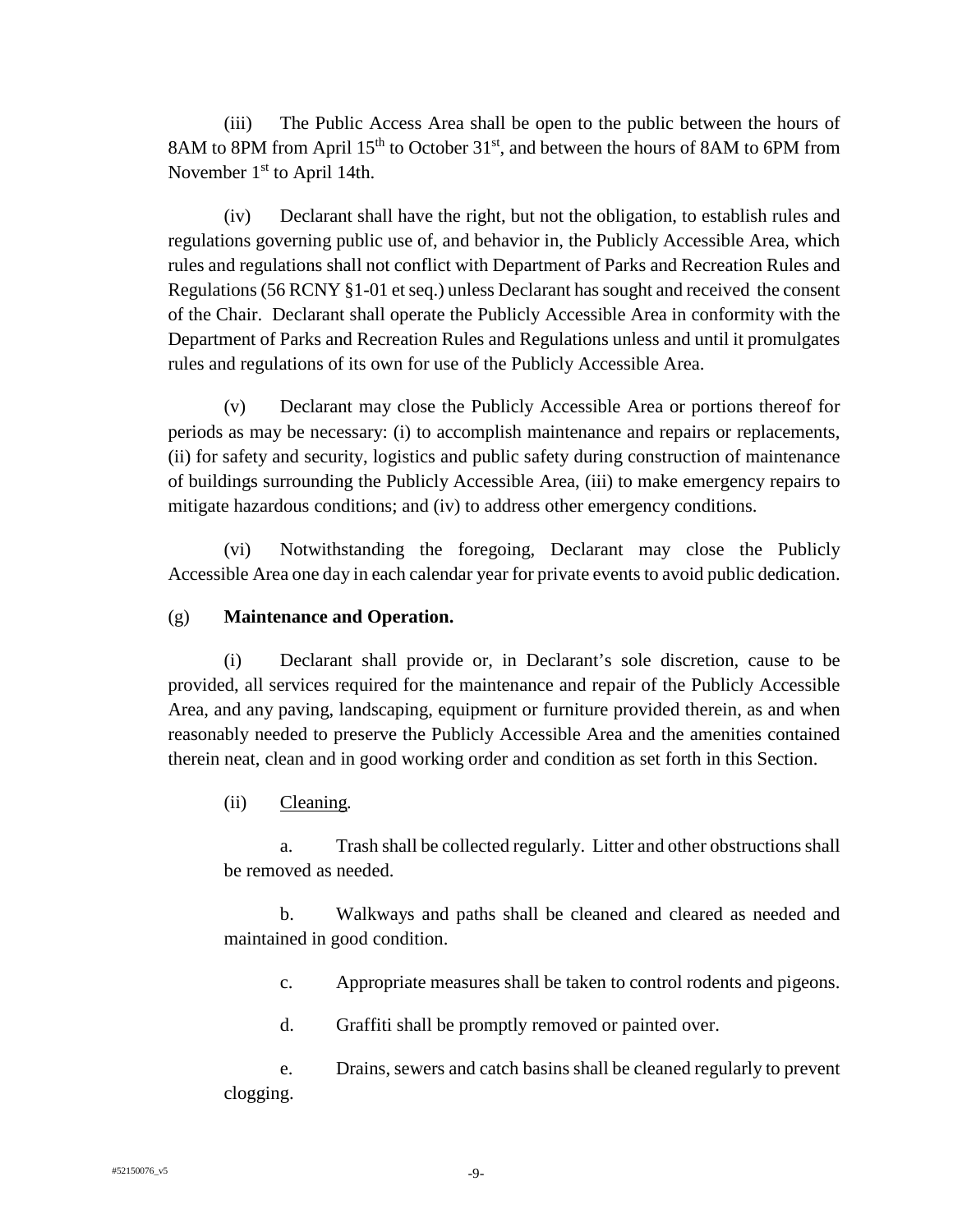f. Snow shall be promptly removed from walkways, and fallen branches and trees shall be removed promptly.

#### (ii) Landscape and Feature Maintenance.

a. Appropriate maintenance for planted areas shall be undertaken, including: pruning, trimming, and weeding; removal and replacement of plants, branches and trees that are dead or blighted; wrapping of trees, shrubs, and other plants as necessary to ensure adequate winter protection, and subsequent removal come springtime; replanting, reseeding and fertilizing as needed; mowing of grass and watering of plantings as needed.

b. Adequate lighting levels shall be maintained, and lighting equipment shall be repaired or replaced as necessary.

(ii) Repairs and Replacements. Repairs and replacements of features in the Publicly Accessible Area shall occur as needed to maintain the Publicly Accessible Area in a state of good repair. All repairs and replacements shall occur promptly and in substantial compliance with the Plans and Courtyard Certification Plan certified by the Chair pursuant to this Declaration. Repairs shall include, but are not limited to, the following items:

a. Seating: All seating shall be repaired and repainted as necessary, including replacement of any moveable seating that has been removed.

b. Walls or Other Barriers: Any broken or cracked walls, fences or other barriers shall be repaired or replaced.

c. Paving: All paved surfaces shall be maintained in a safe and attractive condition.

d. Painting: All painted items shall be repainted and rust or other extraneous matter removed as needed.

e. Signage: All signs shall be maintained in good condition and cleaned or replaced if vandalized.

f. Construction Defects and Hazardous Conditions: The Publicly Accessible Area shall be periodically inspected for construction defects and hazardous conditions, and any portion or feature that exhibits defects or hazardous conditions shall be promptly repaired or replaced.

#### (h) **Property Owner's Association.**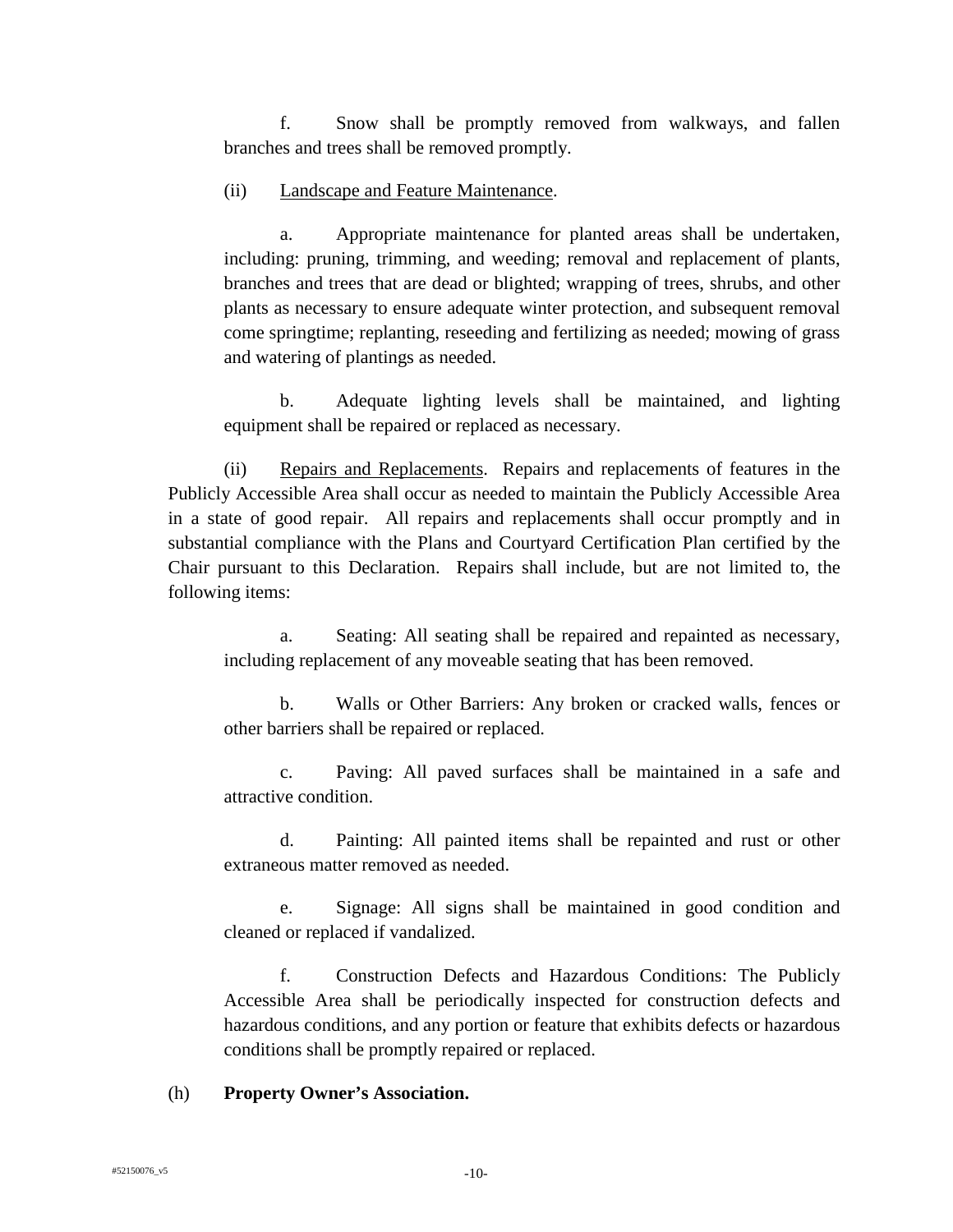(i) Applicability. The provisions of this **Section 3(h)** shall only apply if Declarant forms an Association with respect to the Subject Property.

(ii) *Property Owners' Association*. In order to perform Declarant's maintenance obligations with respect to the Publicly Accessible Area, and to ensure ongoing public access to the Publicly Accessible Area in accordance with the provisions hereof, Declarant shall cause to be organized a property owners' association (the "**Association**") upon the earlier of the following occurrences: (i) the issuance of a Temporary Certificate of Occupancy for any portion of the Proposed Development (A) governed by a condominium regime, (B) conveyed to a housing corporation to be governed by a cooperative regime, or (C) governed by such other legal regime which shall require the organization of a not-for-profit membership organization comprising homeowners, and (ii) the date of Substantial Completion of the Publicly Accessible Area.

(iii) The obligations of the Association under this Declaration shall commence the date of its organization (the "**Association Obligation Date**"), whether required to be formed as set forth above or otherwise, upon which time the provisions of this Section shall be operative.

(iv) *Filing Requirements*. The Association shall be organized in accordance with the terms of this Declaration and in accordance with the New York State Not-for-Profit Corporation Law. Declarant shall certify in writing to the Chair and the Commissioner, or any individual succeeding to their jurisdiction, that the certificate of incorporation of the Association has been filed with the New York Secretary of State and that the certificate of incorporation and all other governing documents of the Association are in full compliance with the requirements of this Declaration and shall provide the Chair with copies of such certificate of incorporation and the other governing documents of the Association. If Declarant fail to comply with the provisions of this Section, the City may proceed with any available enforcement measures.

(v) *Obligations*. The Association shall be established to, among other things, assume Declarant's maintenance obligations of the Publicly Accessible Area as set forth in this Declaration.

(vi) *Members*. The members of the Association shall consist of (A) the fee owners (other than a Unit Interested Party and other than the City) of any portion of the Proposed Development, and (B) the Boards of Managers of any portion of the Proposed Development which is subject to a declaration of condominium (the "**Association Members**"). A "**Unit Interested Party**" shall mean all lessees and occupants of any individual residential or commercial condominium unit, and all holders of a mortgage or other lien encumbering any such residential or commercial condominium unit.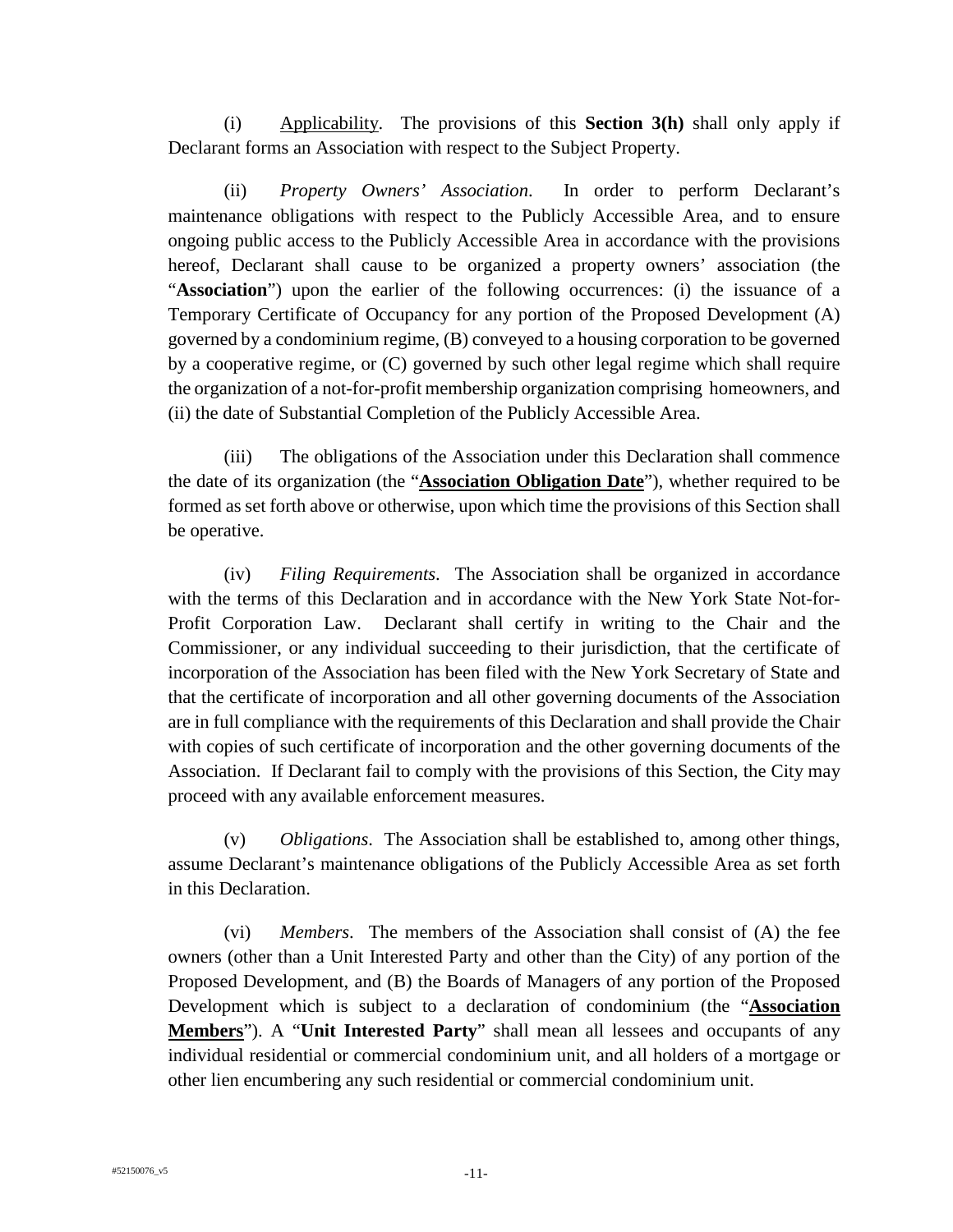(vii) *Powers*. To the extent permitted by law, Declarant shall cause the Association to be established with the power and authority to:

a. impose fees or assessments against the Association Members, for the purpose of collecting funds reasonably necessary to satisfy the obligations of the Association pursuant to this Declaration;

b. collect, receive, administer, protect, invest and dispose of funds;

c. bring and defend actions and negotiate and settle claims to recover fees or assessments owed to the Association pursuant to this Declaration;

d. to the extent permitted by law, impose liens, fines or assessments against individual lot or unit owners for the purpose of collecting funds reasonably necessary and sufficient to fund the obligations of the Association pursuant to this Declaration; and

e. exercise any and all of such powers as may be necessary or appropriate for purposes of this Declaration and as may be granted to the Association in furtherance of the Association's purposes pursuant to the New York Not-for-Profit Corporation Law.

(viii) *Successors.* Every deed conveying title to, or a partial interest in, the Subject Property, other than a deed to an Affordable Housing Unit ("**Affordable Housing Unit**" shall mean (i) an individual residential apartment consisting solely of Affordable Housing as such term is defined in Section 23-911 of the Zoning Resolution, or (ii) a Superintendent Unit; provided, however, that there shall not be more than one (1) Superintendent Unit in each building located in the Proposed Development), every lease held or granted by a cooperative corporation owning the Subject Property or any portion thereof, every lease of all or substantially all of the Subject Property, or the declaration of condominium imposed on any portion of the Subject Property shall contain a recital or other provision that (a) the Unit Interested Party (other than a Unit Interested Party that owns an Affordable Housing Unit) is liable for its pro rata share of the assessment by the Association to the condominium in which such unit is located for the Association's obligations under this Declaration, and (b) maintenance of the Publicly Accessible Area, and the cost of maintenance of the Publicly Accessible Area, and all other obligations of the Association under this Declaration, are essential elements of the City actions permitting the development of the Proposed Development in accordance with the provisions of this Declaration and in accordance with any other approvals granted by the City.

(ix) *Assessments*.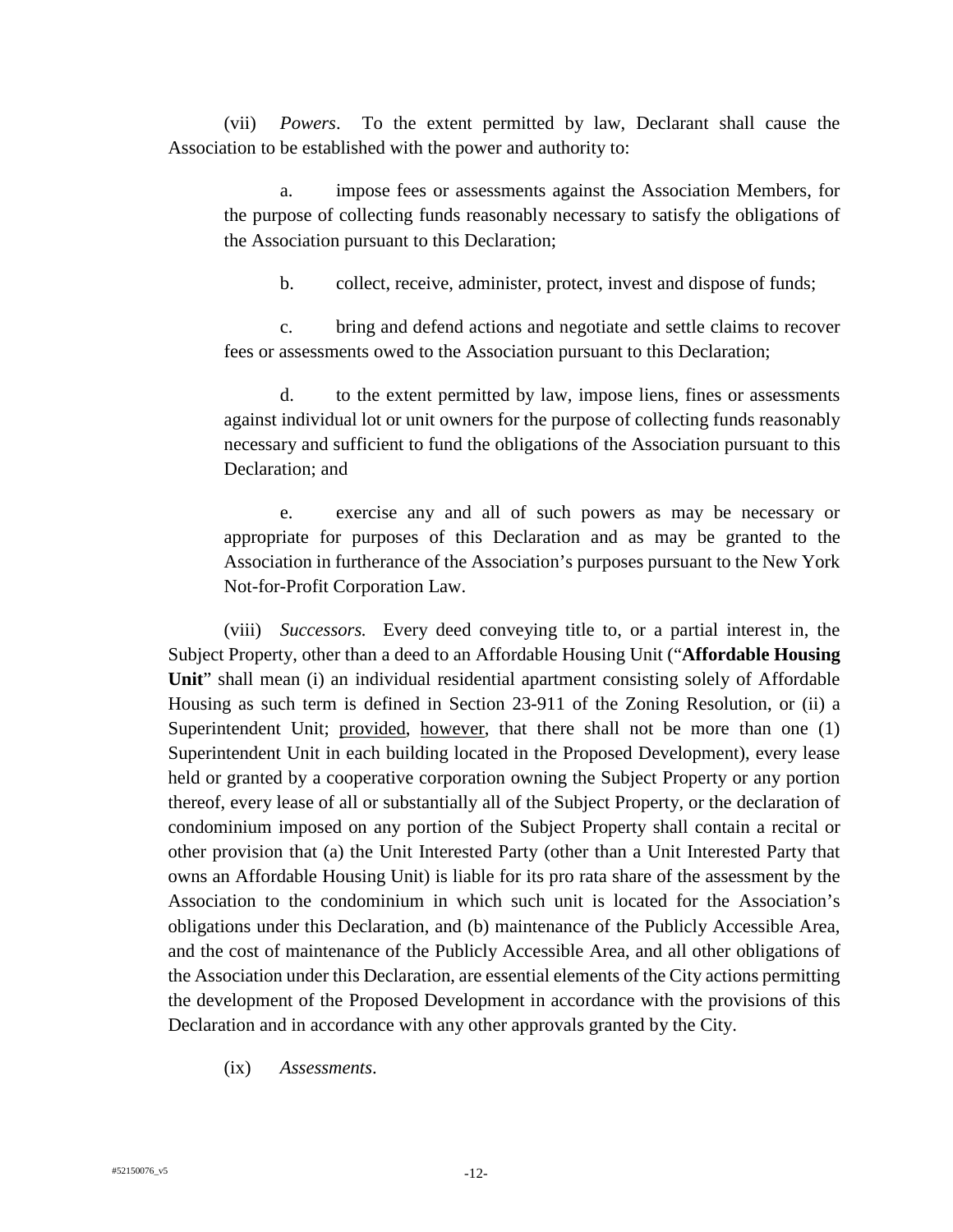a. The Association shall assess all real property within the Subject Property, other than the Affordable Housing Units, (the "**Assessment Property**") in order to obtain funds for the Publicly Accessible Area obligations of the Association pursuant to this Declaration. The Assessment Property shall be assessed on a reasonable prorated basis as determined by Declarant, in compliance with all applicable laws. For Association Members that are residential condominiums, commercial condominiums or cooperative corporations, a reasonable basis for such proration shall be conclusively established if the Attorney General of the State of New York accepts for filing an offering plan for the sale of interests in such condominium, as applicable, which plan describes such proration.

b. Each periodic assessment by the Association, together with such interest, costs and reasonable attorney's fees as may be assessed in accordance with the provisions of this Declaration, shall be the obligation of the Association Members against whom the assessment is charged at the time such assessment falls due and may not be waived by such Association Member. The Association may bring an action to recover any delinquent assessment, including interest, costs and reasonable attorney's fees of any such action, at law or at equity, against the Association Member obligated to pay the same. In the event an Association Member has not paid its assessment to the Association within ninety (90) days of the date such payment was due, the Association shall take all reasonable measures as may be required in order to collect such unpaid assessment.

c. The periodic assessments shall be a charge on the land and a continuing lien upon the property owned by the Association Member against which each such assessment is made. The periodic assessments charged to an Association Member that is a condominium shall be included within the common charges of the condominium. The Association may bring an action to foreclose the Association's lien against the property owned by such Association Member, or a Unit Interested Party (other than the owner of an Affordable Housing Unit), as the case may be, to recover such delinquent assessment(s), including interest and costs and reasonable attorneys' fees of any such action. Any Unit Interested Party, other than the owner of an Affordable Housing Unit, by acceptance of a deed or a lease to a portion of the Assessment Property, thereby agrees to the provisions of this Section. Any Unit Owner may eliminate the Association's lien described above on his or her unit by payment to the Association of such Unit Owner's prorated share of the periodic assessment by the Association to the condominium in which such Unit is located. No Association Member or Unit Owner may waive or otherwise escape liability for the assessments provided for herein by non-use of the Publicly Accessible Open Space or abandonment of the Association's property, or by renunciation of membership in the Association, provided, however, that a Unit Owner's liability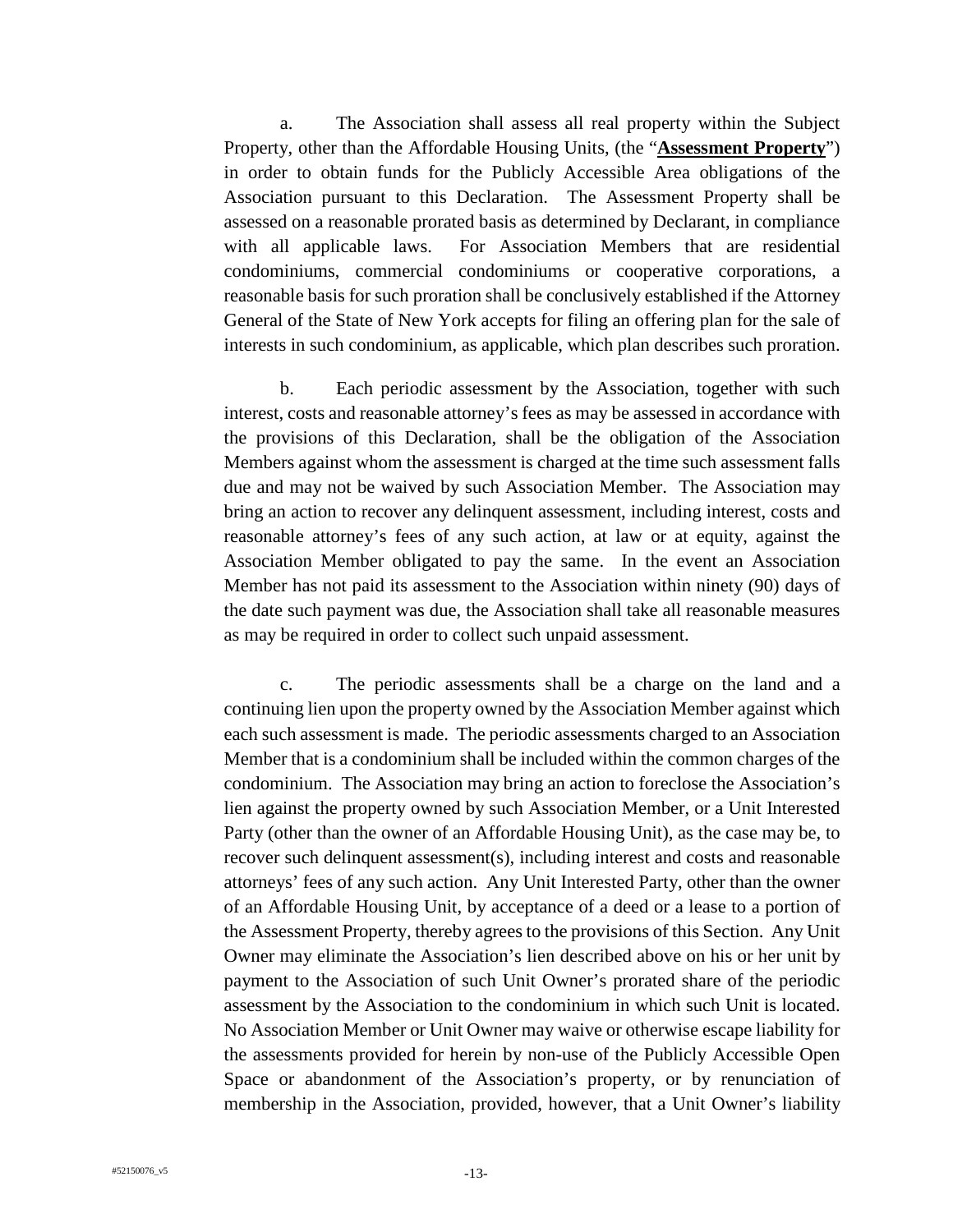with respect to future assessments ends upon the valid sale or transfer of such Unit Owner's interest in the Assessment Property. A Unit Owner may give to the Association nevertheless, subject to acceptance thereof by the Association, a deed in lieu of foreclosure.

d. Notwithstanding any contrary term set forth in this Declaration, the Association Members that may be assessed for the operation and maintenance of the Publicly Accessible Area shall not include the holder of a mortgage or other lien encumbering (i) the fee estate in the Assessment Property or any portion thereof, or (ii) the lessee's estate in a ground lease of all or substantially all of the Assessment Property or all or substantially all of any parcel or portion thereof, or (iii) any single building to be built on the Assessment Property, unless and until any such mortgagee succeeds to either (x) a fee interest in the Assessment Property or any portion thereof or (y) the lessee's estate in a ground lease of all or substantially all the Assessment Property or all or substantially all of any parcel or portion thereof (the interests described in sub-clauses (x) or (y) immediately preceding being each referred to as a "**Possessory Interest**") by foreclosure of the lien of the mortgage or other lien or acceptance of a deed or other transfer in lieu of foreclosure or exercise of an option to convert an interest as mortgagee into an Possessory Interest in any such fee or ground leasehold estate in the Assessment Property or by other means permitted under Legal Requirements ("**Legal Requirements**" shall mean all applicable laws, statutes and ordinances, and all orders, rules, regulations, interpretations, directives and requirements, of any Governmental Authority having jurisdiction over the Subject Property) from time to time; and no such mortgagee or lien holder shall be liable for any assessment imposed by the Association pursuant to this Article until the mortgagee or lien holder succeeds to such Possessory Interest.

**4. Binding Effect.** The restrictions, covenants, rights and agreements set forth in this Declaration shall be binding upon Declarant, or Declarant's successor or assign thereof, and any party acquiring an interest in any portion of the Subject Property (which party shall become a Declarant); provided that the Declaration shall be binding on any Declarant, or Declarant's successor or assign thereof, only for the period during which such Declarant, or Declarant's successor or assign thereof, is the holder of an interest in the Subject Property and only to the extent of such Declarant's, or Declarant's successor or assign thereof, interest in the Subject Property. At such time as a Declarant, or Declarant's successor or assign thereof, no longer holds an interest in the Subject Property, such Declarant's, or Declarant's successor or assign thereof, obligations and liability under this Declaration shall wholly cease and terminate and the party succeeding such Declarant, or Declarant's successor or assign thereof, shall assume the obligations and liability of Declarant, or Declarant's successor or assign thereof, pursuant to this Declaration with respect to actions or matters occurring subsequent to the date such party assumes an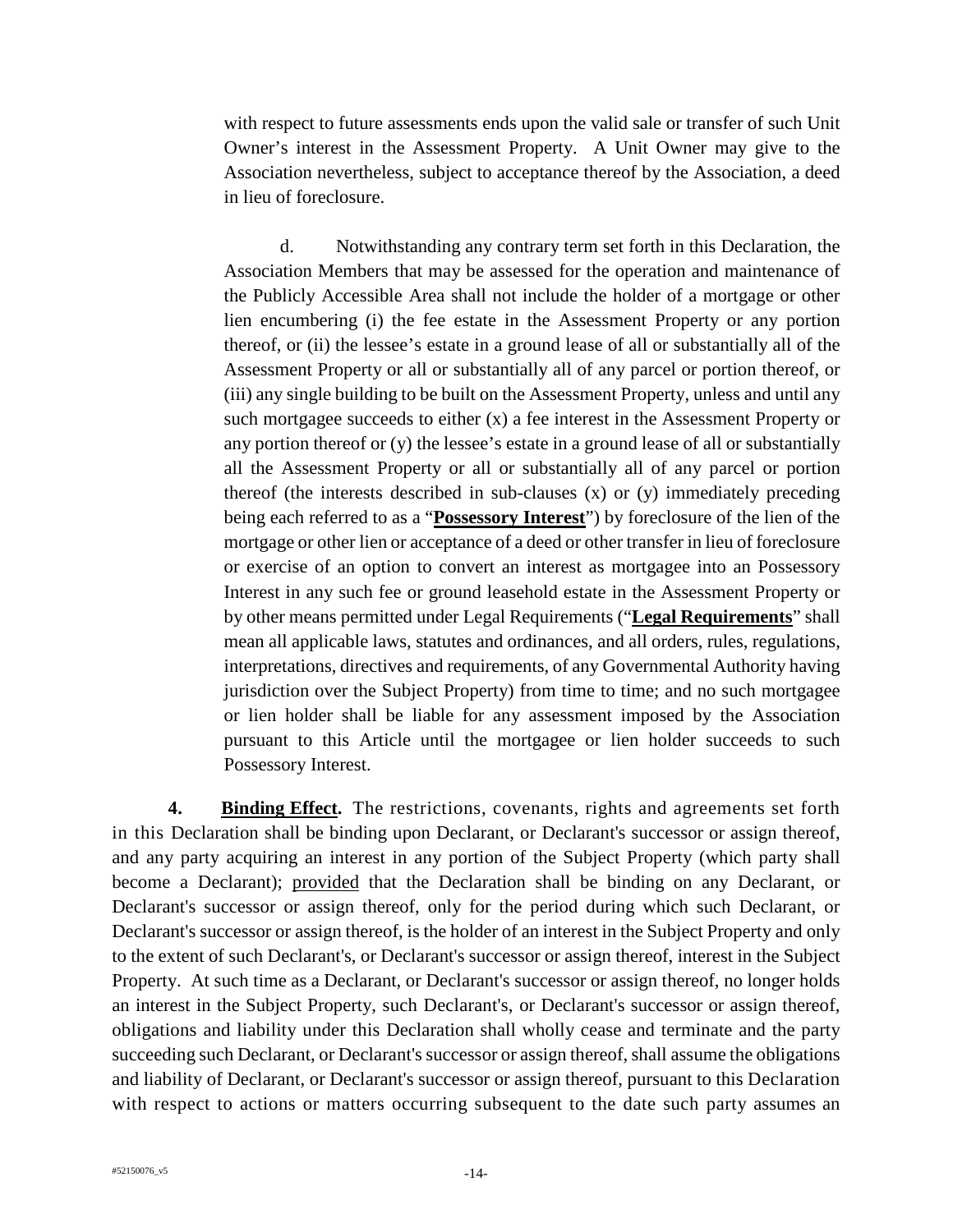interest in the Subject Property to the extent of such party's interest in the Subject Property. For purposes of this Declaration, any successor to a Declarant shall be deemed a Declarant for such time as such successor holds all or any portion of any interest in the Subject Property.

## **5. Recordation.**

 (a) **Effective Date**. This Declaration and the provisions and covenants hereof shall become effective only upon the Effective Date (defined hereinafter), provided, that in the event that any administrative, judicial, or other action or enforcement proceeding is brought challenging the validity of the Large Scale Special Permits, the approval of any of the Land Use Applications, the conveyance of any portion of the Subject Property to the Declarant or any action undertaken in connection with or related thereto, then the Effective Date shall be deferred to the date of final resolution of such action or proceeding, including any appeals, upholding in all respects the validity of the Large Scale Special Permits, the approval of the Land Use Applications, the conveyance of any portion of the Subject Property, or such related action(s), as the case may be.

(i) "**Effective Date**" shall mean the date upon which the Final Approval (herinafter defined) becomes effective.

(ii) "**Final Approval**" shall mean approval of the Land Use Applications (with the exception of the Certification) by the Commission pursuant to New York City Charter Section 197-c, which shall be effective on the date that the City Council's period of review has expired, unless (a) pursuant to New York City Charter Section 197-d(b), the City Council reviews the decision of the Commission approving the Land Use Applications and takes final action pursuant to New York City Charter Section 197-d approving the Land Use Applications, in which event "Final Approval" shall mean such approval of the Land Use Applications by the City Council or (b) the City Council disapproves the decision of the Commission and the Office of the Mayor files a written disapproval of the City Council's action pursuant to New York City Charter Section 197-d(e), and the City Council does not override the Office of the Mayor's disapproval, in which event "Final Approval" shall mean the Office of the Mayor's written disapproval pursuant to such New York City Charter Section 197-d(e). Notwithstanding anything to the contrary contained in this Declaration, "Final Approval" shall not be deemed to have occurred for any purpose of this Declaration if the final action taken pursuant to New York City Charter Section 197-d is disapproval of the Land Use Applications.

 (b) **Recordation**. Within ten (10) business days of the date hereof, Declarant shall endeavor to file and record this Declaration (together with all of the exhibits hereto) in the Office of the City Register of the City of New York (the "**Register's Office**"), indexing this Declaration against the Subject Property. Declarant shall deliver to the Commission a copy of all such documents, as recorded, certified by the Register, promptly upon receipt of such documents from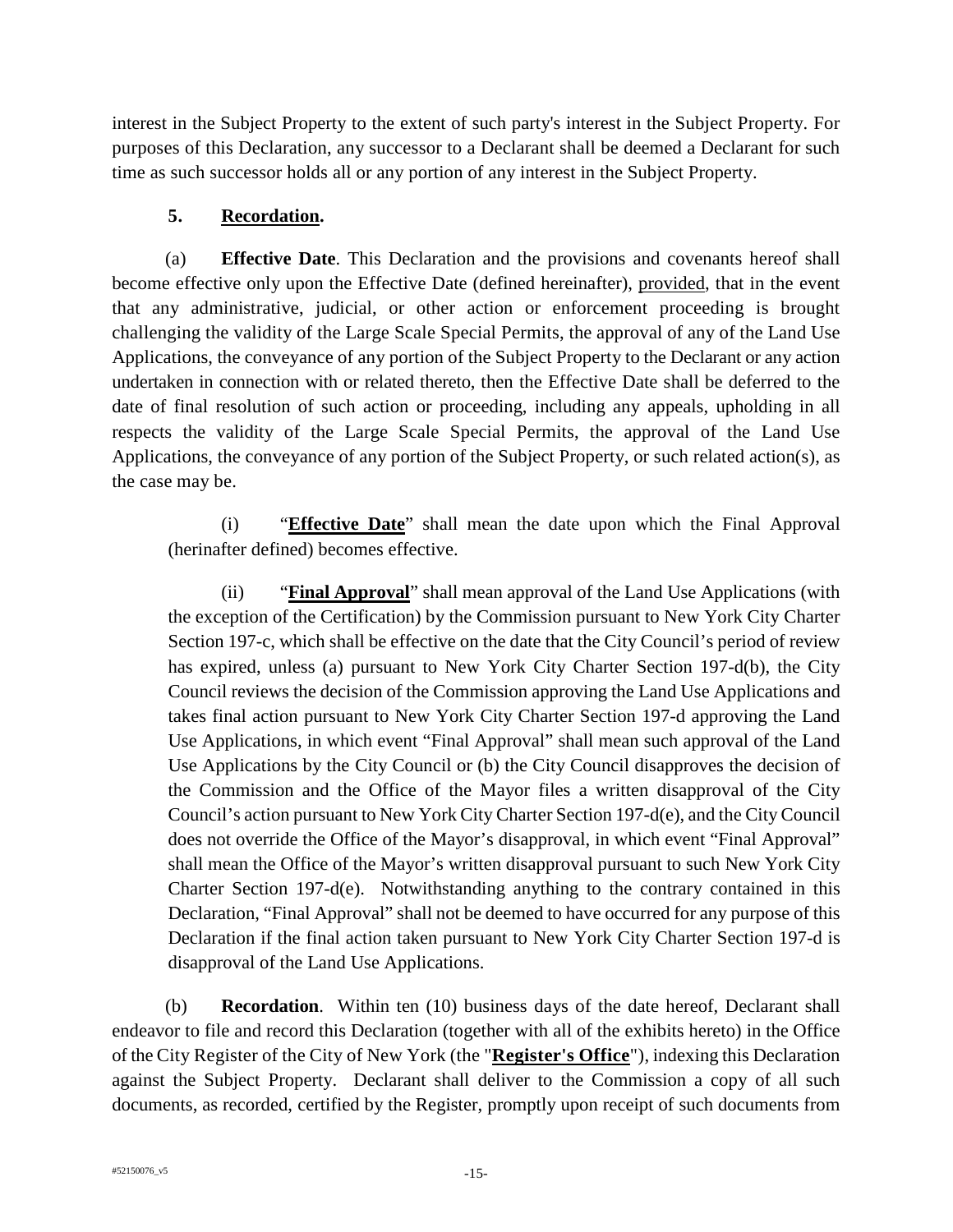the register. If Declarant fails to so record such documents, then the City may record duplicate originals of such documents. However, all fees paid or payable for the purpose of recording such documents, whether undertaken by Declarant, or by the City (as permitted in accordance with this paragraph), shall be borne by Declarant.

## **6. Limitation of Liability and Indemnification**.

## (a) **Limitation of Liability**.

(i) The City shall look solely to the fee estate and interest of Declarant and any and all of its successors and assigns in the Subject Property, on an *in rem* basis only, for the collection of any money judgment recovered against Declarant or its successors and assigns, and no other property of Declarant or its principals, partners, shareholders, directors, members, officers or employees or successors and assigns shall be subject to levy, execution or other enforcement procedure for the satisfaction of the remedies of the City or any other person or entity with respect to this Declaration, and Declarant shall have no personal liability under this Declaration. In the event that any building in the Proposed Development is converted to condominium form of ownership, every condominium unit (other than an Affordable Housing Unit) shall, as successor in interest to Declarant, be subject to levy or execution for the satisfaction of any monetary remedies of the City, to the extent of each Unit Interested Party's Individual Assessment Interest, and provided that such enforcement procedures shall be taken simultaneously against all the condominium units in the Proposed Development and not against selected individual units only. The "**Individual Assessment Interest**" shall mean the Unit Interested Party's percentage interest in the common elements of the condominium in which such condominium unit is located applied to the assessment imposed by the Association on the condominium in which such condominium unit is located. In the event of a default in the obligations of the Association as set forth herein, the City shall have a lien upon the property owned by each Unit Interested Party solely to the extent of each such Unit Interested Party's unpaid Individual Assessment Interest, which lien shall include such Unit Interested Party's obligation for the costs of collection of such Unit Interested Party's unpaid Individual Assessment Interest. Such lien shall be subordinate to the lien of any Mortgage, the lien of any real property taxes, and the lien of the board of managers of any such condominium for unpaid common charges of the condominium, and the lien of the Association pursuant to the provisions of this Declaration. The City agrees that, prior to enforcing its rights against a Unit Interested Party, the City shall first attempt to enforce its rights under this Declaration against Declarant, the Association and the boards of managers of any condominium association. In the event that the Association shall default in its obligations under this Declaration, the City shall have the right to obtain from the Association and/or boards of managers of any condominium association, the names of the Unit Interested Parties who have not paid their Individual Assessment Interests. Notwithstanding the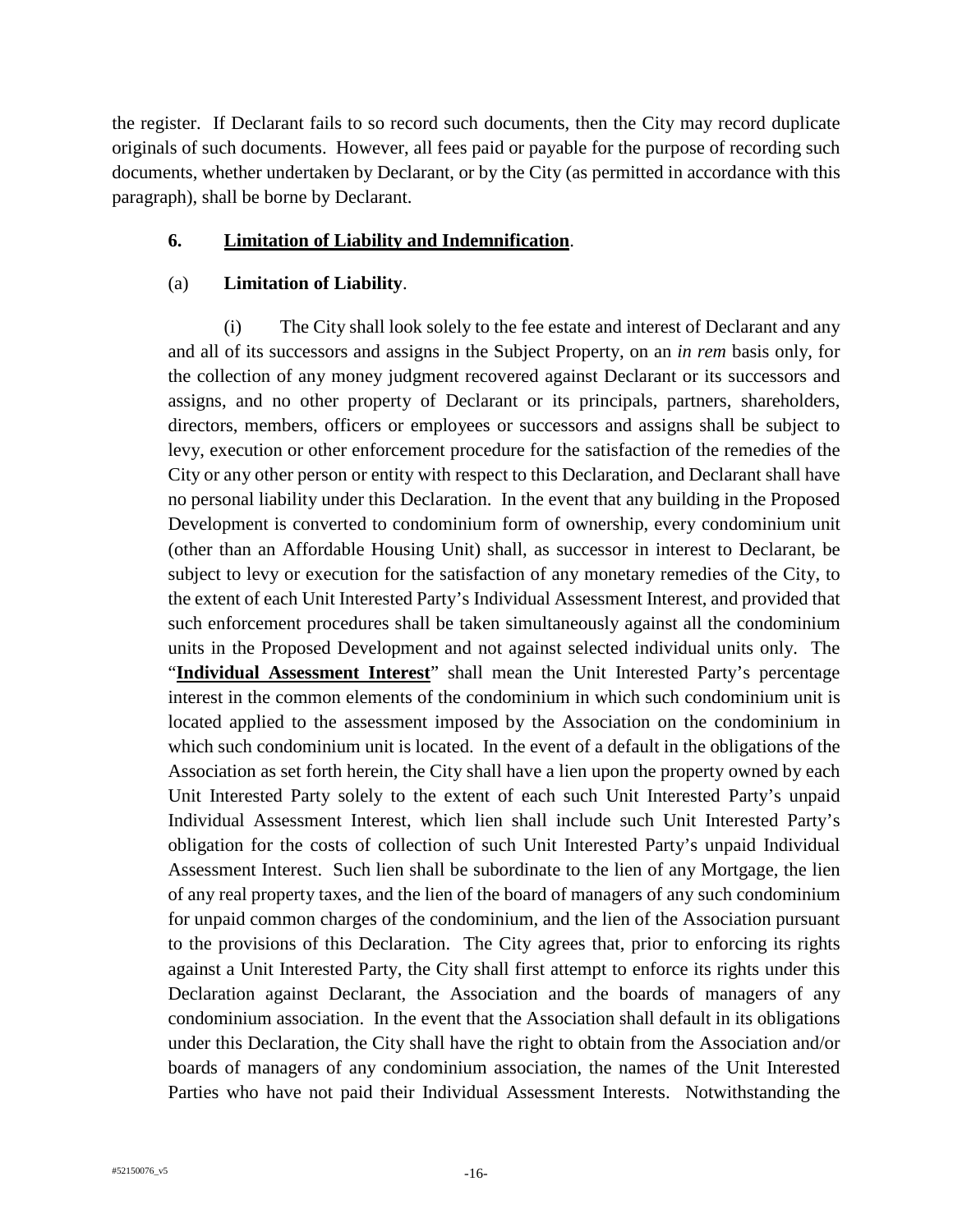foregoing, nothing in this Section shall be deemed to preclude, qualify, limit or prevent any of the City's governmental rights, powers or remedies, including without limitation, with respect to the satisfaction of the remedies of the City, under any laws, statutes, codes or ordinances.

(ii) The restrictions, covenants and agreements set forth in this Declaration shall bind Declarant and any successor-in-interest only for the period during which Declarant and any such successor-in-interest is the holder of a fee interest in, or is a Party in Interest of, the Subject Property and only to the extent of such fee interest or the interest rendering Declarant a Party in Interest. At such time as the named Declarant has no further fee interest in the Subject Property and is no longer a Party in Interest of the Subject Property, such Declarant's obligations and liability with respect to this Declaration shall wholly cease and terminate from and after the conveyance of Declarant's interest and Declarant's successors-in-interest in the Subject Property by acceptance of such conveyance automatically shall be deemed to assume Declarant's obligations and liabilities here-under to the extent of such successor-in interest's interest.

## (b) **Indemnification.**

(i) If Declarant is found by a court of competent jurisdiction to have been in default in the performance of its obligations under this Declaration and such finding is upheld on final appeal, or the time for further review of such finding on appeal or by other proceeding has lapsed, Declarant shall indemnify and hold harmless the City from and against all of its reasonable legal and administrative expenses arising out of or in connection with the enforcement of Declarant's obligations under this Declaration, provided, however, that nothing in this Section shall impose on the Association any indemnification obligations other than the reasonable legal and administrative expenses incurred by the City arising out of or in connection with the enforcement of such obligations. If any judgment is obtained against Declarant from a court of competent jurisdiction in connection with this Declaration and such judgment is upheld on final appeal or the time for further review of such judgment or appeal by other proceeding has lapsed, Declarant shall indemnify and hold harmless the City from and against all of its reasonable legal and administrative expenses arising out of or in connection with the enforcement of said judgment.

(ii) Declarant shall indemnify and hold harmless the City and their respective officers, employees and agents from and against any and all claims, actions or judgments for loss, damage or injury, including death or personal or property damage of whatsoever kind or nature, arising from Declarant's default under this Agreement (including, without limitation, if Declarant is found by a court of competent jurisdiction to have been in default in the performance of its obligations under this Agreement and such finding is upheld on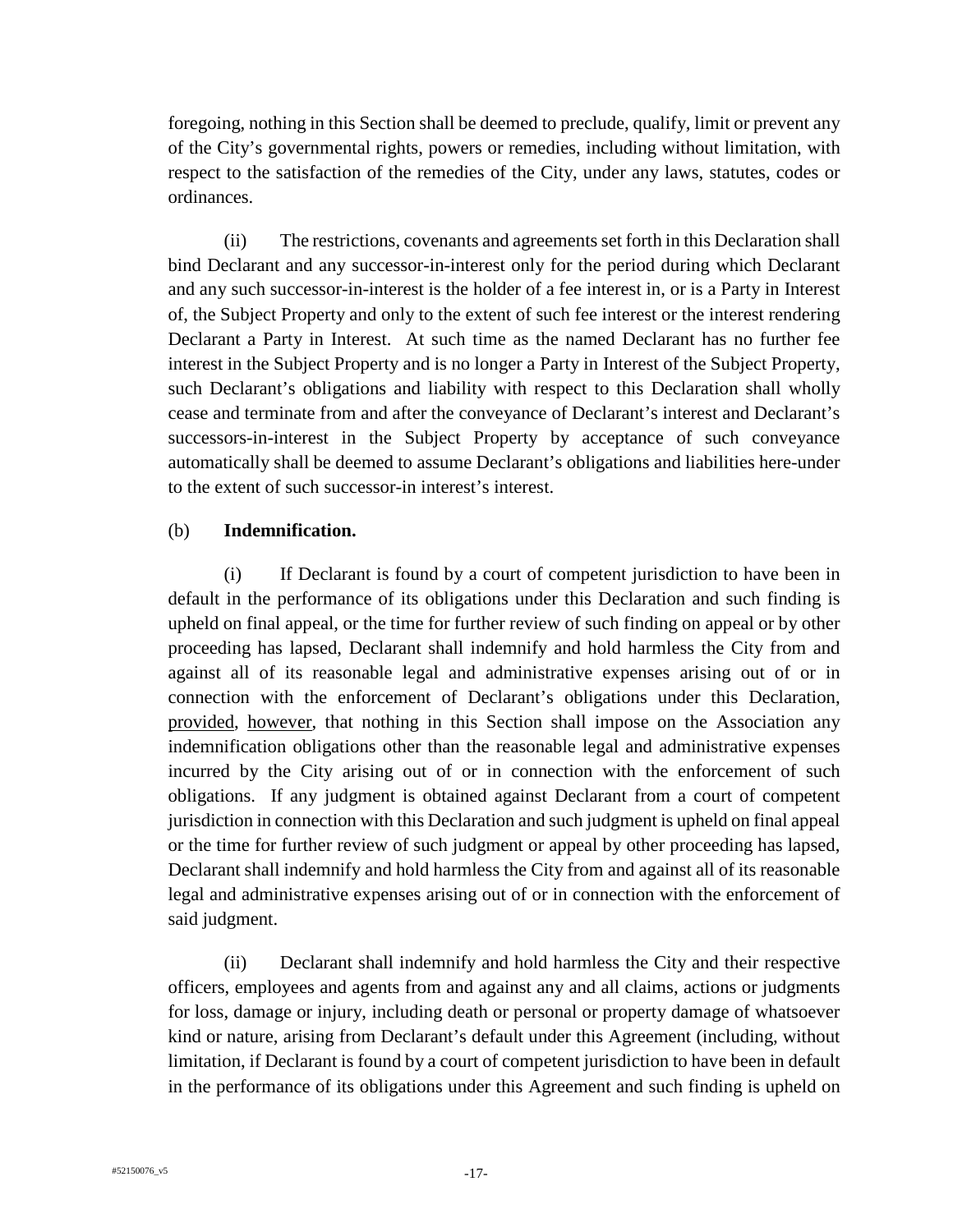final appeal, or the time for further review of such finding on appeal or by other proceeding has lapsed), or the negligence of Declarant, its agents, servants or employees in undertaking its obligations under this Agreement unless such claims, actions or judgments arose out of the negligence, recklessness or willful acts of the City, its agents or its employees; provided, however, that should any such claim be made or action brought, Declarant shall have the right to defend such claim or action with attorneys reasonably acceptable to the City. No such claim or action shall be settled without the written consent of City, unless (i) the City is indemnified fully pursuant to this Section, and (ii) the City has no obligation under the settlement, financial or otherwise.

(iii) The City shall indemnify and hold harmless Declarant and their respective officers, employees and agents from and against any and all claims, actions or judgments for loss, damage or injury, including death or personal or property damage of whatsoever kind or nature, arising from the City's default under this Declaration (provided that the City is found by a court of competent jurisdiction to have been in default in the performance of its obligations under this Declaration and such finding is upheld on final appeal, or the time for further review of such finding on appeal or by other proceeding has lapsed), or the negligence of the City, its agents, servants or employees in undertaking its obligations under this Declaration unless such claims, actions or judgments arose out of the negligence, recklessness or willful acts of Declarant, its agents or their employees.

**7. Notice.** All notices, demands, requests, consents, approvals, and other communications (each, a "**Notice**") which may be or are permitted, desirable, or required to be given under this Declaration shall be in writing and shall be sent or delivered as follows:

(a) if to Declarant:  $[$   $]$ c/o Jonathan Rose Companies 551 Fifth Avenue New York, New York 10176

> L+M Development Partners 1865 Palmer Avenue, Suite 203 Larchmont, New York 10538

with a copy to: Holland & Knight LLP 31 West 52nd Street New York, New York 10019 Attn: Barak A. Wrobel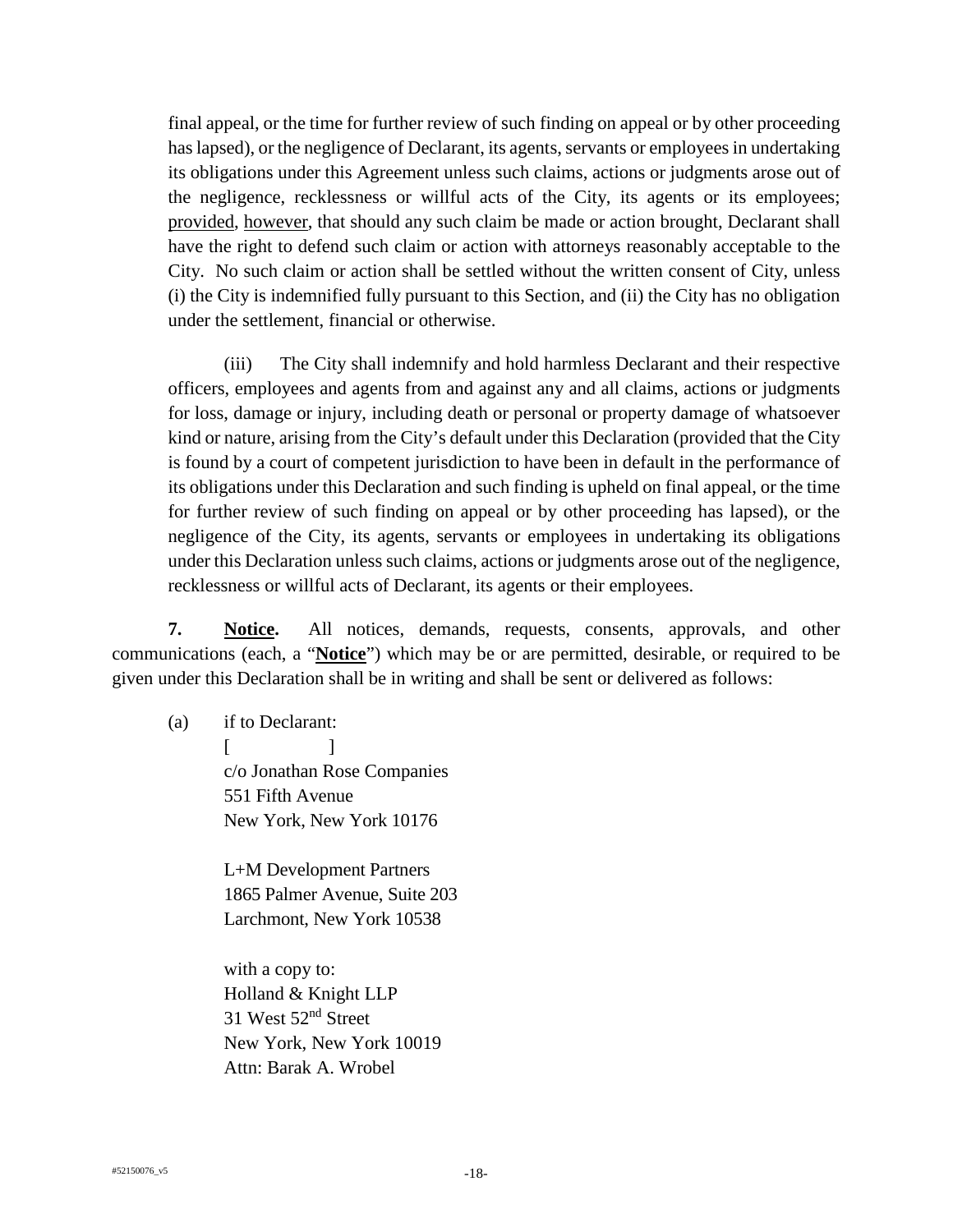(b) if to the Commission:

New York City Planning Commission 120 Broadway, 31st Floor New York, New York 10271 Attention: Chairperson

with a copy to: The general counsel of Commission at the same address

(c) if to a Party-in-Interest other than Declarant:

at the address provided in writing to Commission in accordance with this Section 7.

(d) if to a mortgagee of all or any portion of the Subject Property (a "**Mortgagee**"):

at the address provided in writing to Commission in accordance with this Section 7.

Declarant, Commission, any Party-in-Interest, and any Mortgagee may, by notice provided in accordance with this Section 7, change any name or address for purposes of this Declaration. In order to be deemed effective any Notice shall be sent or delivered in at least one of the following manners: (i) sent by registered or certified mail, postage pre-paid, return receipt requested, in which case the Notice shall he deemed delivered for all purposes hereunder five days after being actually mailed; (ii) sent by overnight courier service, in which case the Notice shall be deemed delivered for all purposes hereunder on the date the Notice was actually received or was refused; or (iii) delivered by hand, in which case the Notice will be deemed delivered for all purposes hereunder on the date the Notice was actually received. All Notices from Commission to a Declarant shall also be sent to every Mortgagee of whom Commission has notice, and no Notice shall be deemed properly given to a Declarant without such notice to such Mortgagee(s). In the event that there is more than one Declarant at any time, any Notice from the City or the Commission shall be provided to all Declarants of whom Commission has notice.

## **8. Enforcement, Defaults and Remedies.**

(a) Declarant acknowledges that the restrictions, covenants, and obligations of this Declaration will protect the value and desirability of the Subject Property, as well as benefit the City. If a Declarant fails to perform any of a Declarant's obligations under this Declaration, the City shall have the right to enforce this Declaration against Declarant and exercise any administrative, legal, or equitable remedy available to the City, and Declarant hereby consents to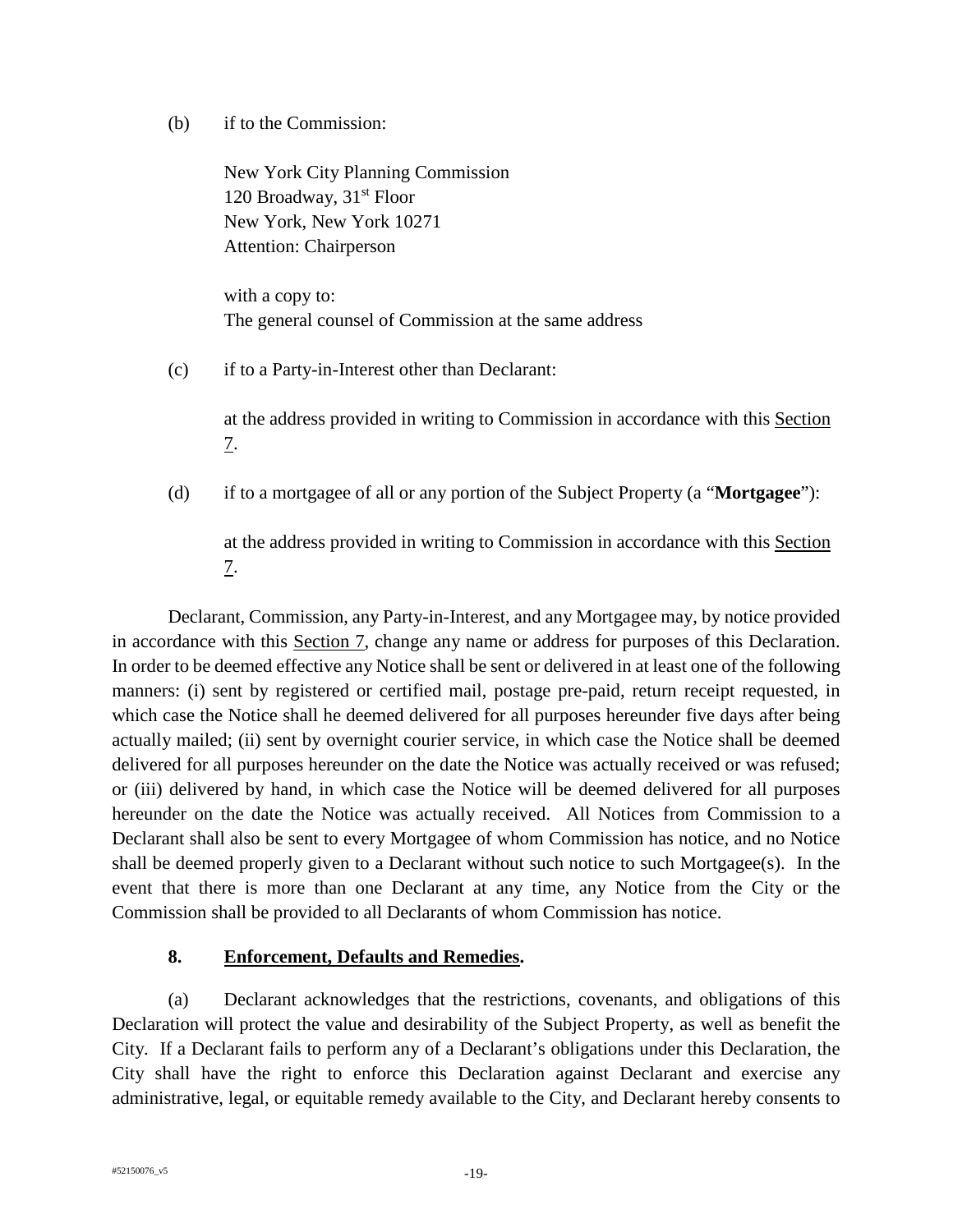same; provided that this Declaration shall not be deemed to diminish Declarant's or any other Party-in-Interest's right to exercise any and all administrative, legal, or equitable remedies otherwise available to it, and provided further, that the City's rights of enforcement under this Declaration shall be subject to the cure provisions and periods set forth in this Declaration. Declarant also acknowledges that the remedies set forth in this Declaration are not exclusive and that the City and any agency thereof may pursue other remedies not specifically set forth herein including, but not limited to, a mandatory injunction compelling Declarant to comply with the terms of this Declaration and a revocation by the City of any certificate of occupancy, temporary or permanent, for any portion of the Large Scale Development Project on the Subject Property subject to the Large-Scale Special Permits.

(b) **Denial of Public Access**. If the City has reason to believe that the use and enjoyment of the Publicly Accessible Area by any member of the public has, without reasonable cause, been denied by Declarant, and the City determines that such denial of access with respect to the right of public access under the Publicly Accessible Easement is in violation of the provisions of this Declaration, the City shall have, after (a) notice to Declarant and (b) an opportunity for Declarant to present evidence disputing such alleged denial of access, in addition to such other rights as may be available at law or equity, the right to seek civil penalties at the New York City Environmental Control Board for a violation relating to privately owned public space.

(c) **No Enforcement by Third Parties**. Notwithstanding any provision of this Declaration to the contrary, only Declarant, Declarant's successors and assigns, and the City shall be entitled to enforce or assert any claim arising out of or in connection with this Declaration. Nothing contained herein should be construed or deemed to allow any other person or entity to have any interest in or right of enforcement of any provision of this Declaration or any document or instrument executed or delivered in connection with the Large-Scale Special Permits. In any proceedings brought by the City against Declarant seeking to deny or revoke building permits or certificates of occupancy with respect to the Proposed Development on the Subject Property, or to revoke any Large-Scale Special Permits approved by the Land Use Applications, or to impose a lien, fine or other penalty, or to pursue any other remedy available to the City, if the event or occurrence which is the basis of an allegation of a failure to comply by a Declarant is associated with a particular lot or portion(s) of lots developed as part of the Proposed Development on the Subject Property, then the City shall only deny or seek the revocation of building permits or certificates of occupany for such lot(s) or portion(s) of lots, and only seek to impose a fine, lien or other penalty on such lot(s) or portion(s) of a lot, and any such event or occurrence shall not provide the basis for denial or revocation of the Special Permits approved by the Land Use Applications or building permits or certificates of occupancy, or the imposition of any fine, lien or other penalty, with respect to other  $\text{lot}(s)$  or portion(s) of a lot comprising a portion of the Proposed Development for which no such failure to comply has occurred. No Person other than Declarant, any Mortgagee, all holders of all holders of mortgages secured by any condominium unit or other individual residential unit located within the Subject Property and, from and after the Association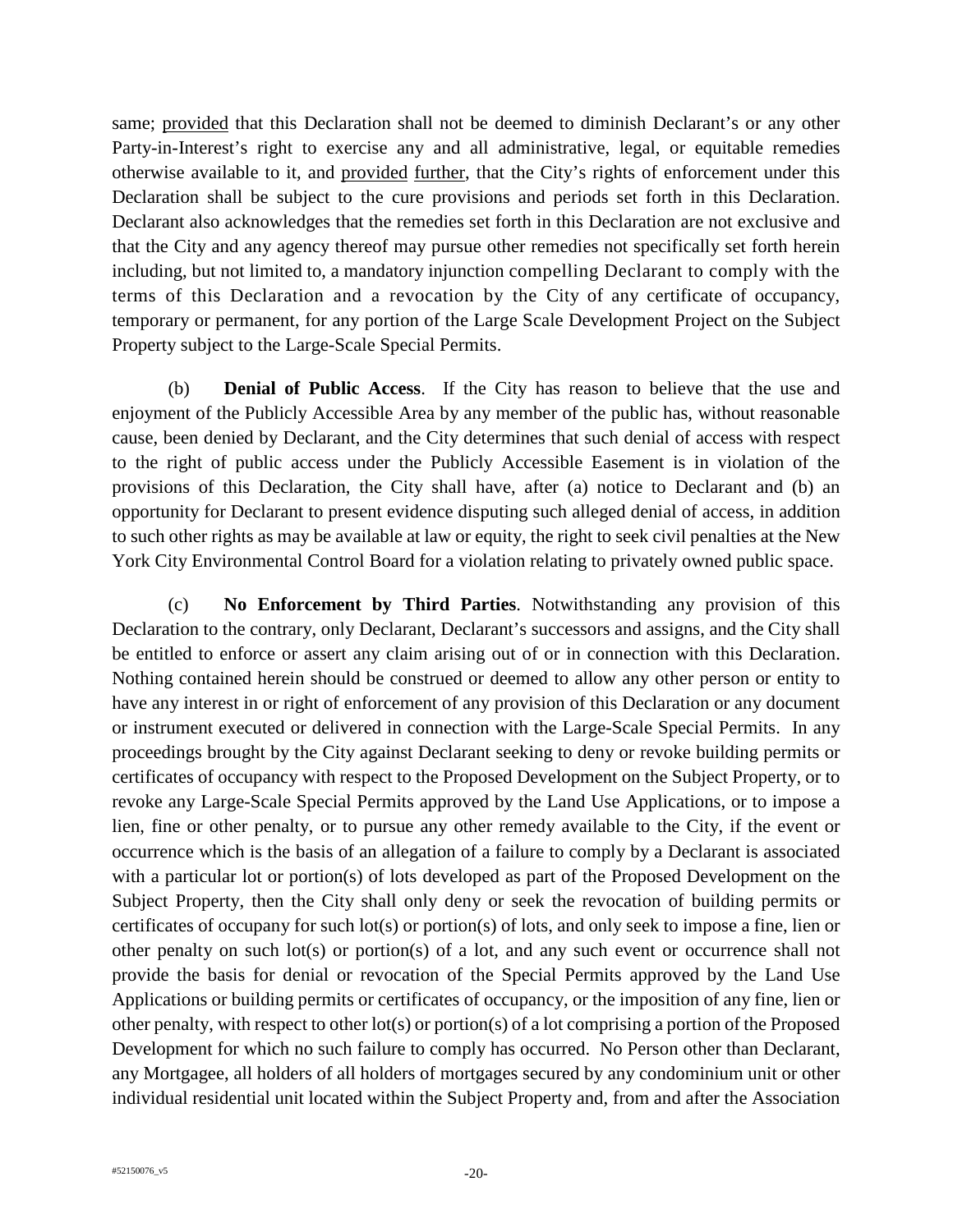Obligation Date, the Association, shall have any right to enforce the provisions of this Declaration. This Declaration shall not create any enforceable interest or right in any Person, other than Declarant, any Mortgagee and, from and after the Association Obligation Date, the Association, any of which shall be deemed to be a proper Person to enforce the provisions of this Declaration, and nothing contained herein shall be deemed to allow any other Person, any interest or right of enforcement of any provision of this Declaration or any document or instrument executed or delivered in connection with the Applications.

### (d) **Notice and Cure.**

(i) Prior to the City instituting any proceeding to enforce the terms or conditions of this Declaration due to any alleged violation hereof, the City shall give Declarant, every Mortgagee and every Party-in-Interest thirty (30) business days written notice of such alleged violation, during which period the Declarant, any Party-in-Interest and any Mortgagee shall have the opportunity to effect a cure of such alleged violation or to demonstrate to City why the alleged violation has not occurred. If a Mortgagee or Party-in-Interest performs any obligation or effects any cure a Declarant is required to perform or cure pursuant to this Declaration, such performance or cure shall be deemed performance on behalf of Declarant and shall be accepted by any person or entity benefited hereunder, including the Commission and City, as if performed by Declarant. If Declarant, any Party-in-Interest or Mortgagee commences to effect such cure within such thirty (30) day period (or if cure is not capable of being commenced within such thirty (30) day period, Declarant, any Party-in-Interest or Mortgagee commences to effect such cure when such commencement is reasonably possible), and thereafter proceeds diligently toward the effectuation of such cure, the aforesaid thirty (30) day period (as such may be extended or shortened in accordance with the preceding clause) shall be extended for so long as Declarant, any Party-in-Interest or Mortgagee continues to proceed diligently with the effectuation of such cure, as determined by the City. In the event ownership of any of the lots comrpising the Subject Property is held by multiple Declarants, notice as to those lots shall be provided to all Declarants of such lots from whom the City has received notice in accordance with Section 7 hereof.

(ii) If, after due notice and opportunity to cure as set forth in this Declaration, Declarant fails to observe any of the terms or conditions of this Declaration, and Declarant fails to cure such violation within the applicable grace period provided in herein, then, upon the expiration of such cure period, prior to institution by the City of any action or proceeding against Declarant, every Mortgagee and Party in Interest shall be given thirty (30) days written notice of such alleged violation by the City, during which period each Mortgagee and Party in Interest shall have the opportunity to effect such cure. If any Mortgagee or Party in Interest commences to effect a cure during such thirty (30) day period and thereafter proceeds diligently to complete the effectuation of such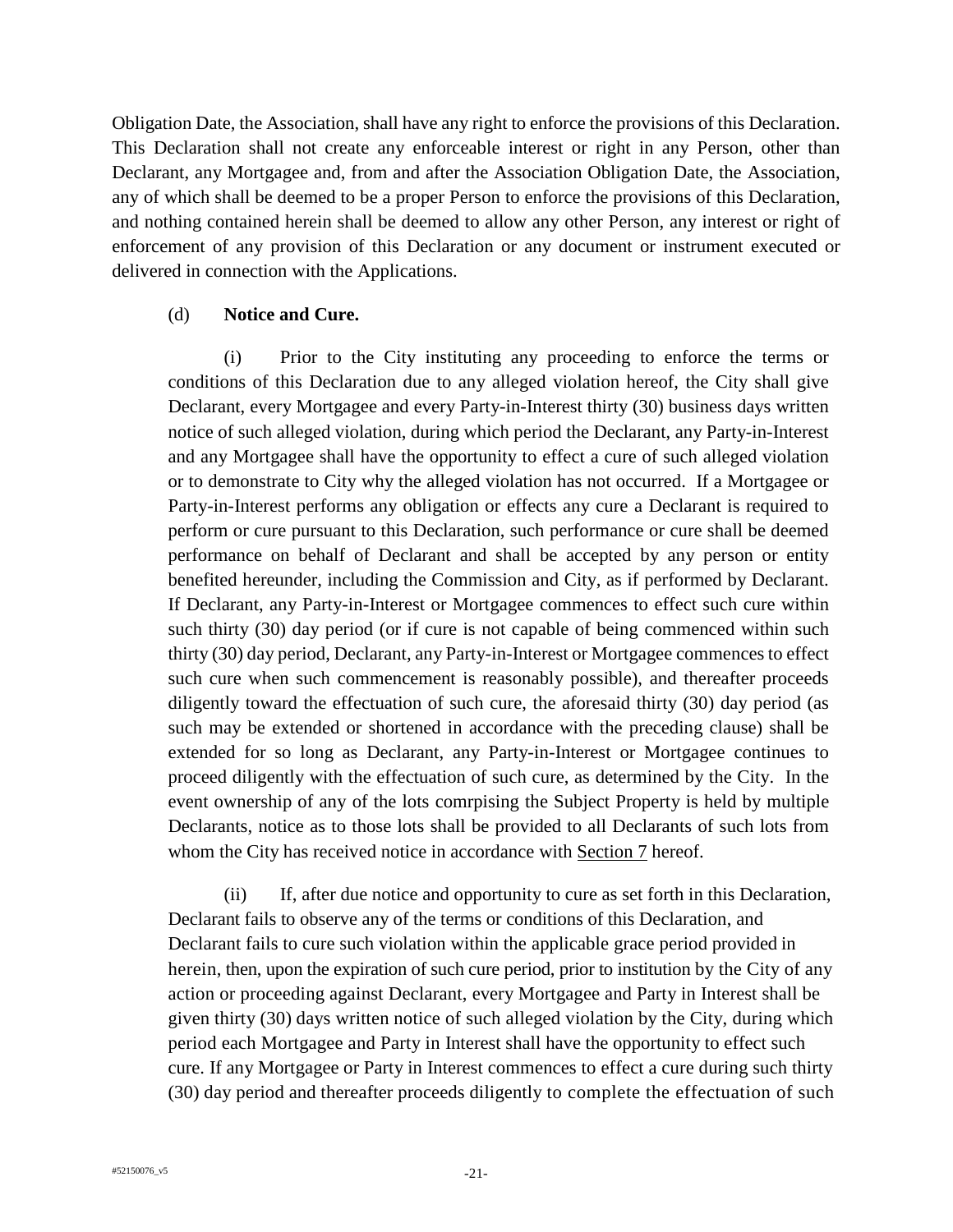cure, such cure period shall be extended for so long as any Mortgagee or Party in Interest continues to proceed diligently toward such cure. If a Mortgagee or Party in Interest performs any obligation or effects any cure Declarant is required to perform or cure pursuant to this Declaration, such performance or cure shall be deemed performance on behalf of Declarant and shall be accepted by any person or entity benefited hereunder, including the Commission and the City, as if performed by Declarant.

(iii) If, after due notice and opportunity to cure as set forth in this Declaration, Declarant, Mortgagee or a Party-in-Interest shall fail to cure the alleged breach or other violation under this Declaration within the applicable grace period provided herein, the City may exercise any and all of its rights, including without limitation those delineated herein, and may disapprove any amendment, modification or cancellation of this Declaration on the sole ground that a Declarant is in default of a material obligation under this Declaration. The time period for curing any violation by a Declarant, Mortgagee, and/or Party-in-Interest shall be subject to extension for Uncontrollable Circumstances pursuant to **Section 8(f)** hereof. The time period for curing any violation by Declarant, Mortgagee, and/or Party-in-Interest shall be subject to extension for Uncontrollable Circumstances pursuant to the provisions of this Declaration.

### (f) **Uncontrollable Circumstances**.

(i) In the event that, as the result of an Uncontrollable Circumstance, Declarant is unable to perform or complete any obligation (including but not limited to Substantially Complete or Finally Complete the Publicly Accessible Area) (A) at the time or times required by this Declaration; (B) at the date set forth in this Declaration for such action, if a specific date for such requirement is set forth herein; or (C) prior to submitting an application for a building permit or other permit or certificate of occupancy which is conditioned on the completion of such requirement, where applicable, Declarant may, upon notice to the Chair (a "**Delay Notice**") within forty-eight (48) hours after the occurrence of such Uncontrollable Circumstance becomes apparent, request that the Chair, certify the existence of such Uncontrollable Circumstance. Any Delay Notice shall include a description of the Uncontrollable Circumstance and its probable duration and impact on the work in question (as reasonably determined by Declarant). In the exercise of his or her reasonable judgment, the Chair shall thereafter, within ten (10) days of its receipt of the Delay Notice, (x) certify in writing that the Uncontrollable Circumstance has occurred, or (y) notify Declarant that it does not reasonably believe that the Uncontrollable Circumstance has occurred, and set forth with reasonable specificity the reasons therefor. Failure to respond within such ten (10) day period shall be deemed to be a determination by the Chair that Uncontrollable Circumstance has occurred. If the Chair certifies that an Uncontrollable Circumstance exists, the Chair shall grant Declarant appropriate relief,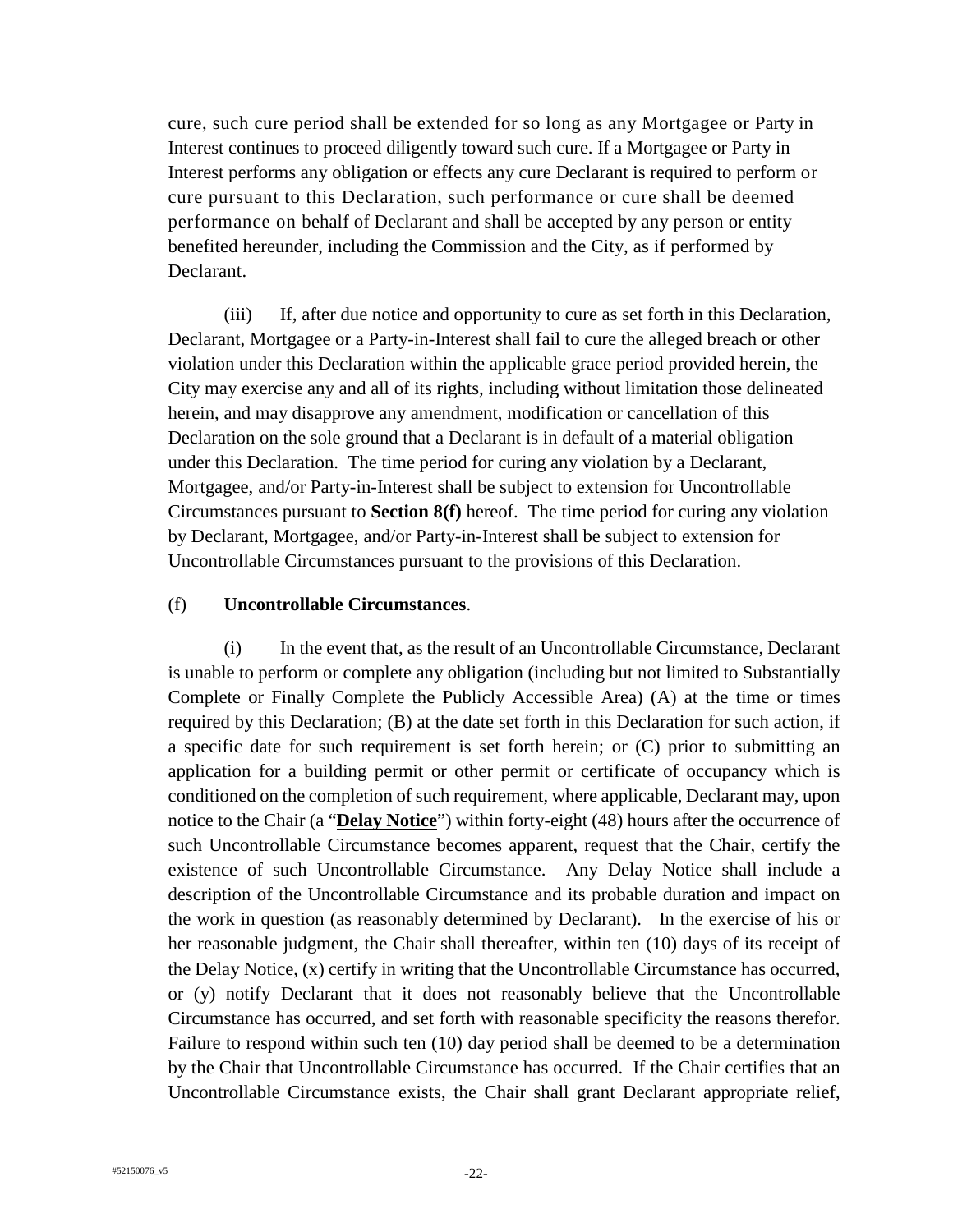including notifying DOB that a Building Permit, TCO or a PCO (as applicable) may be issued for any buildings, or portions thereof, located within the Subject Property. Upon cessation of the Uncontrollable Circumstance, Declarant shall promptly recommence its obligations under this Declaration subject to the Uncontrollable Circumstance. As a condition to granting relief as aforesaid, the Chair may require that Declarant post a letter of credit or other security, in a form reasonably acceptable to the Chair and naming the City as beneficiary, to secure Declarant's obligation to Finally Complete the Publicly Accessible Area upon the cessation of the Uncontrollable Circumstance. Such security shall be in a sum equal to 175% of the estimated cost of the remaining work required to Finally Complete the Publicly Accessible Area, as certified by Declarant's architect or landscape architect. Declarant shall be obligated to re-commence construction of the Publicly Accessible Area to Substantially Complete or Finally Complete same at the end of the Uncontrollable Circumstance specified in the Delay Notice, or such lesser period of time as the Chair reasonably determines the Uncontrollable Circumstances shall continue; provided, however, any delay arising by reason of a Uncontrollable Circumstance shall be deemed to continue so long as the Uncontrollable Circumstance continues. If Declarant fails to resume performance of the Publicly Accessible Area work within three (3) months after the cessation of the Uncontrollable Circumstance (as reasonably determined by the Chair), the City may undertake performance of the Publicly Accessible Area work, and draw upon the aforesaid security, to the extent required to complete the Publicly Accessible Area work. Upon Final Completion of the Publicly Accessible Area (either by Declarant or the City), the City shall return the aforesaid security (or the undrawn balance thereof) to Declarant. Declarant hereby grant the City a license to enter upon such portions of the Subject Property as shall be required to exercise the self-help rights conferred upon the City by this Section. The City hereby agrees to indemnify, defend and hold each indemnified party (hereinafter defined) harmless from and against any claims arising by reason of its exercise of the self-help rights set forth in this Article, except to the extent such claim is caused by or contributed by the negligence of the Indemnified Parties.

(ii) "Uncontrollable Circumstance" shall mean: an occurrence beyond the reasonable control of Declarant which delays the performance of Declarant's obligations hereunder, provided that Declarant has taken all reasonable steps reasonably necessary to control or to minimize such delay, and which occurrences shall include, but not be limited to: (i) a strike, lockout or labor dispute; (ii) the inability to obtain labor or materials or reasonable substitutes therefor; (iii) acts of God; (iv) restrictions, regulations, orders, controls or judgments of any Governmental Authority; (v) undue material delay in the issuance of approvals by any Governmental Authority, provided that such delay is not caused by any act or omission of Declarant; (vi) enemy or hostile government action, civil commotion, insurrection, terrorism, revolution or sabotage; (vii) fire or other casualty; (viii) a taking of the whole or any portion of the Subject Property by condemnation or eminent domain; (ix) inclement weather substantially delaying construction of any relevant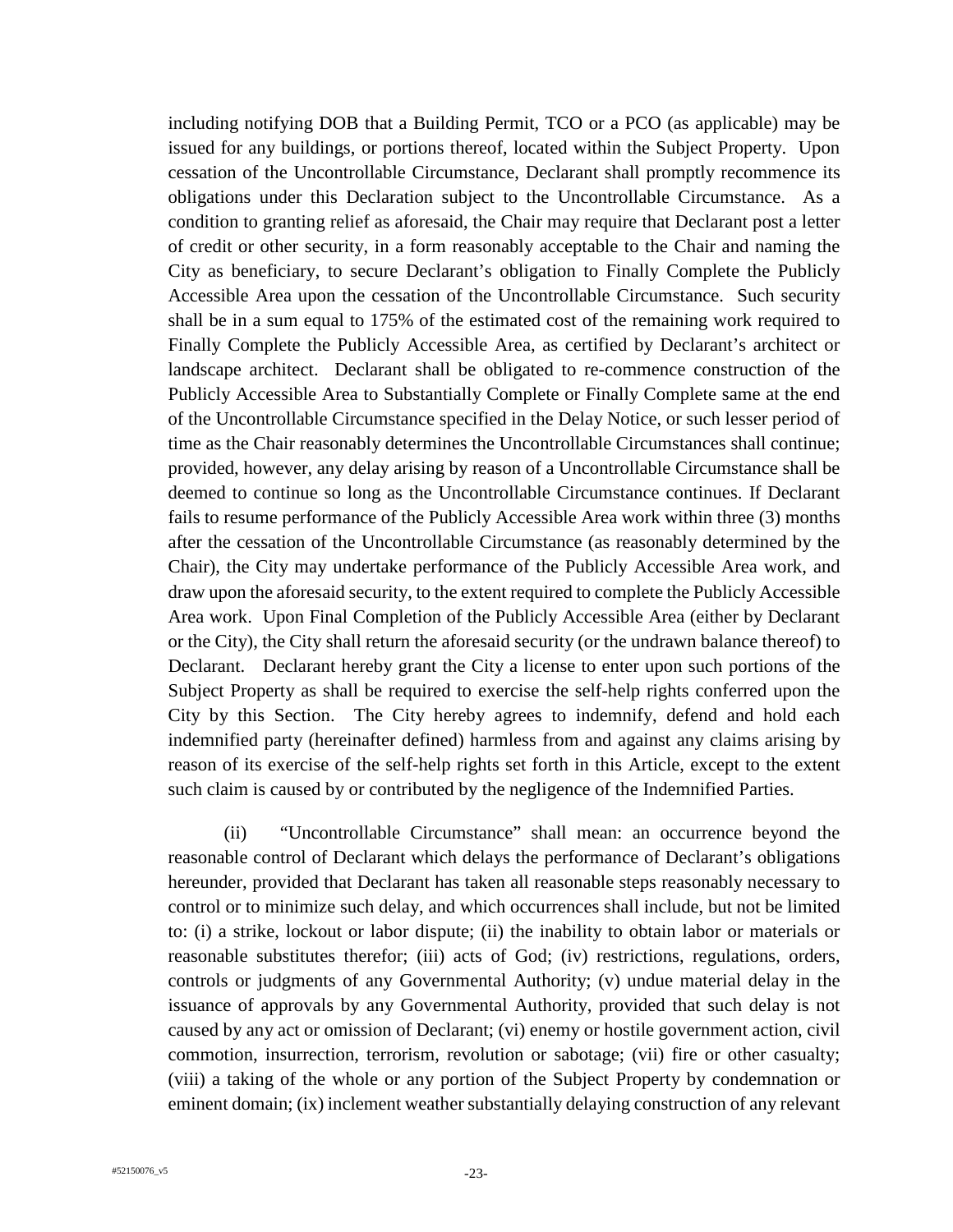portion of the Subject Property; (x) unforeseen underground or soil conditions, provided that Declarant did not and could not reasonably have anticipated the existence thereof as of the date hereof; (xi) the denial of access to adjoining real property, notwithstanding the existence of a right of access to such real property in favor of Declarant arising by contract, this Declaration; or Legal Requirements, (xii) failure or inability of a public utility to provide adequate power, heat or light or any other utility service; or (xiii) orders of any court of competent jurisdiction, including, without limitation, any litigation which results in an injunction or restraining order prohibiting or otherwise delaying the construction of any portion of the Subject Property.

## **9. Applications.**

(a) Declarant and/or Declarant's successors or assigns shall include a copy of this Declaration with any application made to DOB for a foundation, new building, alteration, or other permit for any portion of the Proposed Development subject to the Land Use Applications. Nothing in this Declaration, including but not limited to the declaration and covenant made in **Section 1** hereof to develop and enlarge the Subject Property as a single unit, shall be construed to prohibit or preclude Declarant from filing for, or DOB from issuing, any permit for all or any portion of the Proposed Development, in such phase or order as the Declarant sees fit in the Declarant's sole discretion.

(b) Subject to the requirements of **Section 10** hereof, nothing in this Declaration shall be construed to prevent Declarant or any of Declarant's successors or assigns from making any application of any sort to any governmental agency or department (each an "**Agency**") in connection with the development of the Subject Property; provided, that Declarant shall include a copy of this Declaration in connection with any application for any such discretionary approval, and provided that nothing in this **Section 9(b)** shall be construed as superseding the requirements, restrictions, or approvals that may be required under agreements with any other Agency or the City.

## **10. Amendment, Modification and Cancellation.**

(a) This Declaration may be amended, cancelled, or modified upon application by Declarant and upon the express written approval of Commission or an agency succeeding to Commission's jurisdiction. No other approval by any other public body, private person, or legal entity of any kind shall be required for such modification, amendment or cancellation.

(b) Notwithstanding anything to the contrary contained in this Declaration, any change to this Declaration proposed by Declarant and submitted to the Chair, which the Chair deems to be a minor modification of this Declaration, may, by express written consent, be approved administratively by the Chair and no other approval or consent shall be required from the Commission, any public body, private person or legal entity of any kind.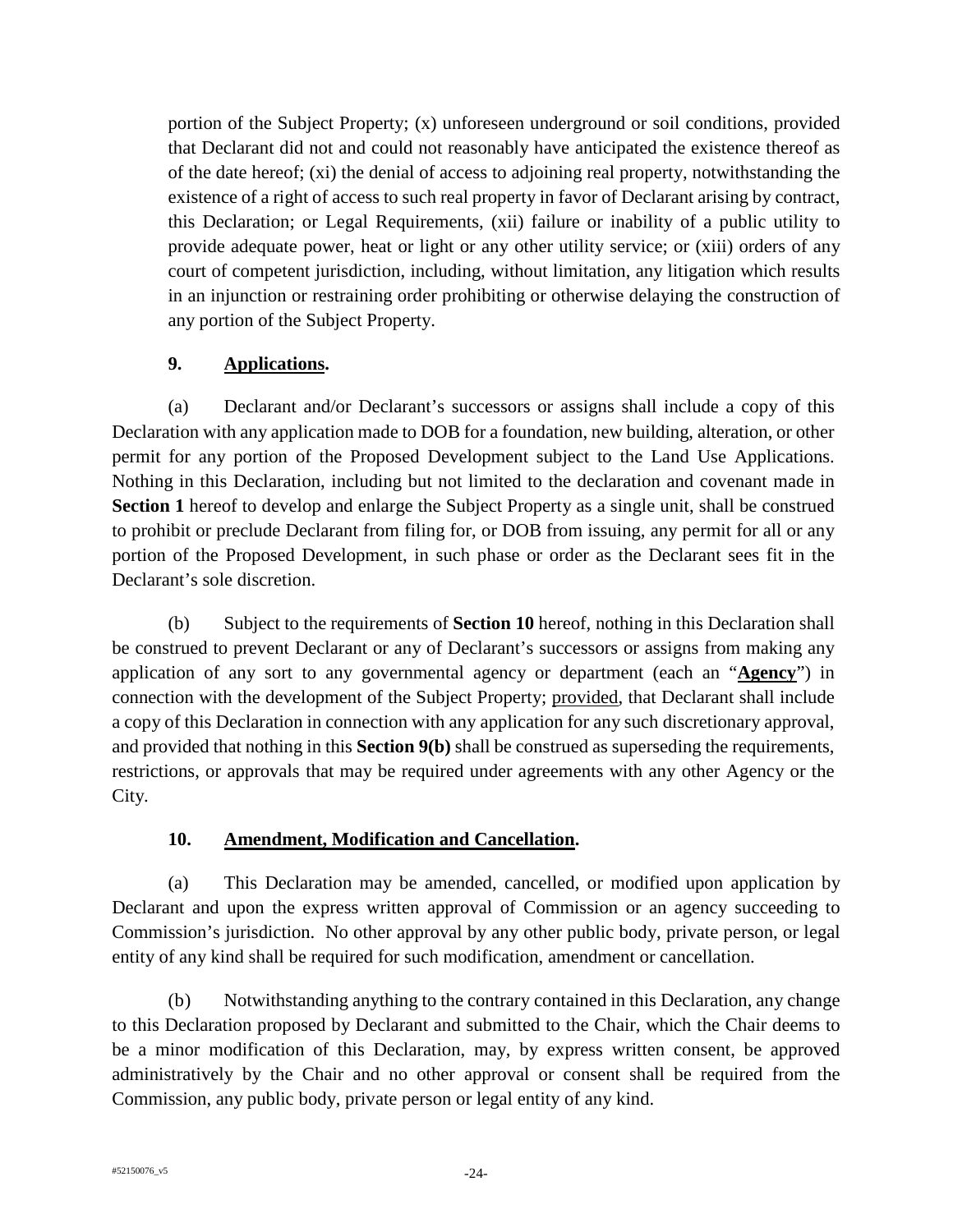(c) Notwithstanding anything to the contrary contained in this Declaration, for so long as Declarant (including any successor to its interest as fee owner of all or any portion of the Subject Property, other than a Unit Interested Party) shall hold any fee interest in the Subject Property, or any portion thereof, (i) all Unit Interested Parties, (ii) all boards of managers of any condominium or cooperative association, and (iii) the Association, hereby (x) irrevocably consent to any amendment, modification, cancellation, revision or other change in this Declaration by Declarant; (y) waive and subordinate any rights they may have to enter into an amended Declaration or other instrument amending, modifying, canceling, revising or otherwise changing this Declaration, and (z) nominate, constitute and appoint Declarant, their true and lawful attorney-in-fact, coupled with an interest, to execute any document or instruments that may be required in order to amend, modify, cancel, revise or otherwise change this Declaration.

(d) Notwithstanding anything to the contrary contained in this Declaration, if the Land Use Applications, as approved or modified by the City Council, are declared invalid or otherwise voided by a final judgment of any court of competent jurisdiction from which no appeal can be taken or for which no appeal has been taken within the applicable statutory period provided for such appeal, then, upon entry of said judgment or the expiration of the applicable statutory period for such appeal, this Declaration shall be cancelled and shall be of no further force or effect and an instrument discharging it may be recorded. Prior to the recordation of such instrument, Declarant shall notify the Chair of Declarant's intent to discharge this Declaration and request the Chair's approval, which approval shall be limited to insuring that such discharge and termination is in proper form and provides the proper provisions which are not discharged survive such termination. Upon recordation of such instrument, Declarant shall provide a copy thereof to Commission so certified by the Register's Office. If some of the Land Use Applications are declared invalid, then Declarant may apply for modification, amendment or cancellation of this Declaration in accordance with this **Section 10**.

(e) From and after the date that no Declarant holds any fee interest in the Subject Property or any portion thereof (other than one or more individual residential or commercial condominium units), and provided the Association shall have been organized as provided in this Declaration, the Association shall be deemed to be the sole Declarant and Party-in-Interest under this Declaration for that portion of the Proposed Development upon that portion of the Subject Property for which the Association was formed. In such event, the Association shall be the sole party with any right to amend, modify, cancel, revise or otherwise change this Declaration, or make any application therefor, and each and every Unit Interested Party hereby (x) irrevocably consents to any amendment, modification, cancellation, revision or other change in this Declaration by the Association; (y) waives and subordinates any rights it may have to enter into an amended Declaration or other instrument amending, modifying, canceling, revising or otherwise changing this Declaration, and (z) nominates, constitutes and appoints the Association its true and lawful attorney-in-fact, coupled with an interest to execute any documents or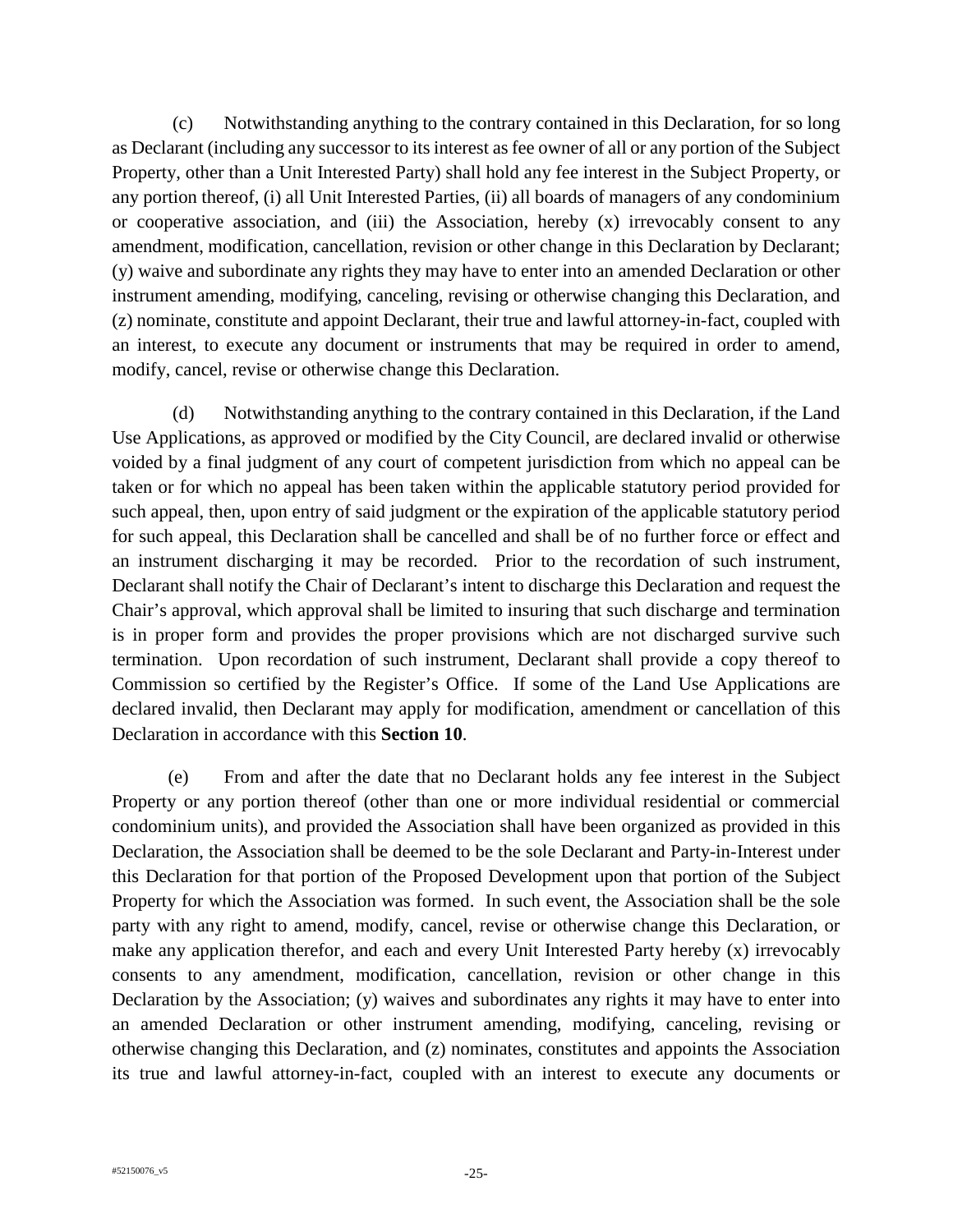instruments that may be required in order to amend, modify, cancel, revise or otherwise change this Declaration.

**11. Severability.** In the event that any provision of this Declaration shall be deemed, decreed, adjudged or determined to be invalid or unlawful by a court of competent jurisdiction and the judgment of such court shall be upheld on final appeal, or the time for further review of such judgment on appeal or by other proceeding has lapsed, such provision shall be severable, and the remainder of this Declaration shall continue to be of full force and effect.

**12. Governing Law**. This Declaration shall be governed by and construed in accordance with the laws of the State of New York.

13. **Exhibits**. Any and all exhibits, appendices, or attachments referred to herein are hereby incorporated fully and made an integral part of this Declaration by reference.

**14. Approvals**. Wherever in this Declaration the certification, consent or approval of Declarant, the Chair, or the Commissioner is required or permitted to be given, it is understood that time is of the essence and such certification, consent or approval will not be unreasonably withheld or delayed.

**15. Further Assurances**. Declarant and the City each agree to execute, acknowledge and deliver such further instruments, and take such other or further actions as may be reasonably required in order to carry out and effectuate the intent and purpose of this Declaration or to confirm or perfect any right to be created or transferred hereunder, all at the sole cost and expense of the party requesting such further assurances.

**16. Estoppel Certificates**. Whenever requested by a party, the other party shall within ten (10) days thereafter furnish to the requesting party a written certificate setting forth: (i) that this Declaration is in full force and effect and has not been modified (or, if this Declaration has been modified, that this Declaration is in full force and effect, as modified) and (ii) whether or not, to the best of its knowledge, the requesting party is in default under any provisions of this Declaration and if such a default exists, the nature of such default.

**17. Counterparts**. This Declaration may be executed in one or more counterparts, each of which shall be an original and all of which, together, shall constitute one agreement.

**18. Right to Sue**. Nothing contained herein shall prevent Declarant from asserting any claim or action against the City, or any of its agencies or any of its officials, arising out of the performance by the City, or agency thereof, or failure of the City or agency thereof, to perform, any the obligations of the City, or agency thereof, under this Declaration or the exercise, by the City, or any agency thereof, of any of its rights under this Declaration. Nothing contained herein shall prevent the City of New York or any of its officials from asserting any claim or action against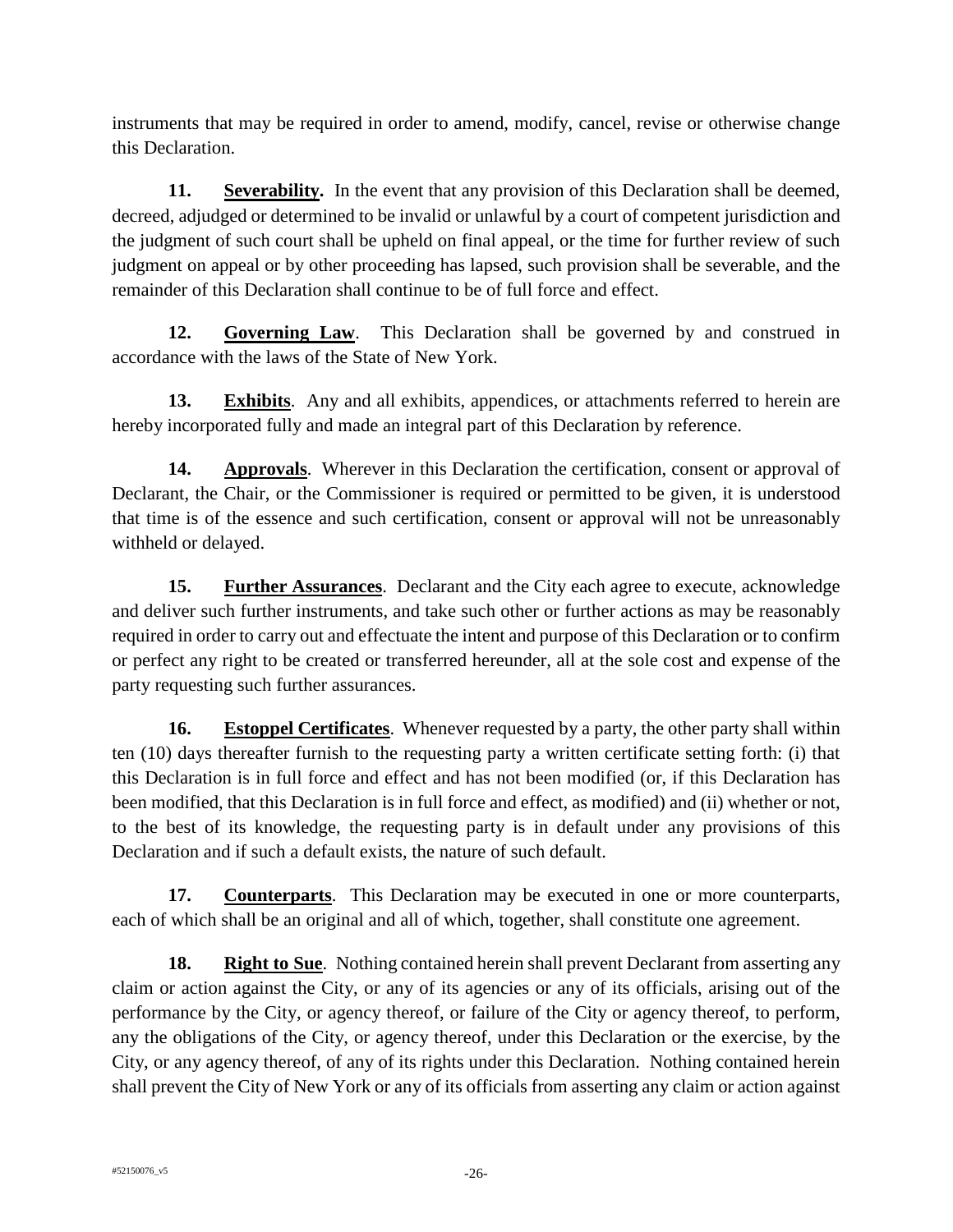Declarant arising out of Declarant's performance of, or failure to perform, any of its obligations under this Declaration, or the exercise by Declarant of any of their rights under this Declaration.

[Signature page follows]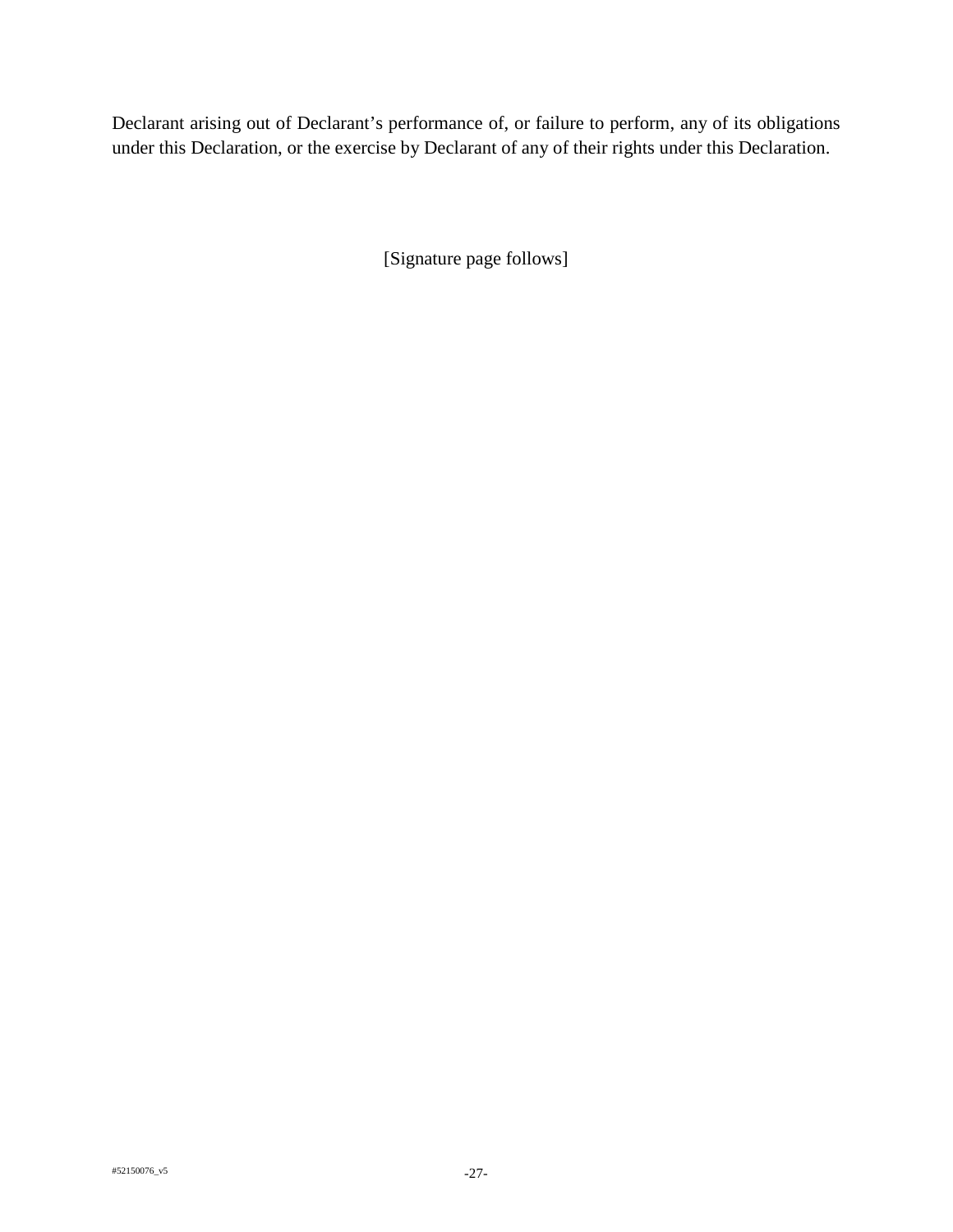**IN WITNESS WHEREOF**, the undersigned have executed this Declaration as of the date first written above.

[], a

New York limited liability company

By: \_\_\_\_\_\_\_\_\_\_\_\_\_\_\_\_\_\_\_\_\_\_\_\_\_\_\_

Name: Title: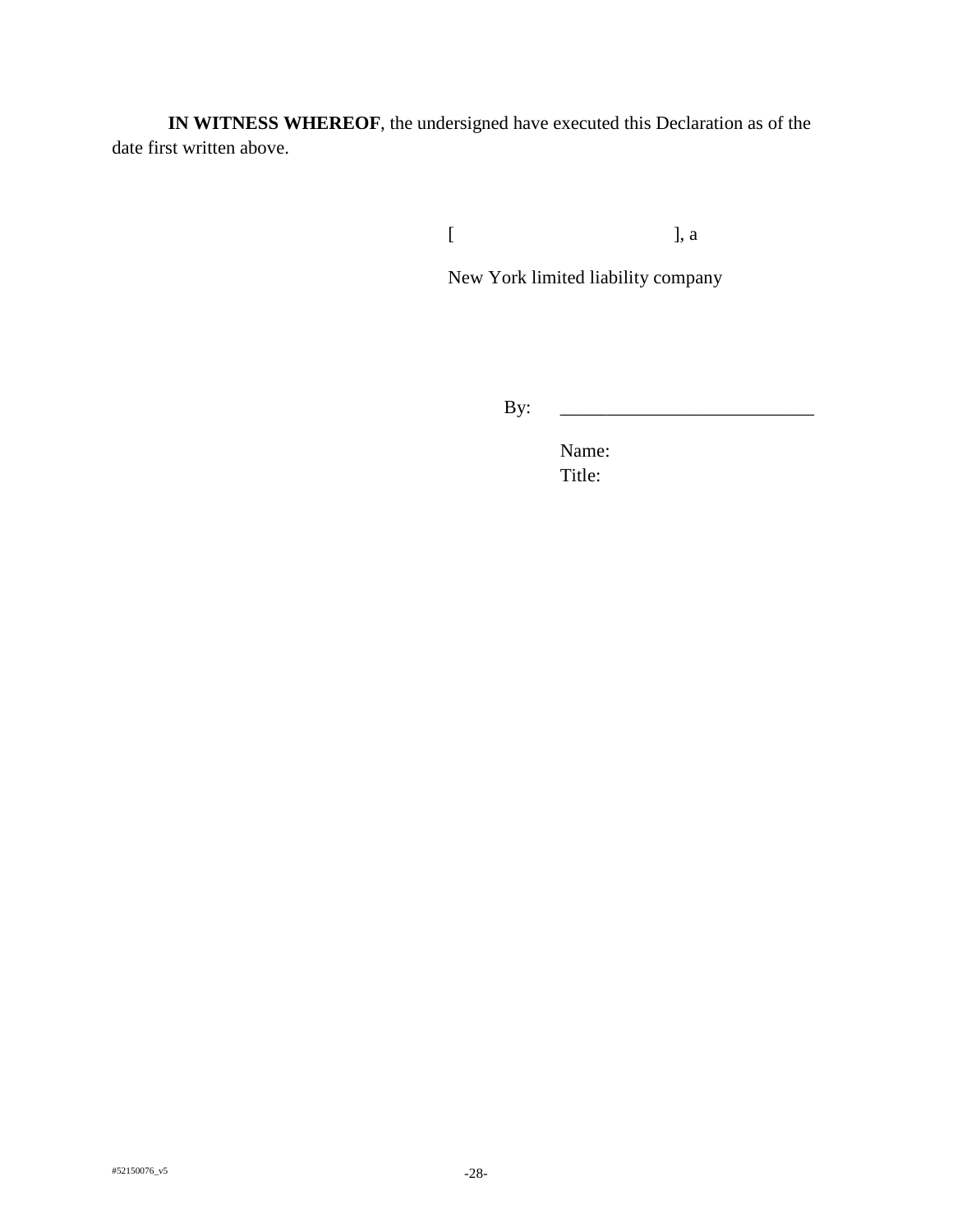#### **ACKNOWLEDGEMENT**

STATE OF  $\qquad \qquad$  ) ) SS.: COUNTY OF  $)$ 

On the  $\frac{1}{\sqrt{2}}$  day of  $\frac{1}{\sqrt{2}}$ ,  $\frac{1}{\sqrt{2}}$ , before me, the undersigned, personally appeared\_\_\_\_\_\_\_\_\_\_\_\_\_\_\_\_\_\_\_\_\_\_\_\_\_\_\_\_\_\_\_\_\_\_\_\_\_, personally known to me or proved to me on the basis of satisfactory evidence to be the individual whose name is subscribed to the within instrument and acknowledged to me that he/she executed the same in his/her capacity, and that his/her signature on the instrument, the individual, or the person upon behalf of which the individual acted, executed the instrument.

Notary Public

\_\_\_\_\_\_\_\_\_\_\_\_\_\_\_\_\_\_\_\_\_\_\_\_\_\_\_\_\_\_\_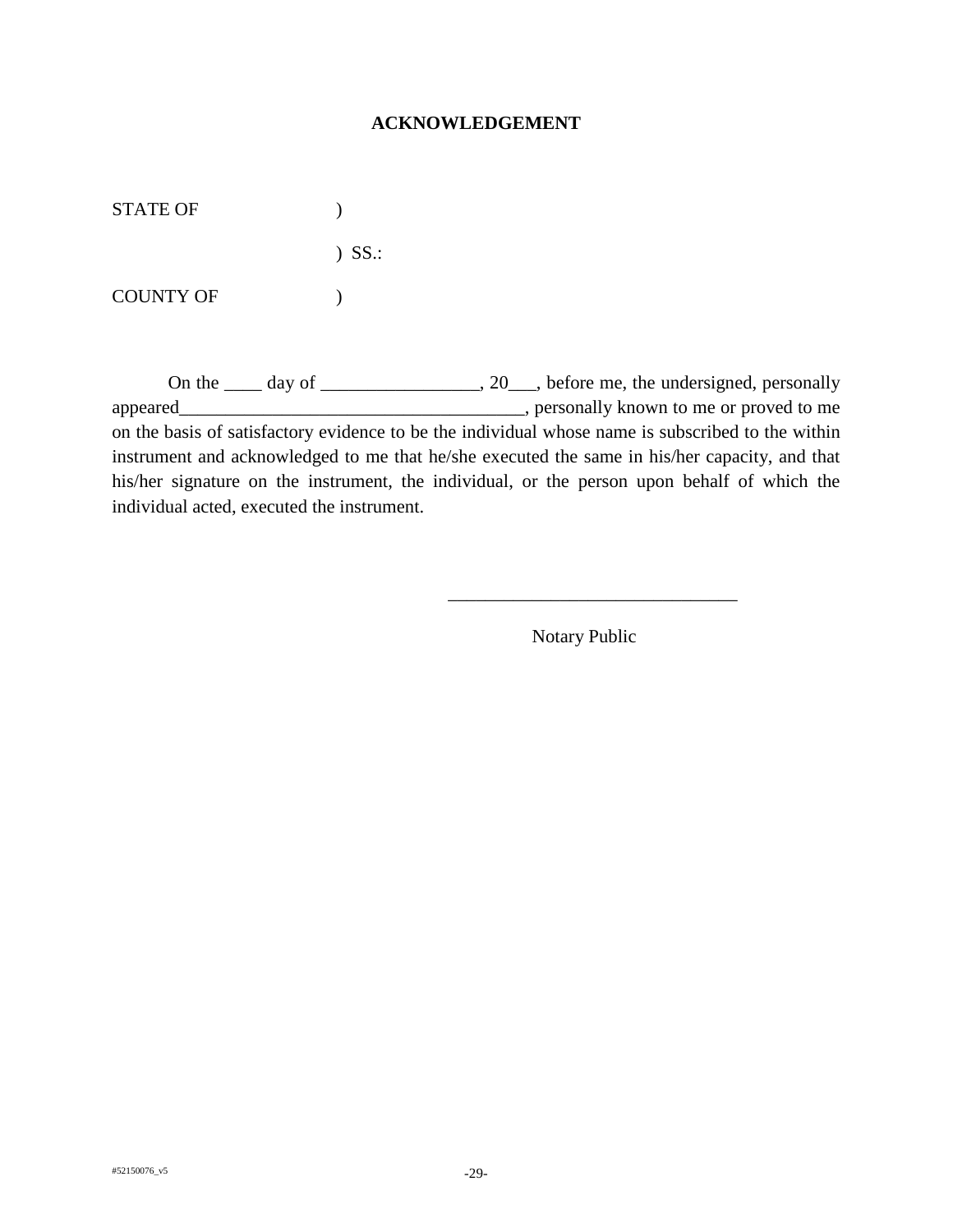**EXHIBIT A**

## **EXHIBIT A**

## **PHASE I PARCEL**

## **PROPERTY DESCRIPTION**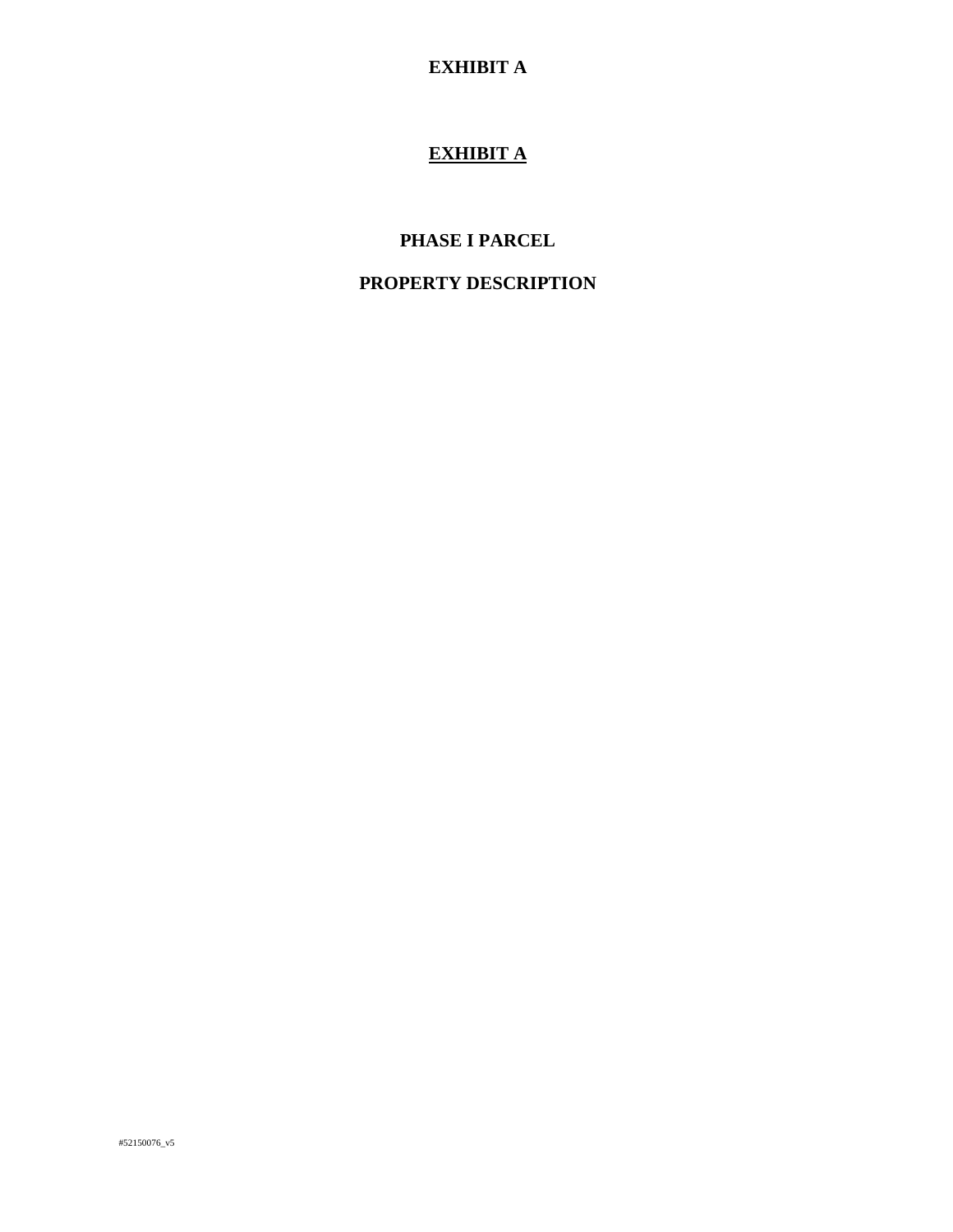## **EXHIBIT B**

## **CITY PARCEL**

# **PROPERTY DESCRIPTION**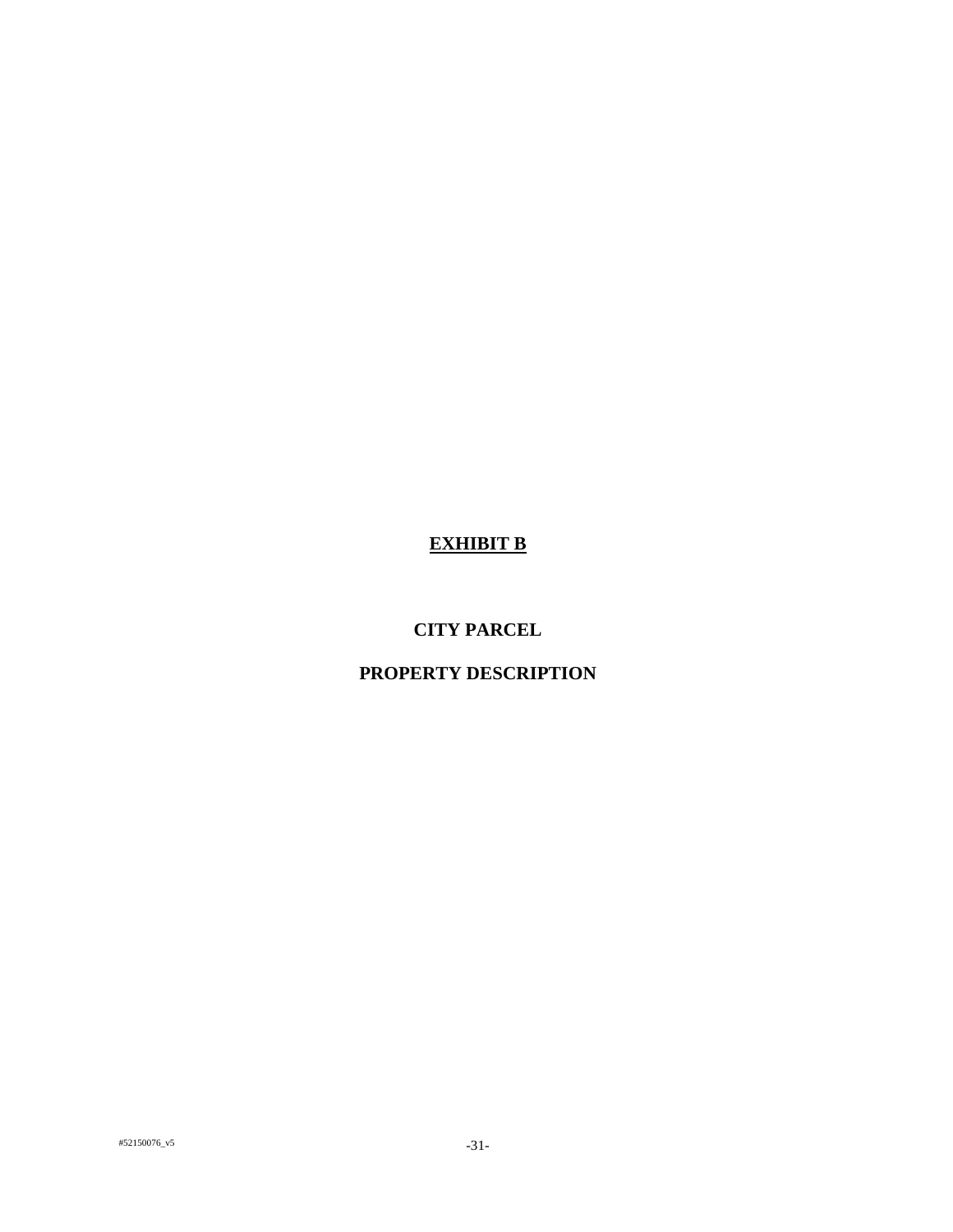# **EXHIBIT C**

# **CERTIFICATION OF PARTIES-IN-INTEREST**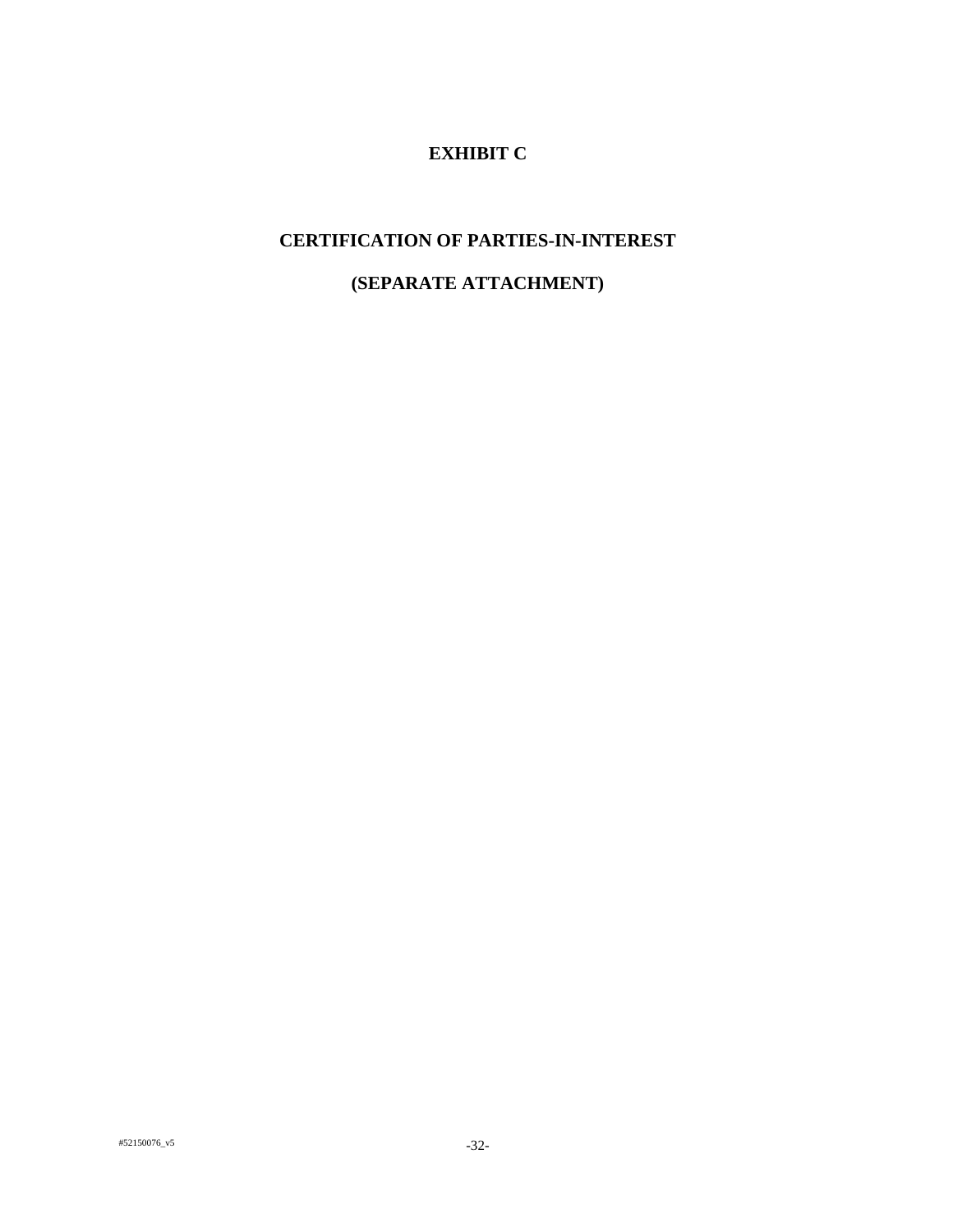# **EXHIBIT C:1**

## **WAIVERS AND SUBORDINATION**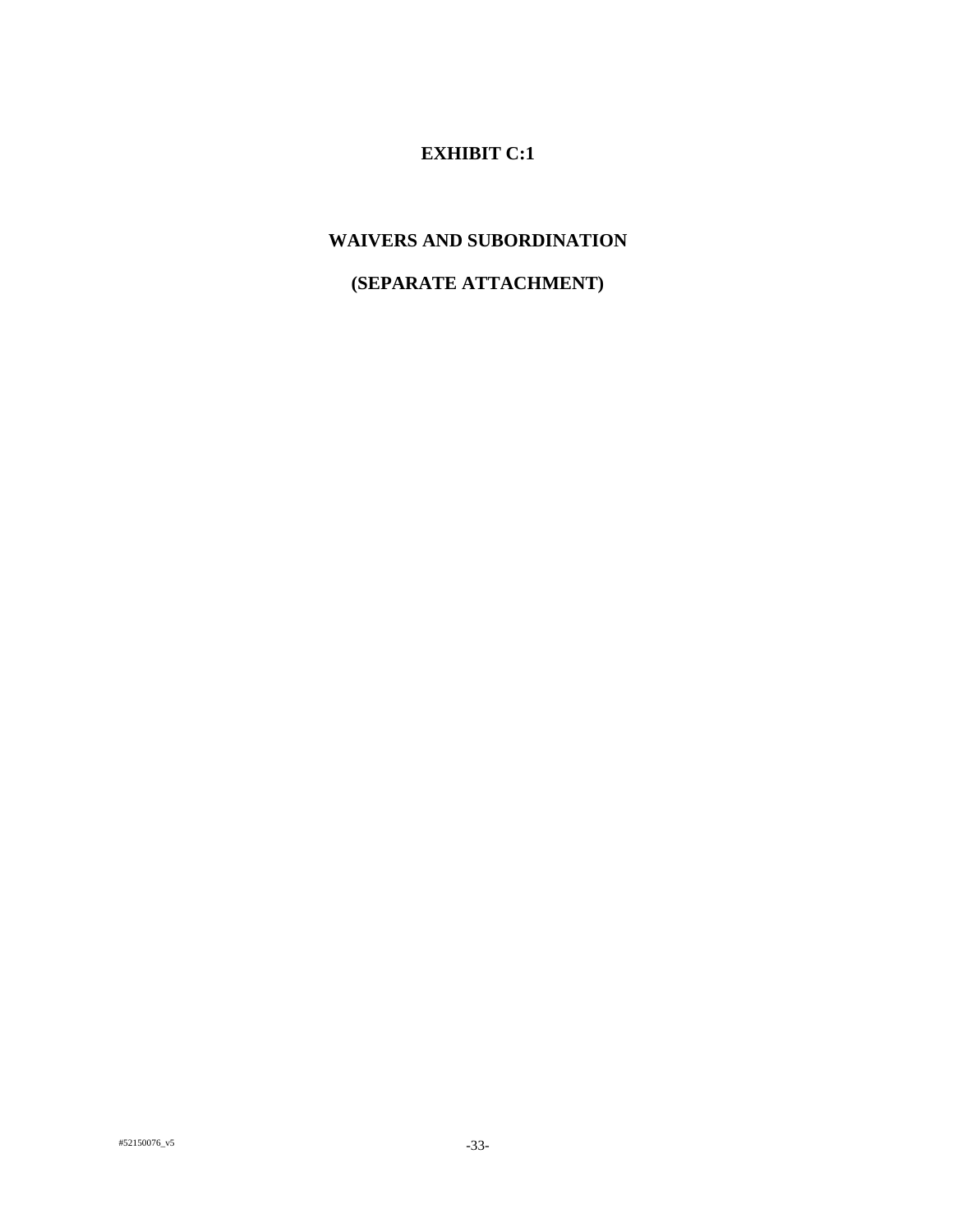**EXHIBIT A**

**EXHIBIT D**

## **PLANS**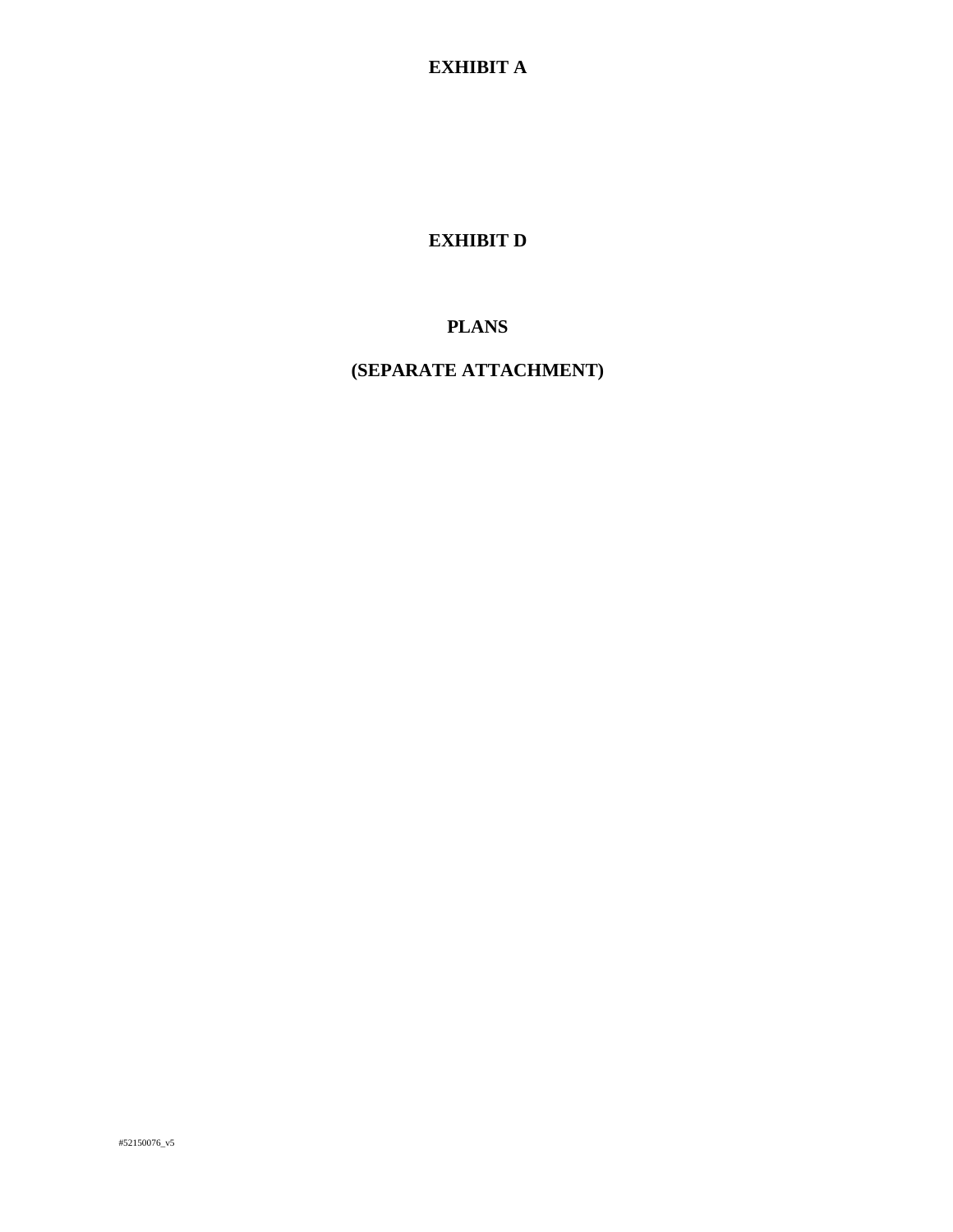**EXHIBIT A**

## **EXHIBIT E**

## **PUBLIC ACCESS AREA DESIGN GUIDELINES**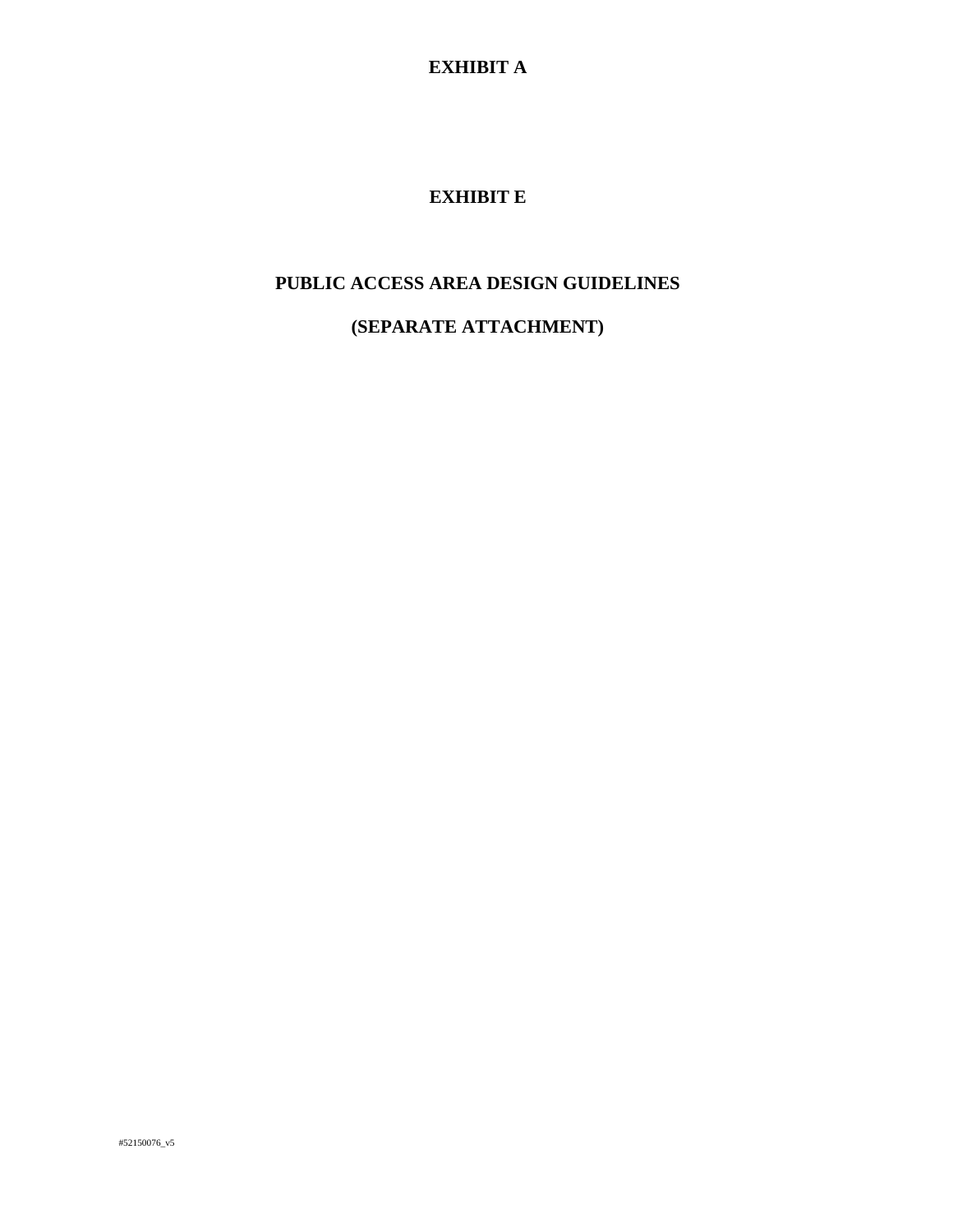# **PUBLIC ACCESS AREA DESIGN GUIDELINES SENDERO VERDE**

#### **General Principles**

The proposed Sendero Verde development includes a raised courtyard portion of the project's publicly accessible area as set forth on the Plans attached to this Declaration (the Courtyard), which serves as both open space for the development's residential and non-residential tenants and as publicly accessible open space for the public. The final approved design of the Courtyard should demonstrate it is inviting to the public, provide a variety of experiences to its users, and integrate well into the context of the Sendero Verde development and the surrounding community. The spaces should incorporate features to serve users of all ages.

#### **Public Access Area Design Guidelines**

- **Variety of landscape elements:** The Courtyard should incorporate a variety of features including softscape, walking areas, hardscape, and space for active uses such as a play area. A variety of planting types, paving materials and landscape features should be provided in order to create visual interest.
- **Provide for a Variety of Experiences:** The Courtyard should allow for quiet contemplation and relaxation, animated interaction among groups of individuals and space for active families. Design elements suitable for different activities should include areas for seating with close proximity to plantings.
- **Closure:** For times when the public access area is not open to the public, a gate or other mechanism may be used to close access from the street and inform the public that the area is closed. However, chain link fences may not be utilized. Such gate(s) should fold away entirely to the side of the path or public access area when open to public and without stanchions or posts remaining in the middle of the path when the gate is open.
- **Signage:** Adequate signage or other design and wayfinding mechanisms should be used at each street entrance and/or every location with a closure/gate to invite members of the public into and inform them about the public access area.
- **Adequate lighting:** The public access area should be appropriately illuminated. Lighting of walking and activity areas, within the sustainability goals of the development and the residential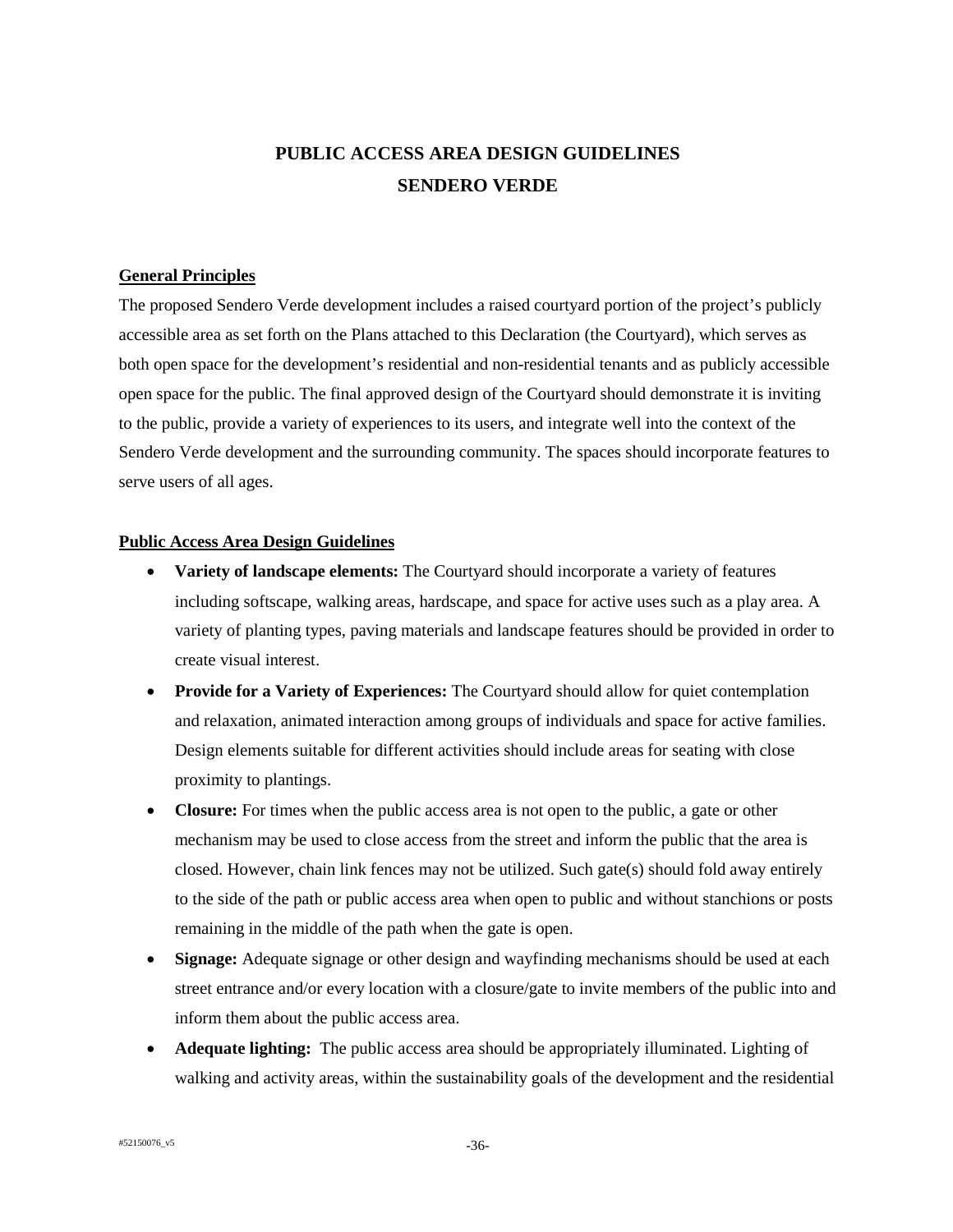character of the adjacent buildings, should be provided in a manner that creates a safe and usable space.

- **Variety of seating:** A variety of seating shall be used to provide varied and comfortable seating options for a variety of users in both solitary and social seating arrangements.
- **Adjacent building walls:** The facades of the Sendero Verde development that surround the public access area should have visual interest at the pedestrian level. The design of the public access area should be harmonious with the design of the building facades that form walls around it.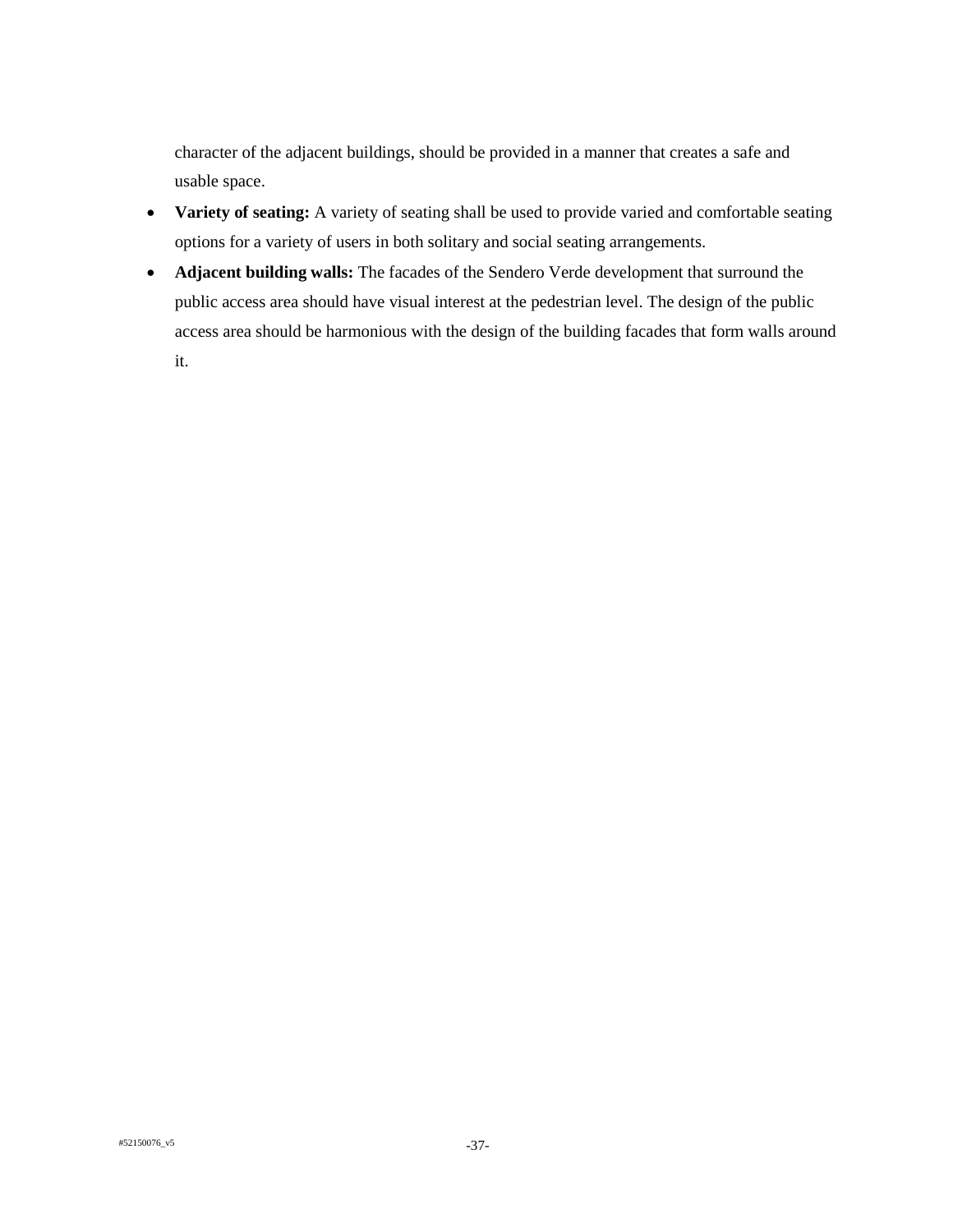## **EXHIBIT F**

### **FORM NOTICE OF SUBSTANTIAL COMPLETION**

[Letterhead of the Chair of the City Planning Commission]

[Date]

### **NOTICE OF SUBSTANTIAL COMPLETION**

Re: Block \_\_\_\_\_, Lot \_\_\_\_\_, New York, New York

Dear \_\_\_\_\_\_\_\_\_\_\_\_\_\_\_\_\_\_\_\_\_\_\_\_\_\_\_:

This letter constitutes the Notice of Substantial Completion of the Courtyard pursuant to Section 3 of the Restrictive Declaration made by [] dated as of \_\_\_\_\_\_\_\_\_\_\_\_, \_\_\_\_\_\_ (the "Declaration").

By this notice, the undersigned, for the City Planning Commission, confirms that the Courtyard (as defined in the Declaration) has been Substantially Completed (as defined in the Declaration) in accordance with all requirements of the Declaration.

Yours very truly,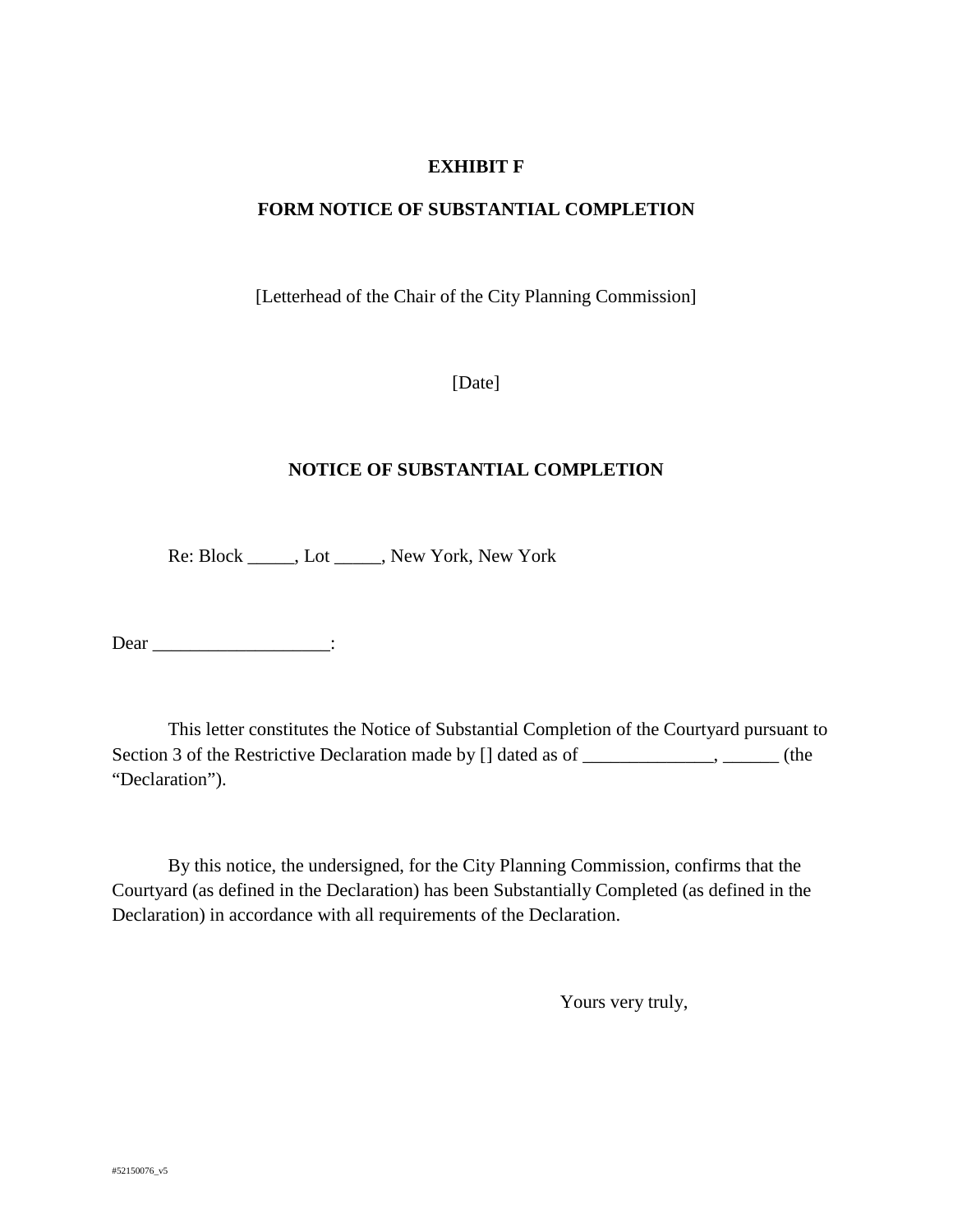# [THIS LETTER SHALL BE MODIFIED AS APPROPRIATE TO THE CERTIFICATION BEING ISSUED]

\_\_\_\_\_\_\_\_\_\_\_\_\_\_\_\_\_\_\_\_\_\_\_\_\_\_

## **EXHIBIT G**

### **FORM NOTICE OF FINAL COMPLETION**

[Letterhead of the Chair of the City Planning Commission]

### [Date]

## **NOTICE OF FINAL COMPLETION**

Re: Block \_\_\_\_\_, Lot \_\_\_\_\_, New York, New York

Dear \_\_\_\_\_\_\_\_\_\_\_\_\_\_\_\_\_\_\_:

This letter constitutes the Notice of Final Completion of the Courtyard pursuant to Section 3 of the Restrictive Declaration made by [] dated as of \_\_\_\_\_\_\_\_\_\_\_\_, \_\_\_\_\_\_ (the "Declaration").